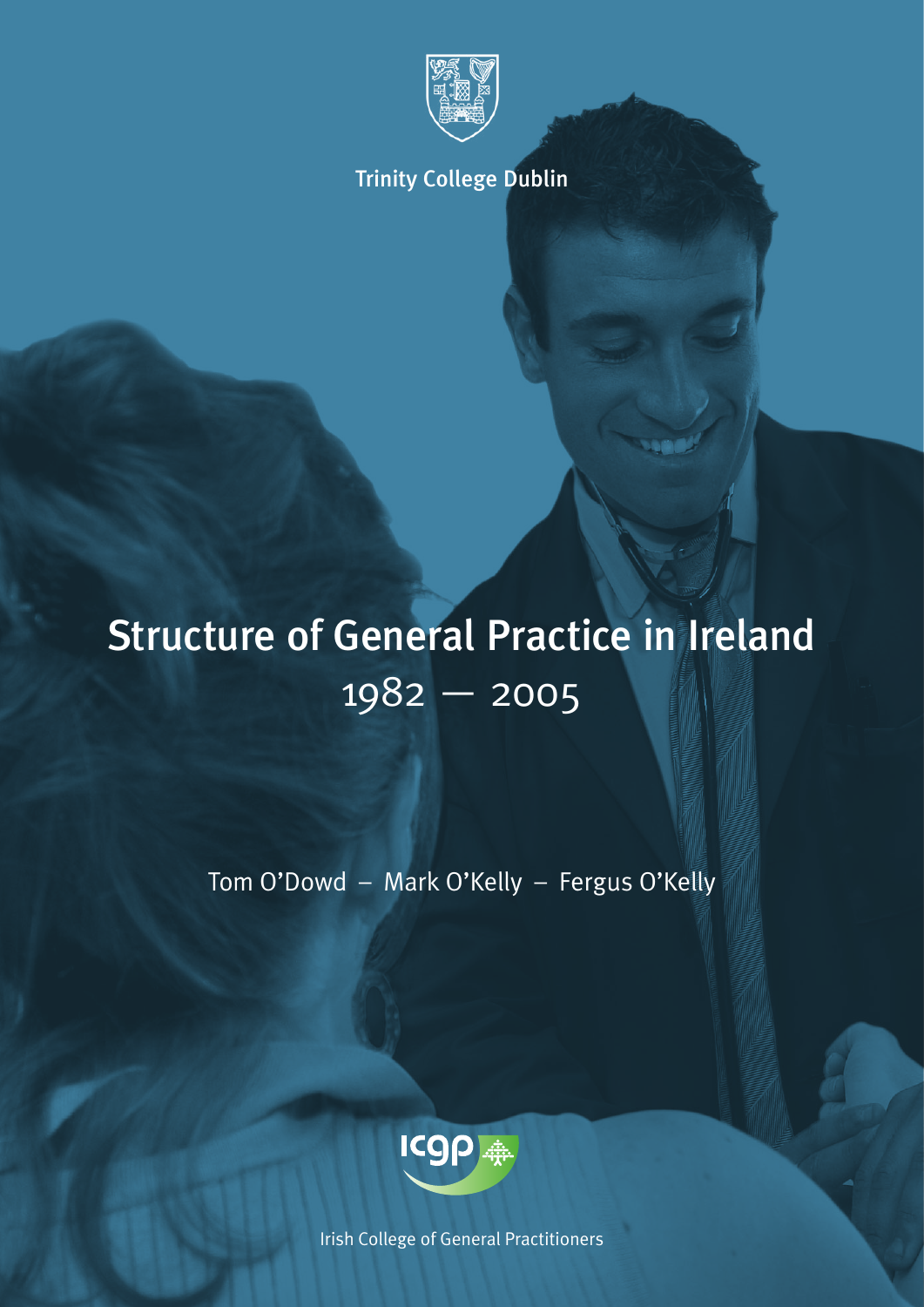#### Acknowledgements

The authors wish to acknowledge Drs Harry Comber and Barry Oliver for their original work and for permission to use the original questionnaire.

We appreciate the funding of the study by Trinity College and the Irish College of General Practitioners.

The input of colleagues from the Department of Public Health and Primary Care, TCD is also appreciated.

We acknowledge the support of GP colleagues who responded to this and other surveys originating from Trinity College.

Finally we acknowledge the interest and encouragement of Fionán Ó Cuinneagáin in all matters arising from the 'general practice family'.

Department of Public Health and Primary Care Trinity College Centre for Health Sciences AMiNCH **Tallaght** Dublin 24

May 2006

Sub-editing: Deirdre Handy Design: Janine Handy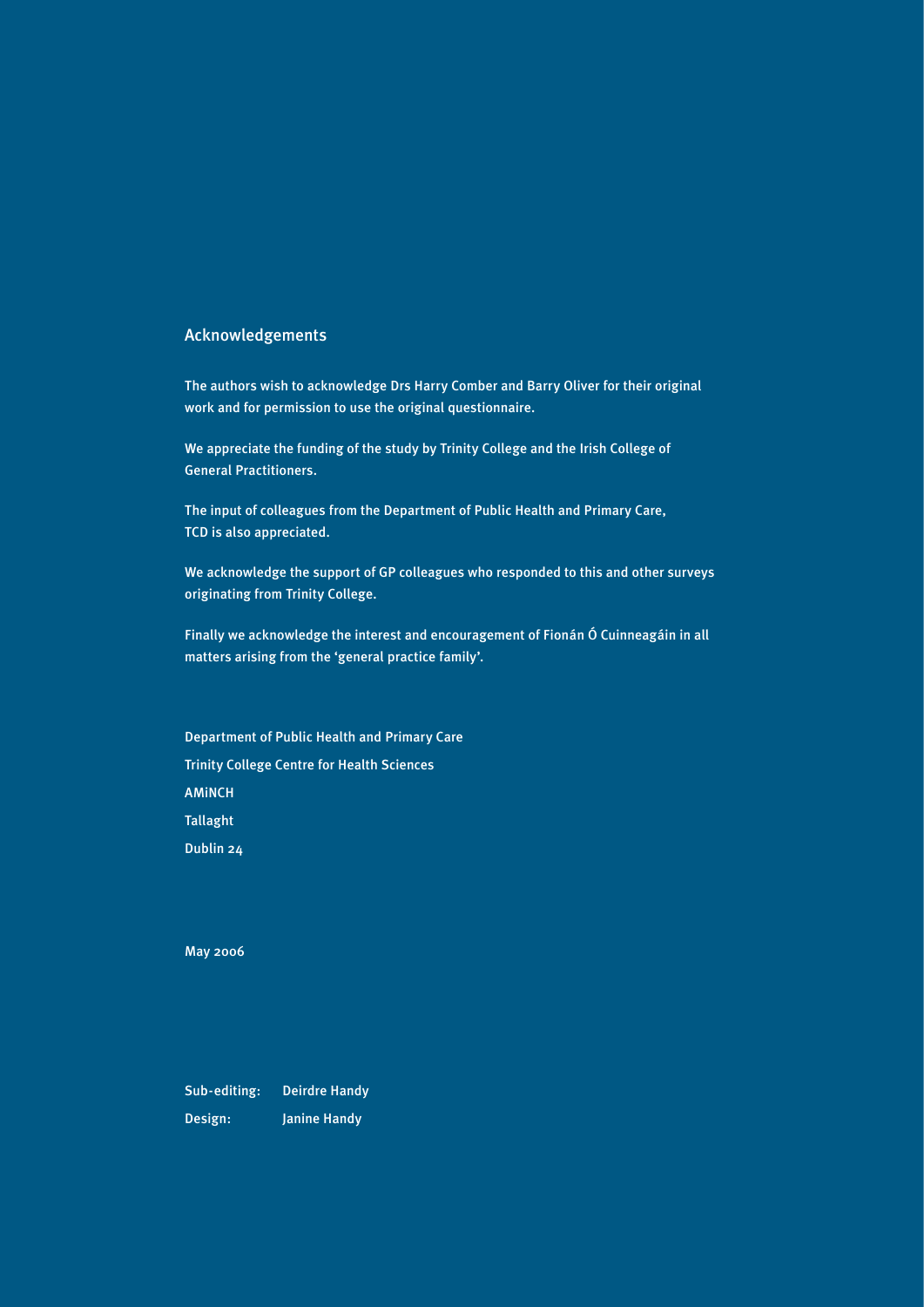# **Contents**

| <b>List of Tables and Figures</b> |                |                            |                                               | 5  |
|-----------------------------------|----------------|----------------------------|-----------------------------------------------|----|
| <b>Summary of Study</b>           |                |                            |                                               | 7  |
| <b>Introduction</b>               |                |                            |                                               | 9  |
| <b>Section 1</b>                  |                | <b>Aims and Objectives</b> | 10                                            |    |
|                                   | 1.0            |                            | Background                                    |    |
|                                   | 1.1            |                            | Aim of Research                               |    |
|                                   | 1.2            | Objectives                 |                                               |    |
| <b>Section 2</b>                  | <b>Method</b>  |                            |                                               | 13 |
| <b>Section 3</b>                  | <b>Results</b> |                            |                                               | 14 |
|                                   | 3.0            |                            | Response Rate                                 |    |
|                                   | 3.1            |                            | Demographic Characteristics                   |    |
|                                   |                | 3.1.1                      | Age                                           |    |
|                                   |                | 3.1.2                      | Sex                                           |    |
|                                   |                | 3.1.3                      | Marital status                                |    |
|                                   |                | 3.1.4                      | Full-time practice                            |    |
|                                   |                | 3.1.5                      | Education: undergraduate                      |    |
|                                   |                | 3.1.6                      | Education: postgraduate qualifications        |    |
|                                   |                | 3.1.7                      | Postgraduate hospital experience              |    |
|                                   |                | 3.1.8                      | Vocational training                           |    |
|                                   | 3.2            |                            | <b>Practice Structure And Characteristics</b> |    |
|                                   |                | 3.2.1                      | Practice type                                 |    |
|                                   |                | 3.2.2                      | List sizes                                    |    |
|                                   | 3.3            |                            | Out of Hours Duty                             |    |
|                                   |                | 3.3.1                      | Week night duty                               |    |
|                                   |                | 3.3.2                      | Weekend duty                                  |    |
|                                   |                | 3.3.3                      | Off duty cover arrangements                   |    |
|                                   |                |                            | 3.4 Practice Services                         |    |
|                                   |                | 3.4.1                      | Services provided                             |    |
|                                   |                |                            | 3.4.2 Access to diagnostic/treatment services |    |
|                                   |                |                            |                                               |    |
|                                   |                |                            |                                               |    |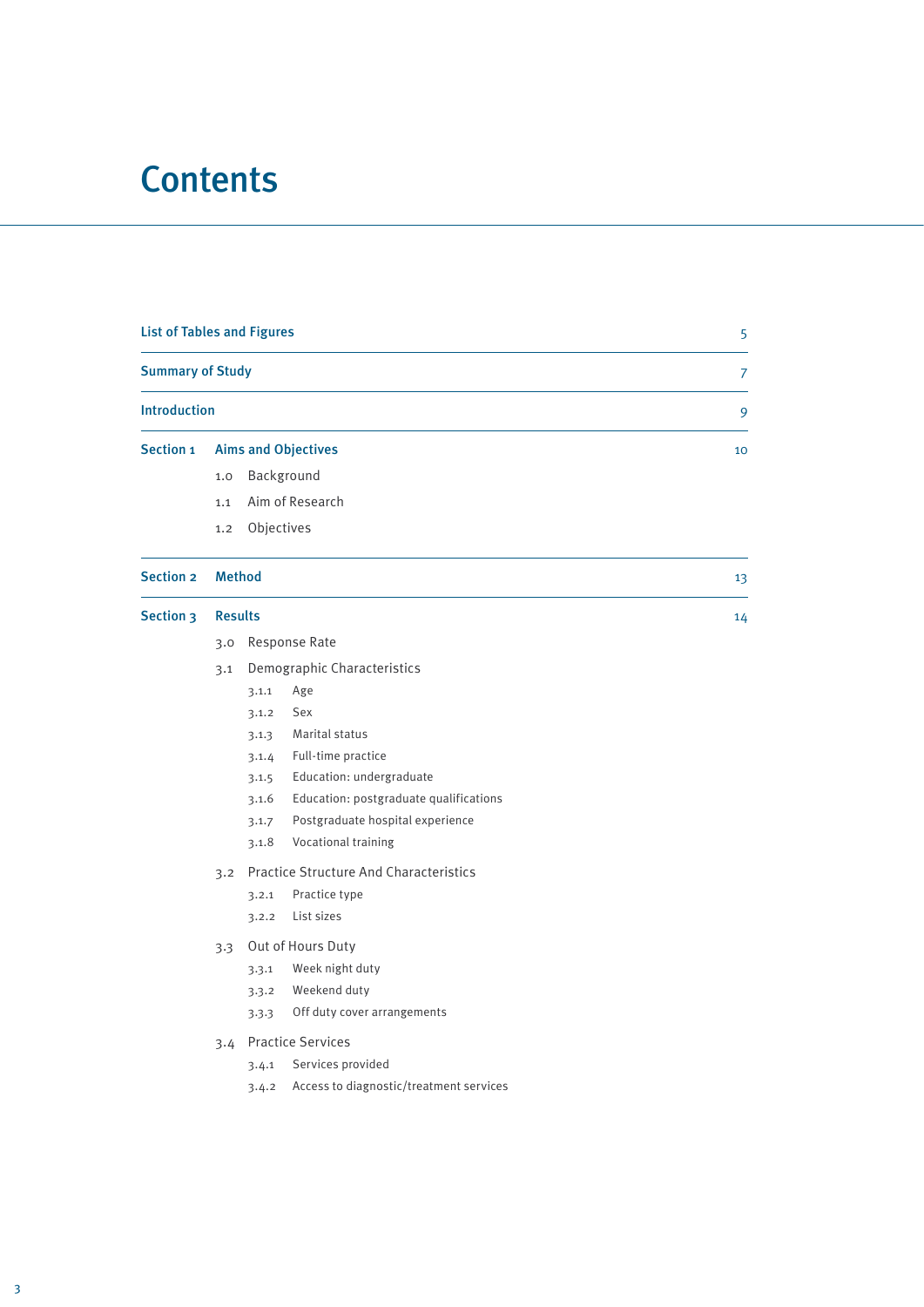- 3.5 Educational Activity
	- 3.5.1 Undergraduate teaching
	- 3.5.2 Postgraduate teaching
	- 3.5.3 Continuing medical education
- 3.6 Practice Organisation
	- 3.6.1 Practice area
	- 3.6.2 Practice premises
	- 3.6.3 Ownership of premises
	- 3.6.4 Branch surgeries
	- 3.6.5 Number of GPs in the practice
	- 3.6.6 Partnerships
- 3.7 Practice Staff
	- 3.7.1 Medical assistants
	- 3.7.2 Other staff
	- 3.7.3 Involvement of GP's spouse in the practice
	- 3.7.4 Regular working relationships with Public Health Nurse and Social Worker

#### 3.8 Practice Management

- 3.8.1 Appointment systems
- 3.8.2 Age-sex registers
- 3.8.3 Practice equipment
- 3.8.4 Practice computerisation
- 3.9 Stress, Morale and Retirement
	- 3.9.1 Morale
	- 3.9.2 Stress
	- 3.9.3 Retirement

| Section 4 Discussion |                               | 45 |
|----------------------|-------------------------------|----|
| <b>References</b>    |                               | 47 |
|                      | Appendix - 2005 Questionnaire | 48 |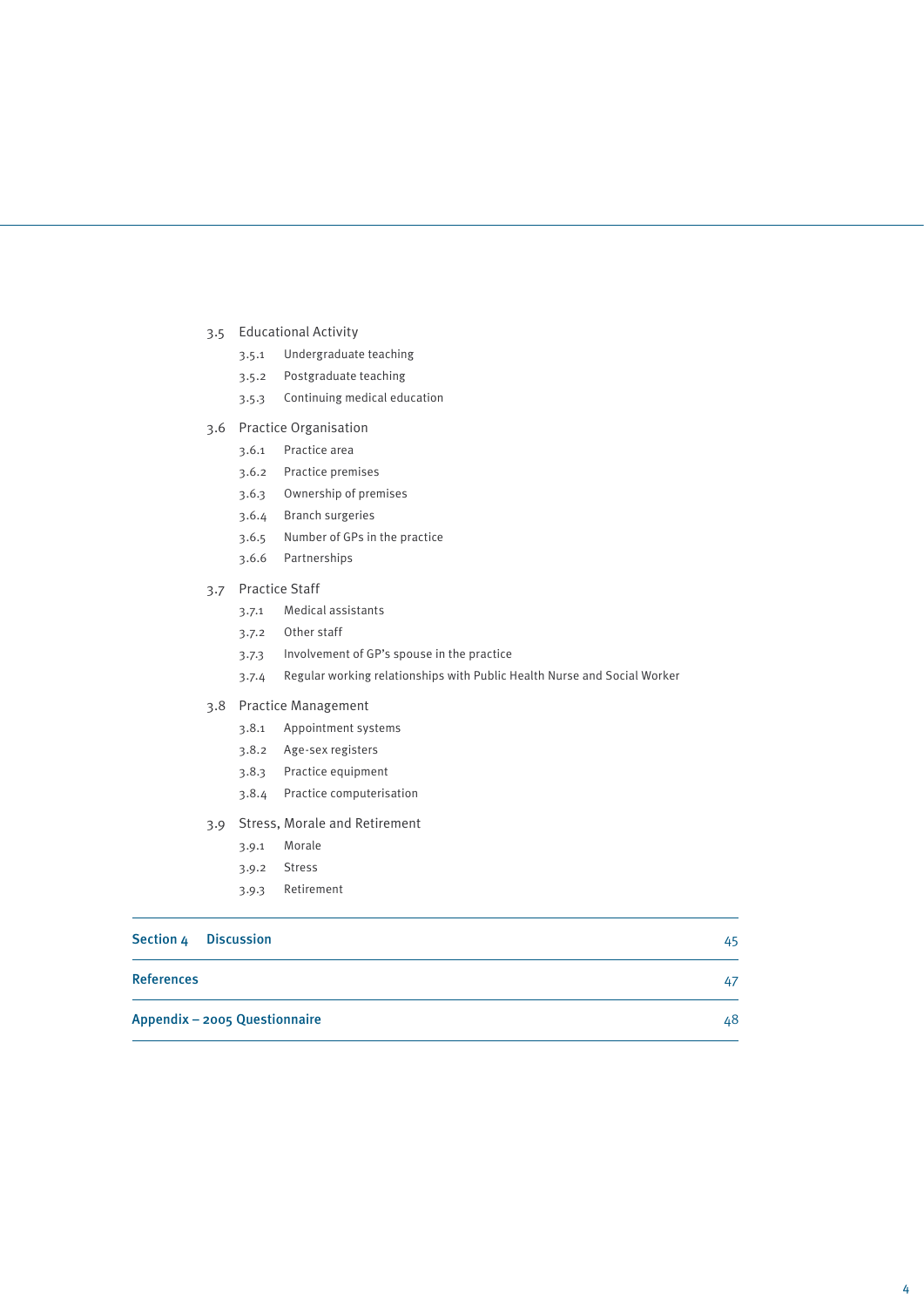# List of Tables and Figures

### Tables

| Table 1:     | Response rate by health board area, 1992 and 2005                                                                         |
|--------------|---------------------------------------------------------------------------------------------------------------------------|
| Table 2:     | Age distribution of GPs, by practice area type, 2005                                                                      |
| Table $3:$   | Sex of respondents, 1982, 1992 and 2005                                                                                   |
| Table 4:     | Marital status of respondents, 1982, 1992 and 2005                                                                        |
| Table $5:$   | Medical School of origin, 1982, 1992, and 2005                                                                            |
| Table 6:     | Sources of Vocational Training, 1992 and 2005                                                                             |
| Table 7:     | Percentage of GPs vocationally trained by age group, 2005                                                                 |
| Table 8:     | Practice type, 1982, 1992 and 2005                                                                                        |
| Table 9:     | Practice location and list type, 1992 and 2005                                                                            |
| Table 10:    | Night cover during the week, 1992 and 2005                                                                                |
| Table 11:    | Weekends on duty 1992 and 2005                                                                                            |
| Table 12:    | Decrease in GP access to radiology, 1982, 1992 and 2005                                                                   |
| Table 13:    | Participation in undergraduate teaching by health board area, 1982, 1992 and 2005                                         |
| Table 14:    | Participation in undergraduate teaching by vocationally trained/not vocationally trained,<br>1982, 1992 and 2005          |
| Table $15$ : | Trainers in General Practice by health board, 1982, 1992 and 2005                                                         |
| Table 16:    | Participation in small group continuing medical education, 1982, 1992, and 2005                                           |
| Table 17:    | Type of practice premises, 1982, 1992 and 2005                                                                            |
|              | Table 18: Practice premises by practice area, 1982, 1992 and 2005                                                         |
|              | Table 19: Ownership of premises, 1982, 1992 and 2005                                                                      |
|              | Table 20: Percentage of GPs operating branch surgery premises, 1982, 1992 and 2005                                        |
| Table 21:    | Number of GPs sharing the main practice premises by area type, 1982, 1992 and 2005                                        |
|              | Table 22: Practices employing an assistant, 1982, 1992 and 2005                                                           |
|              | Table 23: Appointment systems by practice area, 1982, 1992 and 2005                                                       |
|              | Table 24: Age-sex registers, 1982, 1992 and 2005                                                                          |
|              | Table 25: Percentage of vocationally trained/not vocationally trained GPs using age-sex registers, 1982,<br>1992 and 2005 |
|              | Table 26: Preferred age for retirement, 2005                                                                              |
|              | Table 27: Percentage of GPs who plan to retire before the age of 65 by age group, 2005                                    |
|              |                                                                                                                           |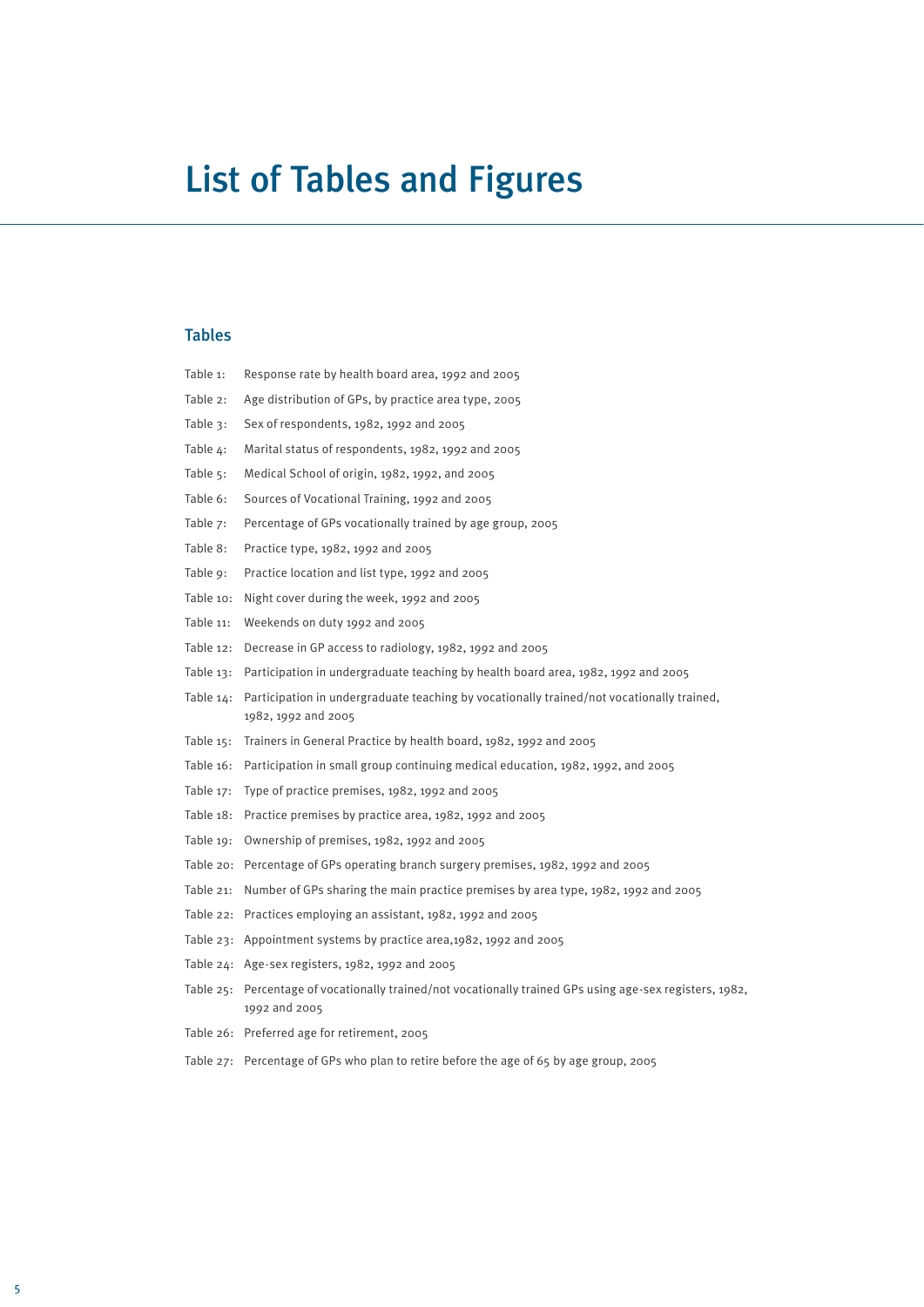# **Figures**

| Figure 1:  | Age range of GPs, 1982, 1992 and 2005                                                                                                      |
|------------|--------------------------------------------------------------------------------------------------------------------------------------------|
| Figure 2:  | Percentage of women in general practice, 1982, 1992 and 2005                                                                               |
| Figure 3:  | Full-time practice, 1992 and 2005                                                                                                          |
| Figure 4:  | Postgraduate qualifications, 1992 and 2005                                                                                                 |
| Figure 5:  | Percentage of GPs with at least 6 month's experience, 1992 and 2005                                                                        |
| Figure 6:  | Percentage of GPs who completed a 3 year formal training programme, 1982, 1992 and 2005                                                    |
| Figure 7:  | GMS list sizes, 1982, 1992 and 2005                                                                                                        |
| Figure 8:  | GMS list sizes of less than 1000 by health board, 2005                                                                                     |
| Figure 9:  | GMS list sizes of less than 1000 by health board, 1992                                                                                     |
| Figure 10: | Private list sizes, 1992 and 2005                                                                                                          |
| Figure 11: | Off duty cover arrangements 1982, 1992 and 2005                                                                                            |
| Figure 12: | Services provided by GPs, 1982, 1992 and 2005                                                                                              |
|            | Figure 13: Percentage of GPs providing additional services since 1992                                                                      |
| Figure 14: | Direct access to treatment and diagnostic facilities for patients, without referral to the out-<br>patient department, 1982, 1992 and 2005 |
| Figure 15: | Direct access to treatment and diagnostic facilities for patients, without referral to the out-<br>patient department, 2005                |
|            | Figure 16: Practice area, 1982, 1992 and 2005                                                                                              |
|            | Figure 17: Percentages of GPs working from the main practice premises, 1982, 1992 and 2005                                                 |
|            | Figure 18: Percentage of GPs in partnerships, 1982, 1992 and 2005                                                                          |
|            | Figure 19: Percentage of practices employing staff, 1982, 1992 and 2005                                                                    |
|            | Figure 20: Involvement of GP's spouse in the practice, 1982, 1992 and 2005                                                                 |
|            | Figure 21: Percentage of practices using appointment systems, 1982, 1992 and 2005                                                          |
|            | Figure 22: Equipment used, 1982, 1992 and 2005                                                                                             |
|            | Figure 23: Additional Services Provided, 2005                                                                                              |
|            | Figure 24: Uses of practice computers, 1992 and 2005.                                                                                      |
|            | Figure 25: Level of morale, 1997 and 2005                                                                                                  |
|            | Figure 26: Level of Stress, 1997 and 2005                                                                                                  |
|            | Figure 27: Factors influencing GPs to retire before 60 years, 2005                                                                         |
|            | Figure 28: Factors influencing GPs to continue working in the GMS beyond age 65, 2005                                                      |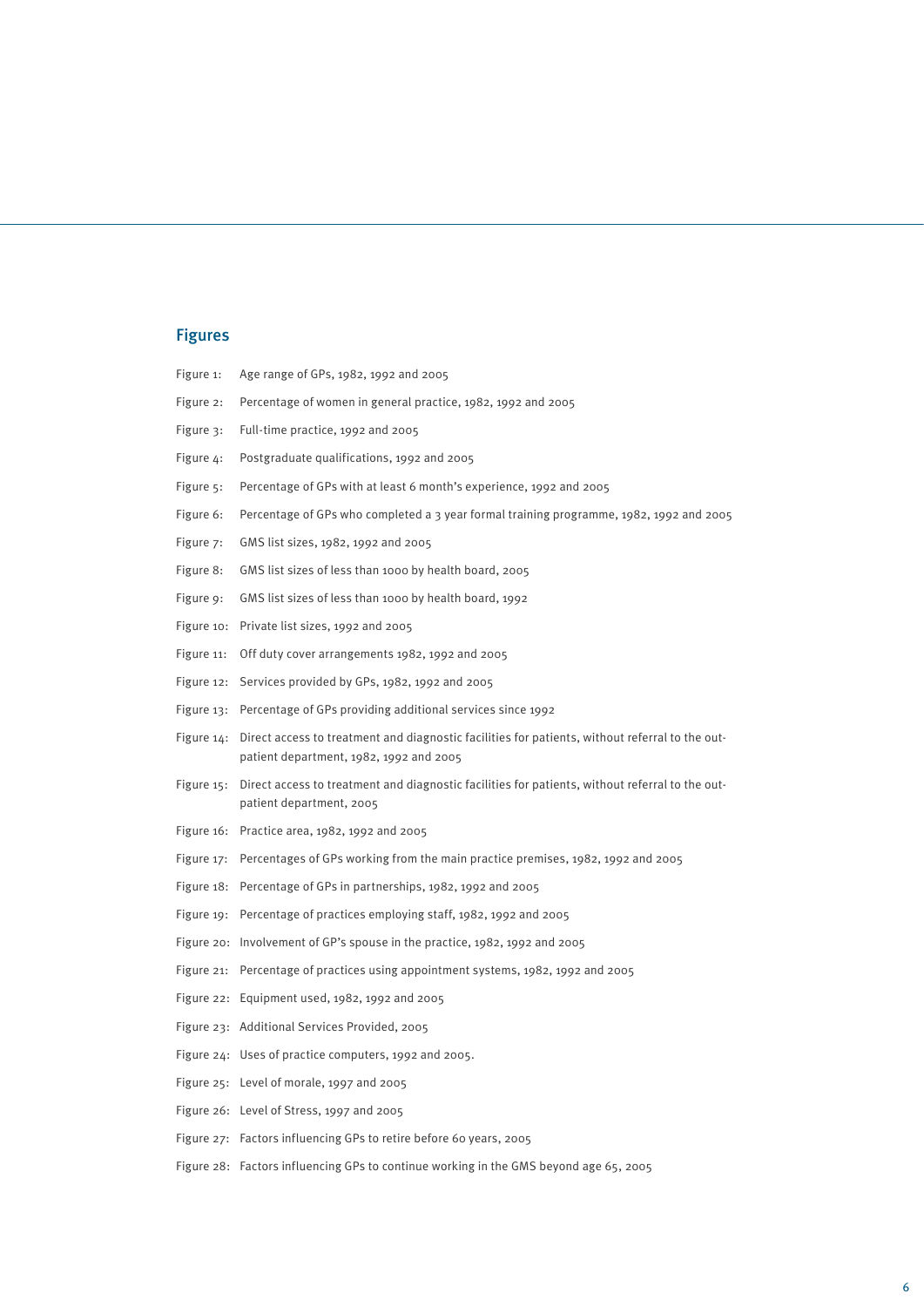# Summary of Study

- The study provides a picture of the changing face of general practice in Ireland from 1982 to 2005.
- It compares data from three points in time, 1982, 1992 and 2005 and from the Stress and Morale Study, 1997.
- The 2005 survey achieved a response rate of 87%.
- General Practitioner numbers have increased by 28% since 1992.
- It shows an aging cohort of general practitioners, with the predominant age in the  $35 - 60$  range.
- Women now constitute 30% of the GP workforce.
- 58% of practitioners now have partial or full GP training, with almost all new entrants into general practice being vocationally trained.
- There has been a fall in the numbers of private only practices and a growth in the number of GPs with private lists of over 2000 patients.
- There has been a fall in individual GPs providing out-of-hours cover during the week and at weekends, but 40% of GPs are now in out-of-hours co-operatives.
- There has been little change in basic general practitioner services, but a rise in services such as travel vaccinations and phlebotomy.
- Access to radiology has declined by 14% for skeletal x-rays and 6% for chest x-rays since 1992.
- 42% of GPs have been involved in medical student teaching in the last three years.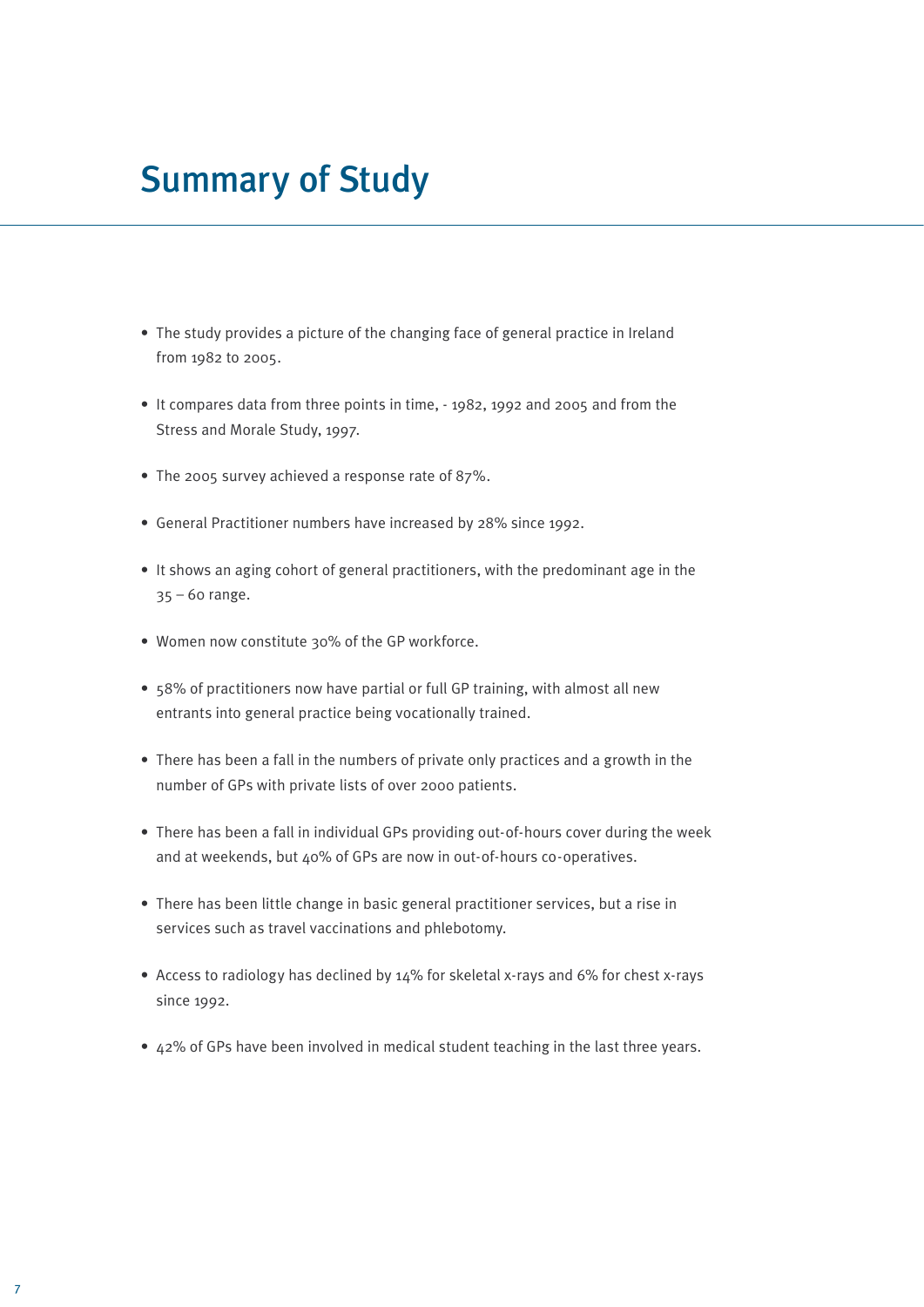- GPs report strong participation in continuing medical education.
- 89% of GPs now practice from purpose built and adapted premises.
- Branch surgeries are still a strong feature of general practice service in Ireland.
- There has been a big decline in the number of single-handed practitioners, which is now 35% of the total.
- There has been a large increase in the number of nursing, clerical and management personnel in practices.
- 81% of general practitioners now have appointment systems.
- 59% of general practitioners are using age / sex registers.
- Practices are now well equipped with clinical and diagnostic equipment and computers.
- Stress is better controlled and morale is better than in 1997.
- There may be important gender differences in the approach to retirement.
- A large number of general practitioners indicate that they wish to continue practising beyond the age of 65 with appropriate safeguards.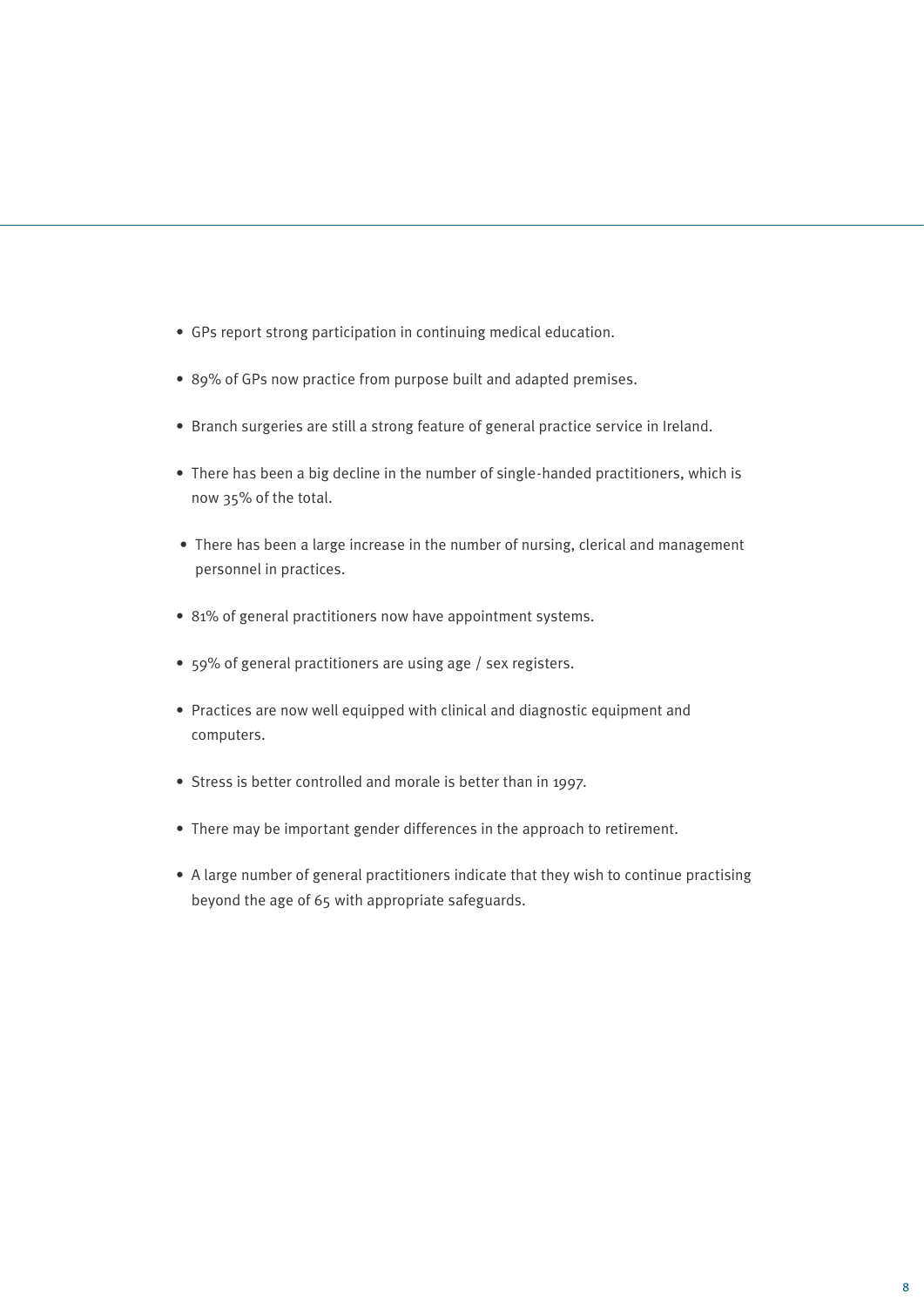# Introduction

In 1982 the Royal College of General Practitioners surveyed GPs in the Republic of Ireland and collected information on GPs themselves for the first time1. It included educational background, practice sizes, services and on-call arrangements. It also collected data on practice premises, partnerships, appointments, employment of ancillary staff, equipment, access to investigations and involvement of spouses in the practice.

The RCGP 1982 study formed the baseline for the 1992 survey Changes in the Structure of Irish General Practice Over the Past Decade: 1982 – 19922. On this occasion it was published by the newly formed Irish College of General Practitioners, founded in 1984, which has been a major stimulus for change in Irish general practice. The authors used a similar methodology to 1982 and presented the data in a format that allowed ready comparisons over the decade from 1982 to 1992.

The survey presented here uses the 1982 and 1992 methodology and presents the data in a format that again allows ready comparison of changes over 3 points in time in the last 23 years. We have also included comparisons from other work on GP stress and morale3 and some information on retirement, to assist with future workforce planning.

This report is being prepared at a time when the Health Services Executive is stating its support for the development of general practice in order to improve the health of people living in Ireland and to relieve the pressures on the secondary care sector. The data presented here are a unique measurement of the general practice workforce over the last 23 years. They also provide a picture of the strengths and weaknesses of general practice, and guidance on its ability to respond to future demands from both government and patients.

The fact that the methodology delivered by Drs Oliver, Meagher and Cole in 1982 and refined again by Dr Oliver and Dr Harry Comber in 1992 continues to be relevant and useful in 2005 is testament to the foresight and robust methodology of these early researchers in general practice.

N.B. For purposes of comparison with previous reports, the data throughout this report have been presented using the traditional pre-Health Service Executive health board areas.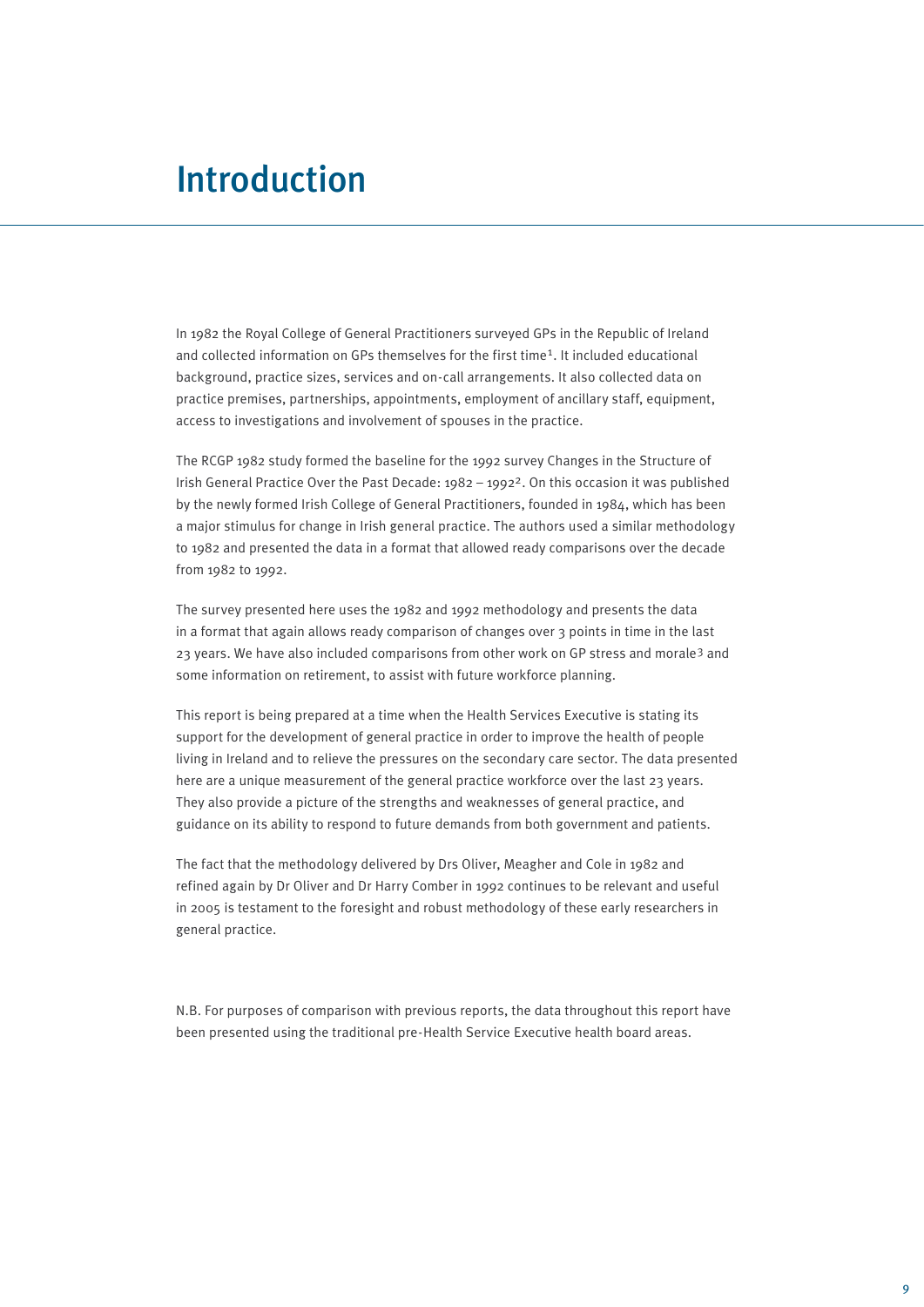# Aims and Objectives

## 1.0 Background:

The Royal College of General Practitioners (RCGP) survey of 1982 attempted, for the first time in Ireland, to compile information relating to general practitioners themselves, their educational backgrounds, details of their estimated practice sizes, the services they provided, their off duty arrangements, and their educational involvement. It also attempted to collect information relating to their practices with reference to practice premises, partnerships, appointment systems, employment of ancillary staff, practice equipment, access to investigatory facilities and the level of involvement of spouses within the practice. The data published at the time provided a glimpse into Irish general practice at the end of 1982. Using this information, the authors attempted to identify differences in the structure of practices, which might be related to practitioner age groups, geographical areas, training, practice types and other indices.

In 1992, the survey was repeated by the Irish College of General Practitioners (ICGP), with broadly the same objectives and using the same methodology. Apart from the value of the information itself, it also provided the opportunity for direct comparisons to be made between the information in both surveys, which provided a longitudinal dimension to the study of Irish General Practice over that decade.

In 2005 it was proposed to conduct this research again, with an updated questionnaire, in order to make direct comparisons of the structure of general practice between 1982, 1992 and 2005.

## 1.1 Aim of Research

The primary aim of this research is to examine the changes in the structure of General Practice in the Republic of Ireland, over the period 1982 to 2005.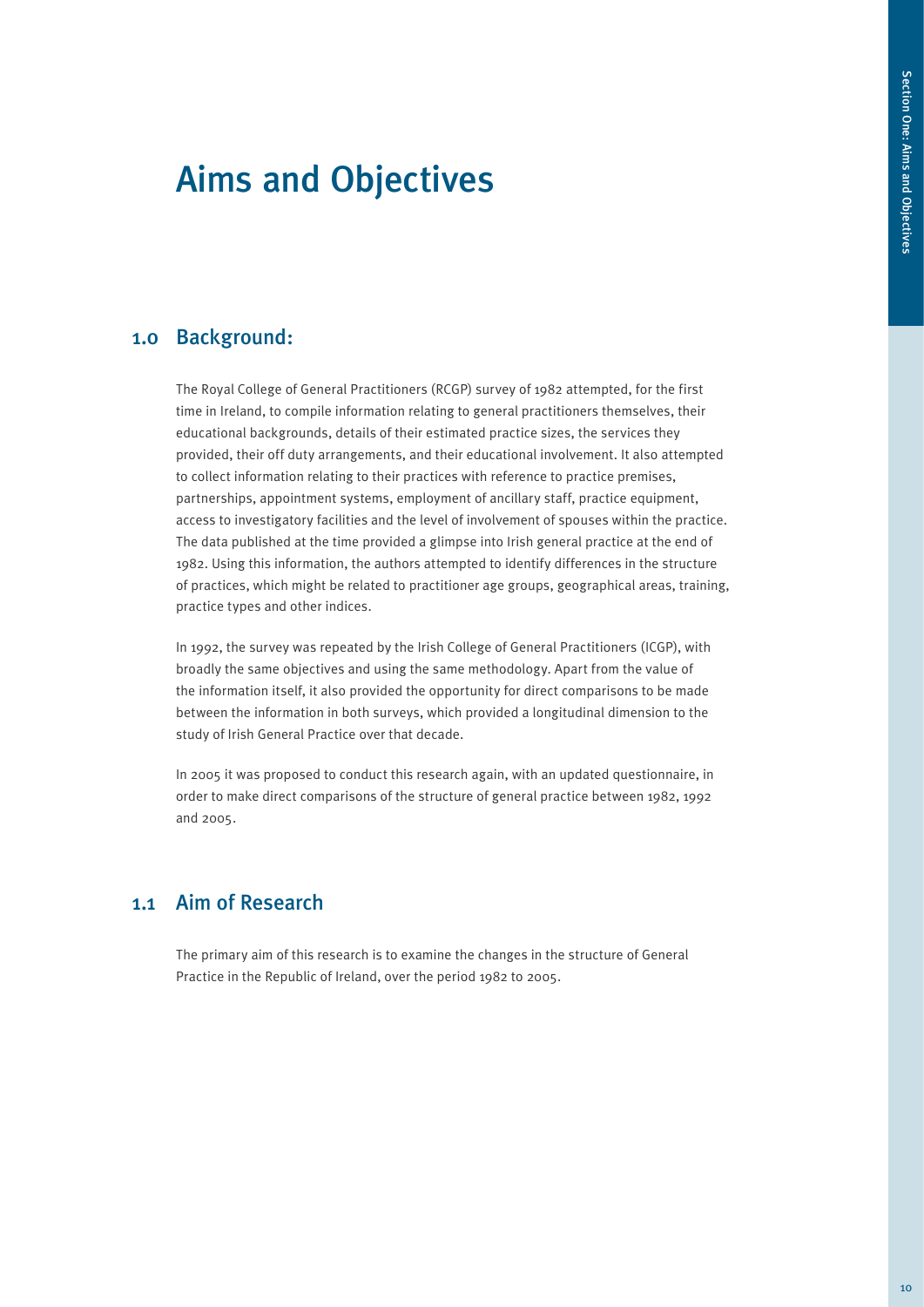## 1.2 Objectives

The objectives were to obtain current data in the following areas:

#### i Demographic characteristics:

- Age
- Sex
- Marital status
- Full-time practice
- Education Undergraduate
- Education Postgraduate qualifications
- Postgraduate hospital experience
- Vocational training

#### ii Practice structure and characteristics:

- Practice type
- List sizes

#### iii Out of hours duty:

- Week night duty
- Weekend duty
- Off duty cover arrangements

#### iv Practice services:

- Services provided
- Access to diagnostic/treatment services

#### v Educational activity:

- Undergraduate teaching
- Postgraduate teaching
- Continuing medical education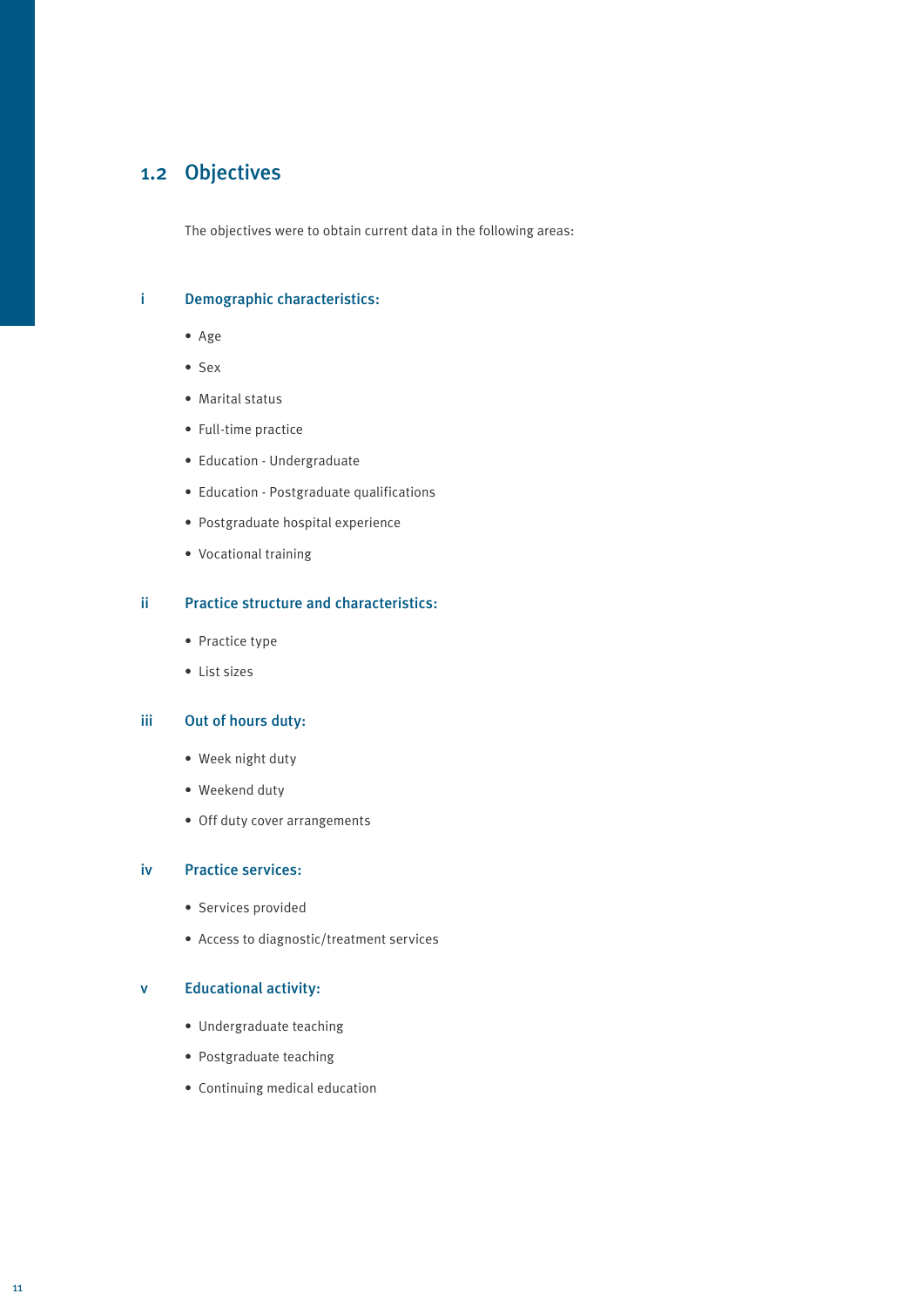#### vi Practice Organisation:

- Practice area
- Practice premises
- Ownership of premises
- Branch surgeries
- Number of GPs in the practice
- Partnerships

#### vii Practice staff:

- Medical Assistants
- Other staff
- Involvement of GP's spouse in the practice
- Regular working relationships with Public Health Nurse and Social Worker

#### viii Practice management:

- Appointment systems
- Age-sex registers
- Practice equipment
- Practice computerisation

#### ix Stress, morale and retirement:

- Morale
- Stress
- Retirement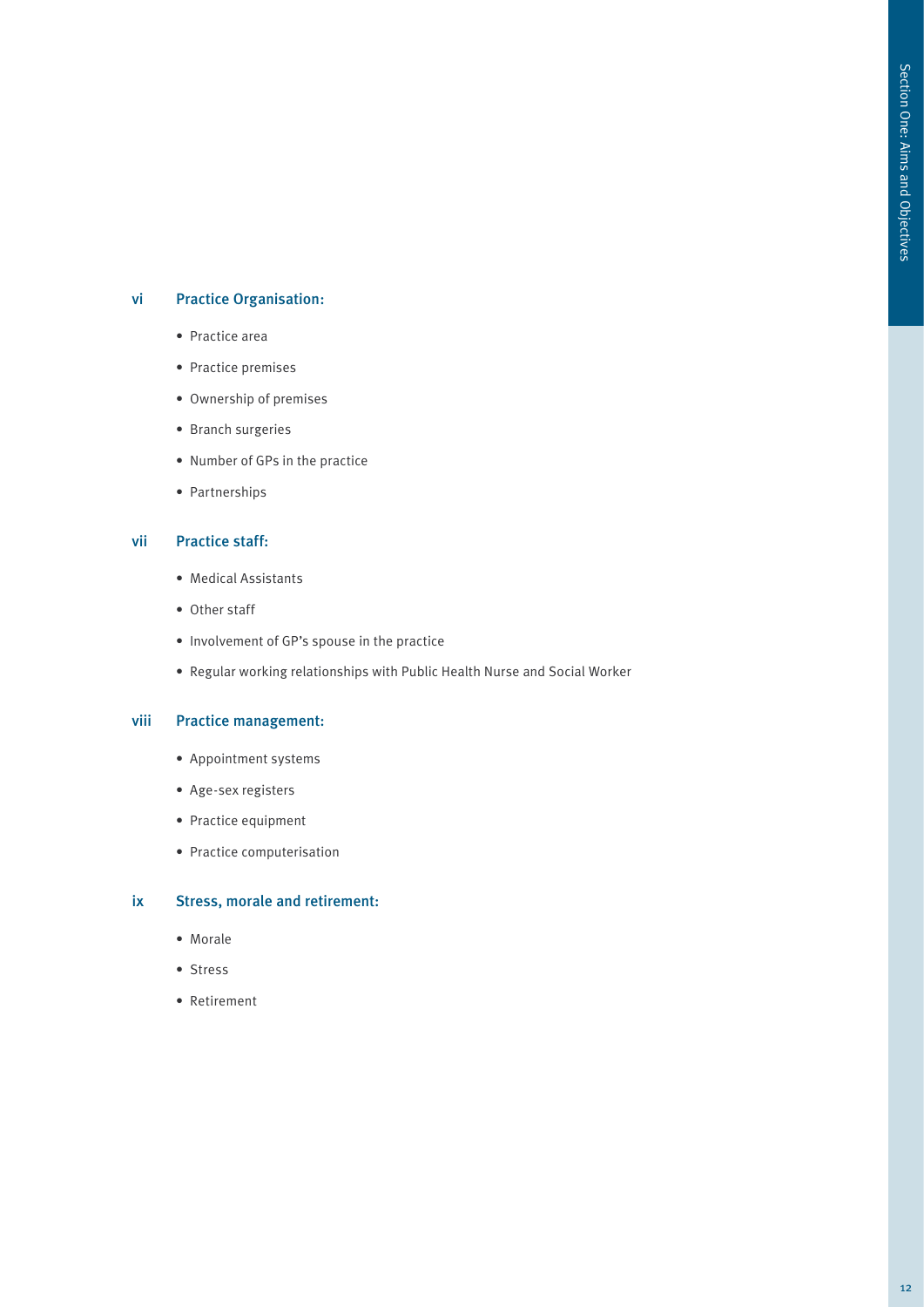# Method

The task of gathering data on the structure of Irish general practice was complicated by the fact that in 2005, as in 1992 and 1982, there was no official register of Irish General Practitioners. Many Irish general practitioners, in addition to their private practices, provide primary health care as independent contractors to the minority of the population covered by the state run General Medical Services (GMS) programme. However, not all general practitioners hold such contracts, either by choice or because they have not been successful in obtaining one. All general practitioners on the other hand, may provide services, on a private basis, without restriction, to the two thirds of the population not covered by the GMS.

Thus, the total population of GPs consists of two groups; those in private practice alone, and GPs in private practice who are also participating in the General Medical Services Scheme. The latter group are easily identifiable as they are registered under the GMS scheme. Identification of the former group causes considerable difficulty. The majority of the group participate in a scheme of medical care for mothers-to-be and infants (MIS), for which they need to register with the health boards. However, there is no mechanism for the removal of doctors from these lists, and previous experience has shown that a number of doctors listed as providing mother and infant services are no longer in practice in the area.

A preliminary list of the total population of doctors for each health board region was drawn up by combining the health board GMS Scheme lists with lists provided by the regional health boards of practitioners participating in the MIS. The list was then checked to remove doctors whom we knew to be no longer in practice. In order to allow direct comparisons to the studies conducted in 1982 and 1992 the method of compiling the lists was identical to the previous studies.

The general practitioner population was estimated by this method to have been 1,821 in 1982; 1,937 in 1992 and 2,477 in 2005, a 28% increase since 1992. A 22% random sample of practitioners was drawn from the master list for each health board. This method of selection and stratification was identical to that used in 1982 and 1992. The 22% sample for all health boards combined, contained 400 GPs in 1982, 428 in 1992 and 545 in 2005. The sample was circulated in June, July and August of 2005 with a questionnaire accompanied by a covering letter, outlining the purpose of the study and assuring total confidentiality to respondents. The main body of the questionnaire used was almost identical in content and structure to that used in 1982 and 1992. The questionnaire was updated as necessary, and a small number of additional questions were inserted.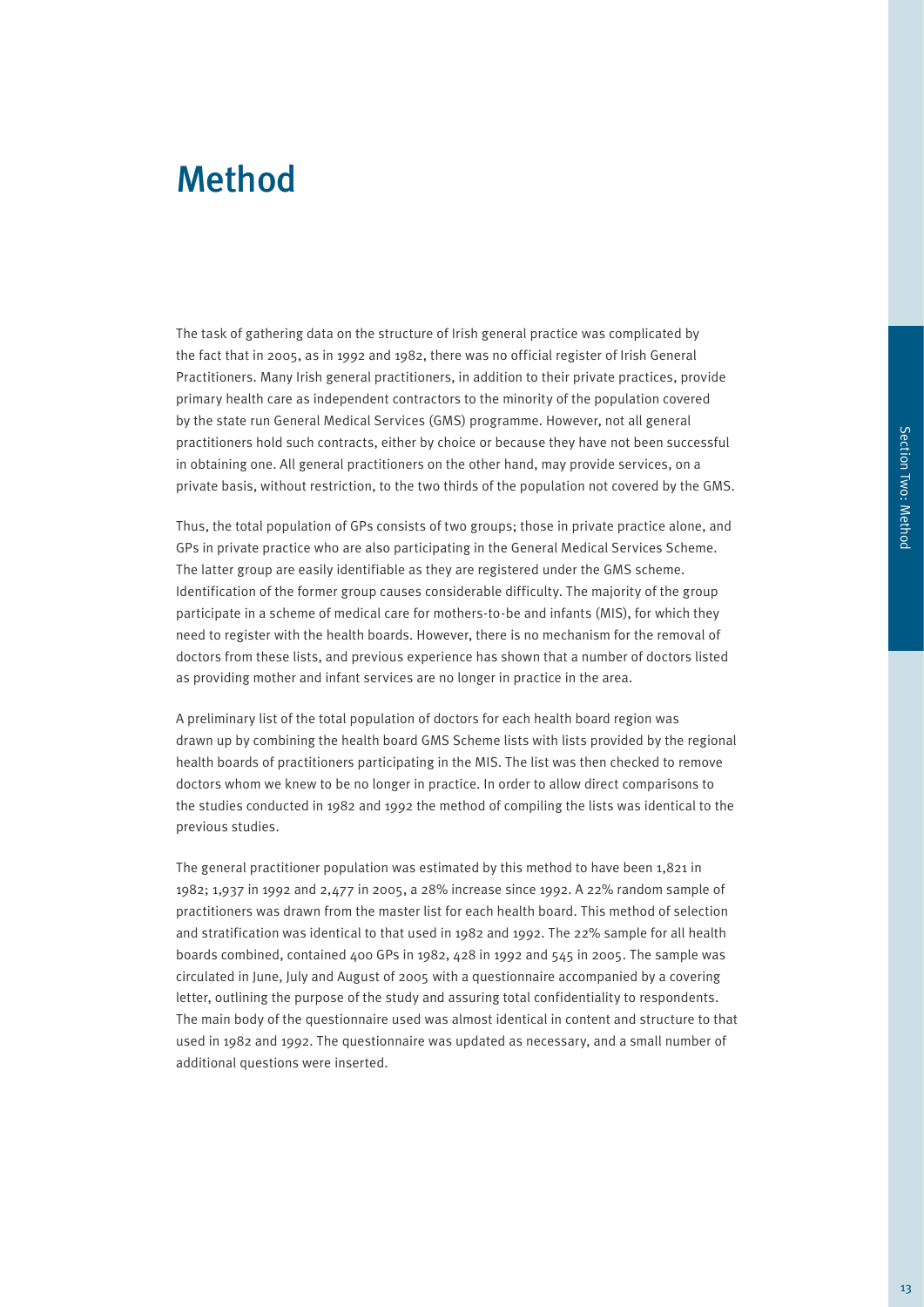# Results

## Introduction

Results are shown for 1982 where data were available and comparable. Where data were unavailable, results are shown for 1992 and 2005 only.

## 3.0 Response Rate

In 2005, 476 valid questionnaires (87%) were returned, compared to 292 (68%) in 1992 and 281 (70%) in 1982.

#### Table 1: Response rate by health board area, 1992 and 2005

| <b>Health board area</b>   | 1982<br>% | 1992<br>% | 2005<br>$\%$ |
|----------------------------|-----------|-----------|--------------|
| Eastern                    |           | 65        | 77           |
| Midland                    |           | 50        | 52           |
| Mid Western                |           | 74        | 74           |
| North Eastern              |           | 61        | 99           |
| North Western              |           | 63        | 58           |
| South Eastern              |           | 59        | 99           |
| Southern                   |           | 82        | 99           |
| Western                    |           | 80        | 98           |
| All health boards combined | 70        | 68        | 87           |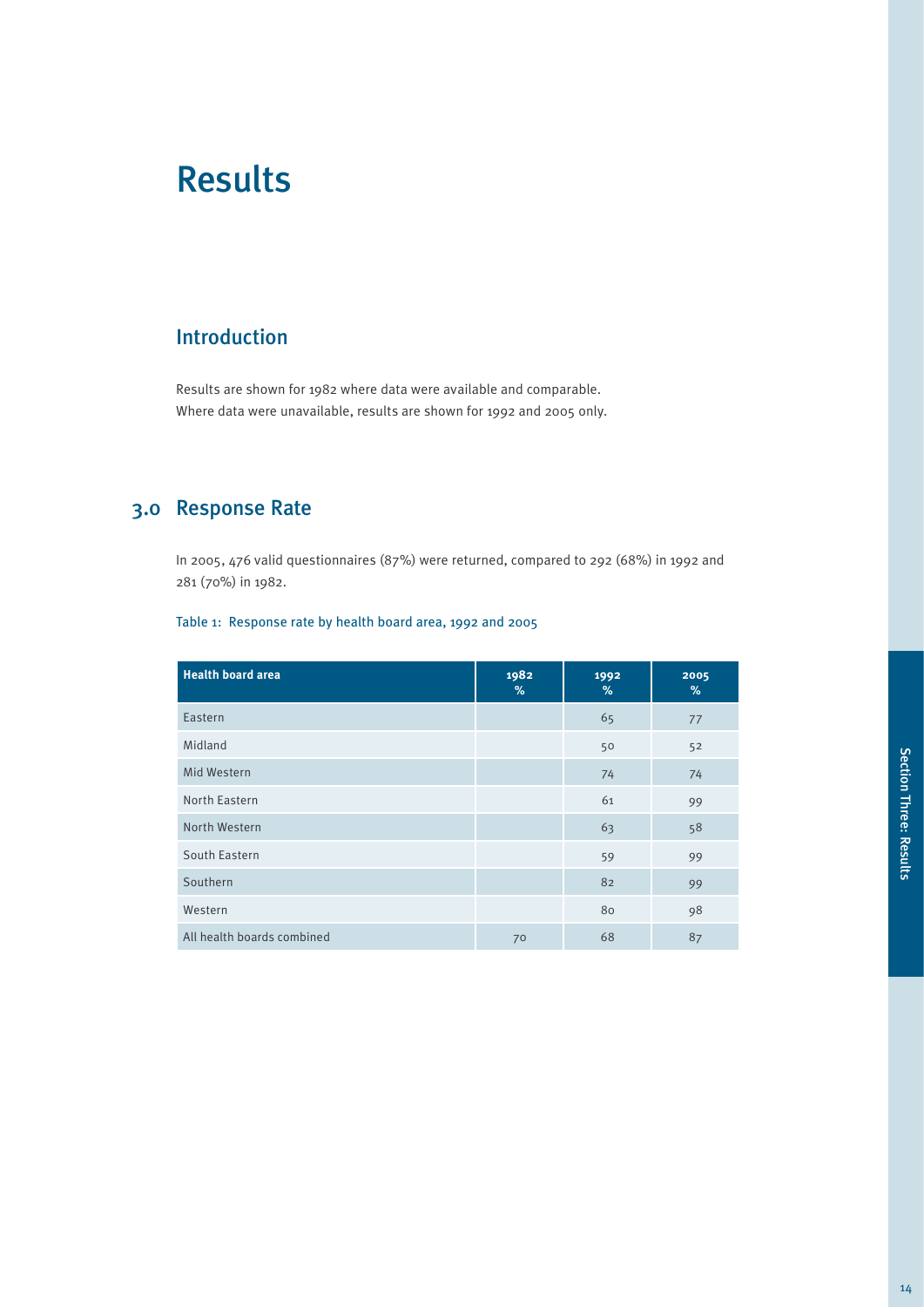## 3.1 Demographic Characteristics

#### Introduction

This section outlines the age, sex, marital status, education, qualification and training of general practitioners over the three time periods.

### 3.1.1 Age





The age range of the GPs taking part in the surveys in 1982, 1992 and 2005 are shown in figure 1. In 1982 they were predominately in the 30-40 and 55-65 age groups. In 1992 they were predominantly in the 35-55 age group, while in 2005 there is a more even spread between the ages of 35-60.

In 1992, a significant percentage of the GPs (8%) were found to be still in practice after the age of 64. This has declined in 2005 to 3%.

|                    | $30 - 34$<br>no(%) | $35 - 39$<br>no(%) | $40 - 44$<br>no(%) | $45 - 49$<br>no(%) | $50 - 54$<br>no(%) | $55 - 59$<br>no(%) | $60 - 64$<br>no(%) | $65 - 69$<br>no(%) | $70 - 74$<br>no(%) | $75 - 79$<br>no (%) |
|--------------------|--------------------|--------------------|--------------------|--------------------|--------------------|--------------------|--------------------|--------------------|--------------------|---------------------|
| Urban<br>$n = 192$ | 8(4)               | 15(8)              | 36(19)             | 39(20)             | 38(20)             | 33(17)             | 18(9)              | 3(2)               | 1(1)               | O(0)                |
| Mixed<br>$n = 162$ | 9(6)               | 23(14)             | 29(18)             | 28(17)             | 35(22)             | 27(17)             | 9(6)               | 2(1)               | O(0)               | O(0)                |
| Rural<br>$n = 97$  | 4(4)               | 10(10)             | 6(7)               | 19(20)             | 22(23)             | 19(20)             | 10(10)             | 3(3)               | 3(3)               | 2(3)                |

#### Table 2: Age distribution of GPs, by practice area type, 2005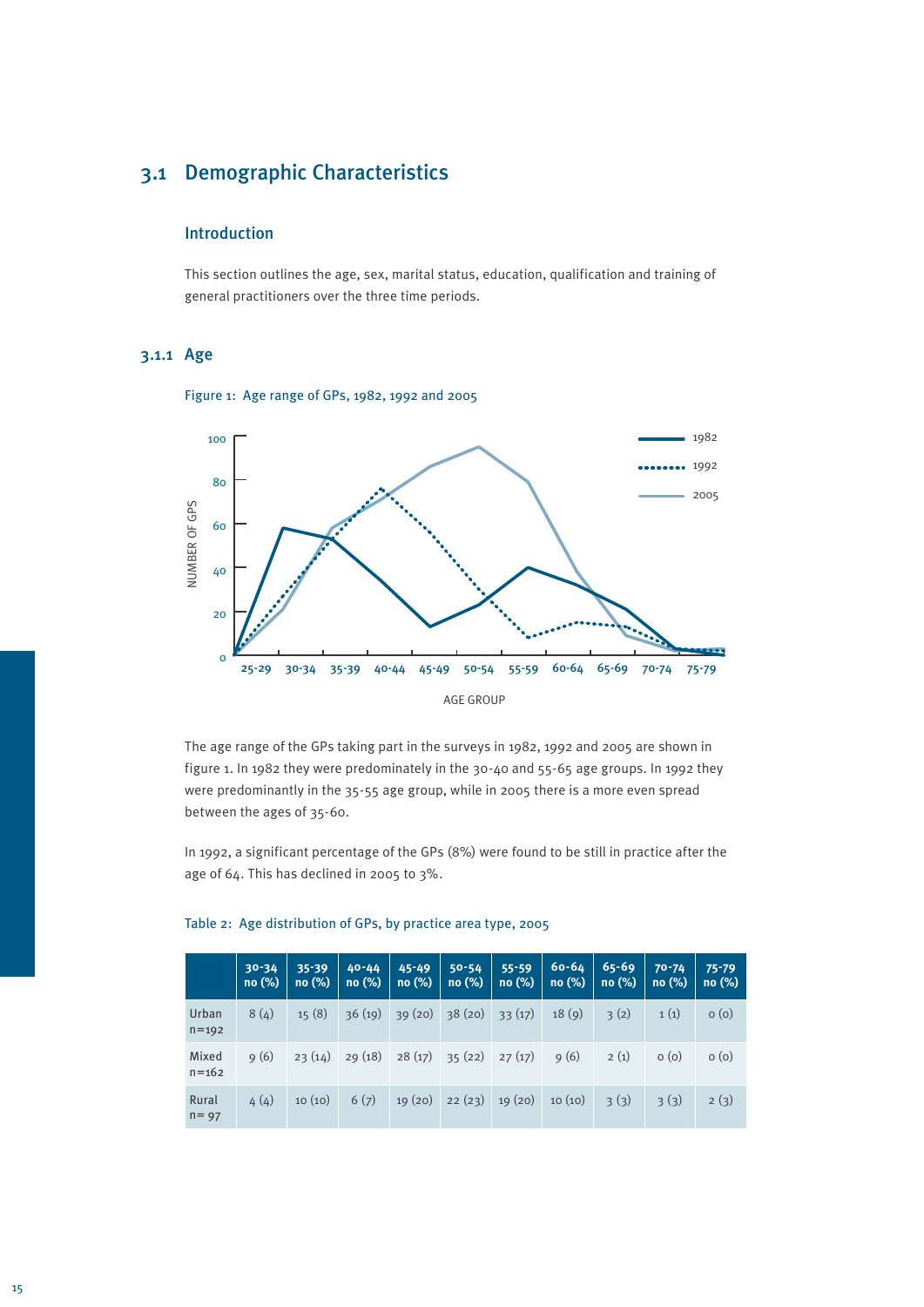#### 3.1.2 Sex

#### Table 3: Sex of respondents, 1982, 1992 and 2005

|              | 1982<br>no (%) | 1992<br>no (%) | 2005<br>no (%) |
|--------------|----------------|----------------|----------------|
| Male         | 248 (88)       | 248(85)        | 327(69)        |
| Female       | 33(12)         | 44(15)         | 141(30)        |
| Missing data |                |                | 8(1)           |
| Total        | 281(100)       | 292(100)       | 476 (100)      |





The 100% increase in the number of female GPs between 1992 and 2005 is not surprising in view of the large number of female graduates and the number passing through the GP training schemes over the period.

#### 3.1.3 Marital status

Table 4: Marital status of respondents, 1982, 1992 and 2005

|                | 1982           |                 |              |               | 1992            |              | 2005          |                 |              |
|----------------|----------------|-----------------|--------------|---------------|-----------------|--------------|---------------|-----------------|--------------|
|                | male<br>no (%) | female<br>no(%) | all<br>no(%) | male<br>no(%) | female<br>no(%) | all<br>no(%) | male<br>no(%) | female<br>no(%) | all<br>no(%) |
| <b>Married</b> | 236(95)        | 25(76)          | 261(93)      | 232(94)       | 35(79)          | 267(91)      | 292(89)       | 70(77)          | 402(85)      |
| Single         | 6(2)           | 4(12)           | 10(3)        | 10(4)         | 6(14)           | 16(5)        | 10(3)         | 16(11)          | 26(6)        |
| Widowed        | 3(1)           | 2(6)            | 5(2)         | O(0)          | 1(2)            | 1(0.3)       | 4(1)          | 3(3)            | 8(1.6)       |
| Other          | 3(1)           | 2(6)            | 5(2)         | 6(2)          | 2(4)            | 8(3)         | 20(7)         | 13(7)           | 33(7.4)      |

In all three surveys, most respondents reported themselves as married. The percentage of married GPs decreased slightly in the 2005 survey, with a small increase in the numbers who are either separated or divorced. Female GPs are more likely to be single (11%) than their male counterparts (3%), as was found in both 1982 and 1992.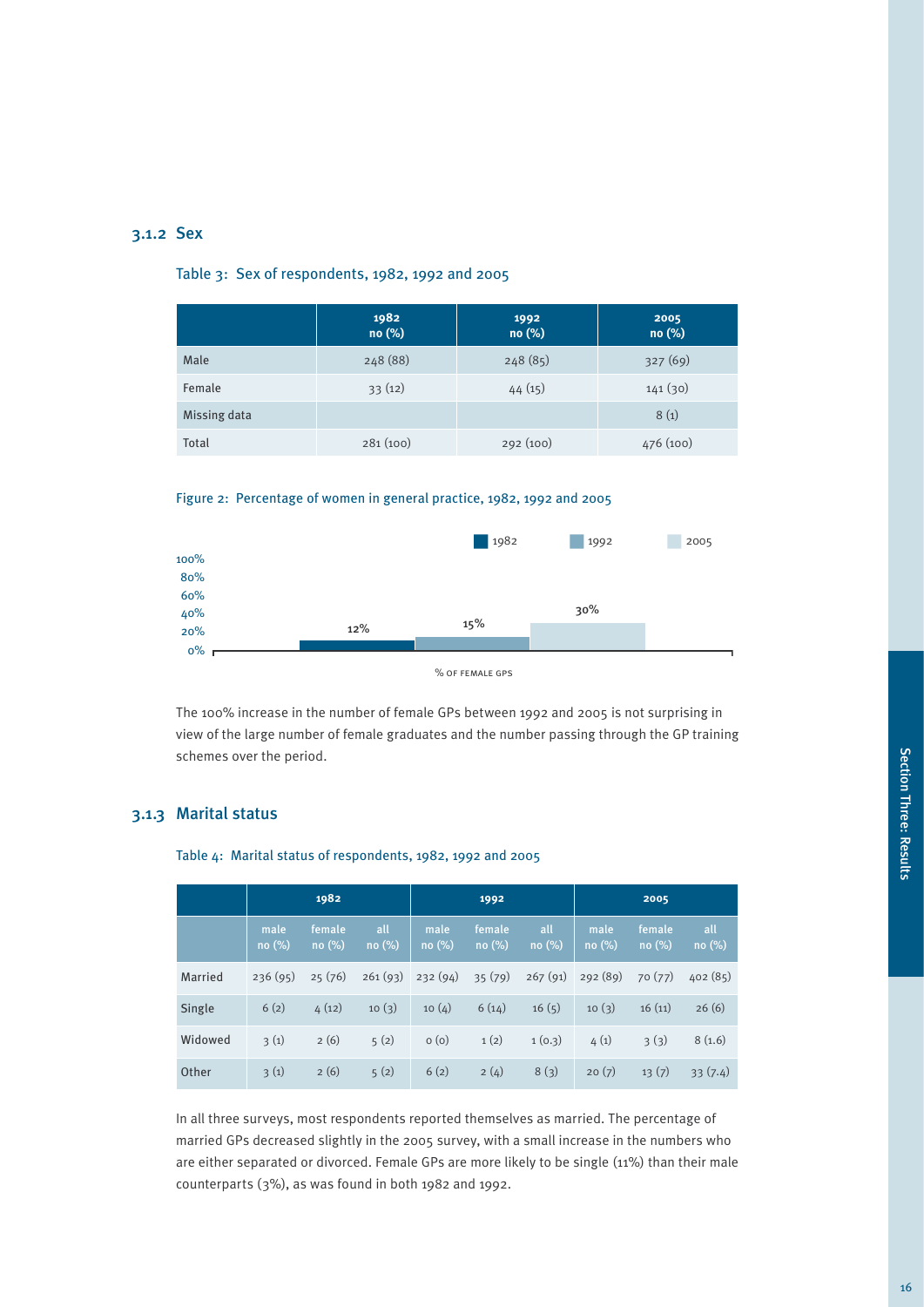#### 3.1.4 Full-time practice



Figure 3: Full-time practice, 1992 and 2005

% of doctors in full-time practice

Figure 3 shows that 9% of the GPs surveyed believe themselves not to be in full-time practice. This is a significant increase on the 3% of respondents who indicated they were not in fulltime practice in 1992. When analysed by gender 96% of males and 80% of females consider themselves in full time practice

#### 3.1.5 Education – Undergraduate

Table 5: Medical School of origin, 1982, 1992, and 2005

| <b>Medical School</b> | Pre-1982* | Pre-1992* | 2005       |
|-----------------------|-----------|-----------|------------|
| <b>UCD</b>            | 36(34%)   | 72(41%)   | 144(31%)   |
| <b>TCD</b>            | 9(8%)     | 9(5%)     | 54(12%)    |
| <b>RCSI</b>           | 10(9%)    | 17 (10%)  | 62(13%)    |
| <b>NUIG</b>           | 27(25%)   | 40(23%)   | 101(21%)   |
| <b>UCC</b>            | 23(21%)   | 36(20%)   | 93 (19.5%) |
| QUB                   | $2(2\%)$  | $\circ$   | $3(0.5\%)$ |
| Other                 | $\circ$   | $2(1\%)$  | 12(3%)     |
| Total                 | 107       | 176       | 469        |

#### *\*As reported in Oliver and Comber2*

The majority of respondents in 1982 (99%), 1992 (98%) and 2005 (97%) graduated from one of the five medical schools in the state.

Of the Dublin medical schools, UCD was the origin of more general practitioners than TCD and RCSI in 1992. However this gap has reduced over the last 12 years.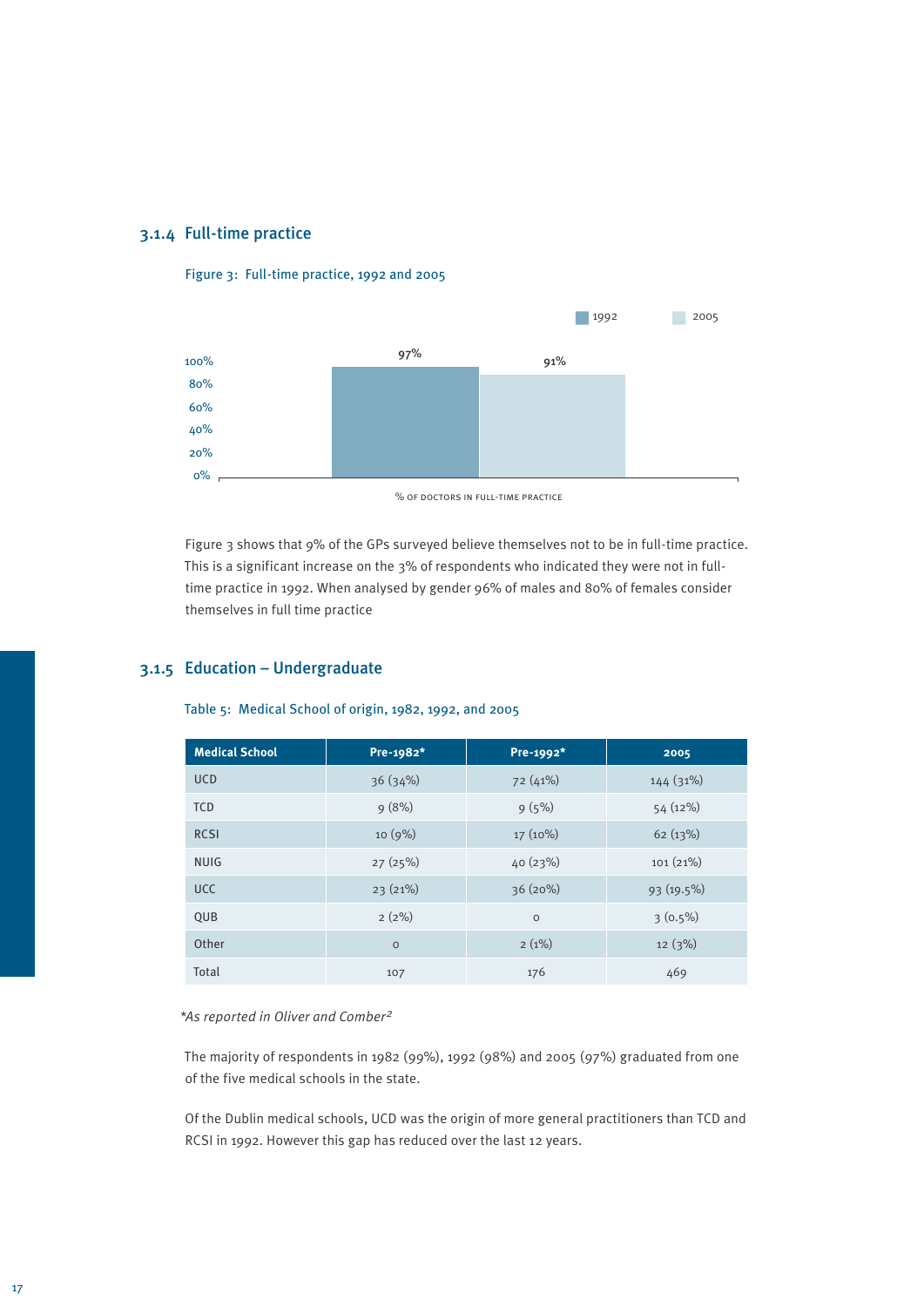### 3.1.6 Education – Postgraduate qualifications



Figure 4: Postgraduate qualifications, 1992 and 2005

There has been a small overall increase in listed areas of postgraduate qualification, mainly in the areas of diplomas in paediatrics and obstetrics.

Figure 5: Percentage of GPs with at least 6 month's hospital experience, 1992 and 2005



#### 3.1.7 Postgraduate hospital experience

In 2005, 89% of respondents had experience in general medicine, with 88% having experience in paediatrics and 86% in obstetrics, with little difference in the figures from 1992. However there have been significant increases in those who have held post-registration posts in the areas of psychiatry and A&E. The only significant decrease was in surgery, where percentages declined from 48% to 37%.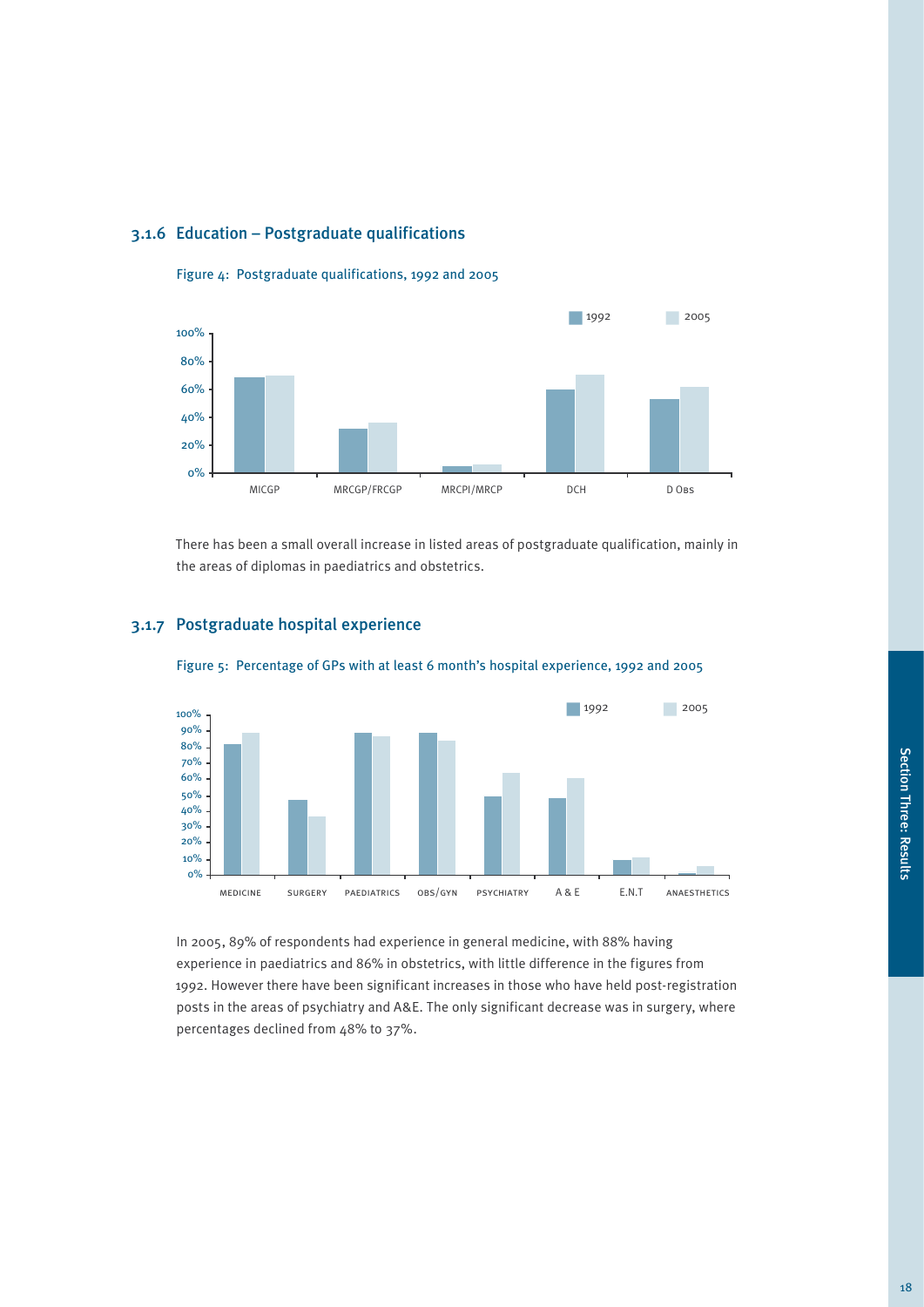

Figure 6: Percentage of GPs who completed a 3 year formal training programme, 1982, 1992 and 2005



There has been a considerable increase in the percentage of GPs who entered general practice between 1992 and 2005 following formal 3 year post graduate training in general practice. In 1982 9% of practitioners had completed a formal 3 year vocational training programme; in 1992 this figure had increased to 28%, while in 2005 the figure was 36%.

#### Table 6: Sources of Vocational Training, 1992 and 2005

|                                | $*$ 1992 | 2005 |
|--------------------------------|----------|------|
| Full training in Ireland       | 17%      | 25%  |
| Full training in UK            | 9%       | 9%   |
| Single trainee year in UK      | 22%      | 22%  |
| <b>Full training elsewhere</b> | 2%       | 2%   |
| No formal training             | 50%      | 42%  |

\*Recalulated percentages

Of the GPs who have undergone any kind of formal training in general practice, the majority received their training in the UK and elsewhere, including Australia and Canada. Many of those who did not complete three year's formal training, had undergone a one year general practice training programme in the UK.

### **Age Group 30-34 35-39 40-44 45-49 50-54 55-59 60-64 65+** 3 year minimum vocational training 85% 70% 57% 63% 23% 8% 11% 0 1 year GP training in the UK 10% 19% 31% 35% 14% 13% 18% 6% No vocational training 5% 11% 12% 2% 63% 79% 71% 94%

#### Table 7: Percentage of GPs vocationally trained by age group, 2005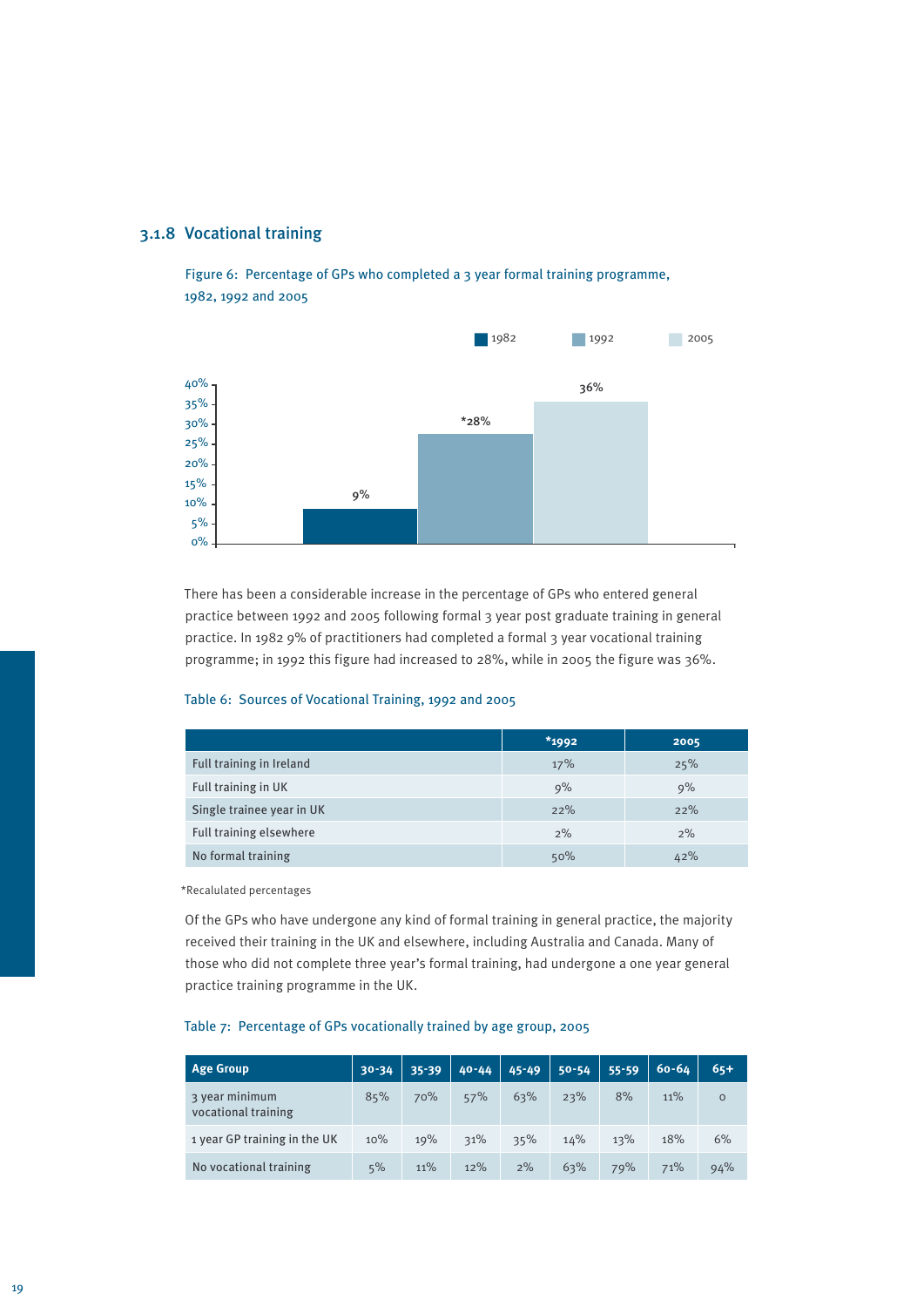## 3.2 Practice Structure and Characteristics

#### Introduction

This section outlines the practice type, GMS, private and total list sizes of respondents over the three time periods.

#### 3.2.1 Practice type

#### Table 8: Practice type, 1982, 1992 and 2005

| <b>Practice type</b>   | 1982 | 1992 | 2005 |
|------------------------|------|------|------|
| Private only           | 11%  | 9%   | 4%   |
| <b>GMS and Private</b> | 89%  | 91%  | 96%  |

There has been a decrease in the number of GPs in private practice alone between 1992 and 2005, as was the case in the previous decade. It was found that this group of 4% in private only practice is almost entirely made up of GPs who have been in practice for less than ten years.

#### Table 9: Practice location and list type, 1992 and 2005

| <b>Practice type</b>   |       | 1992  |       |       | 2005  |       |
|------------------------|-------|-------|-------|-------|-------|-------|
|                        | urban | mixed | rural | urban | mixed | rural |
| Private only           | 9%    | 7%    | 2%    | 5%    | 3%    | 4%    |
| <b>GMS and Private</b> | 91%   | 93%   | 98%   | 95%   | 97%   | 96%   |

In 1992, the private only practitioners were found to be predominantly in urban areas. In 2005 there is a more even spread across area type amongst private only practitioners.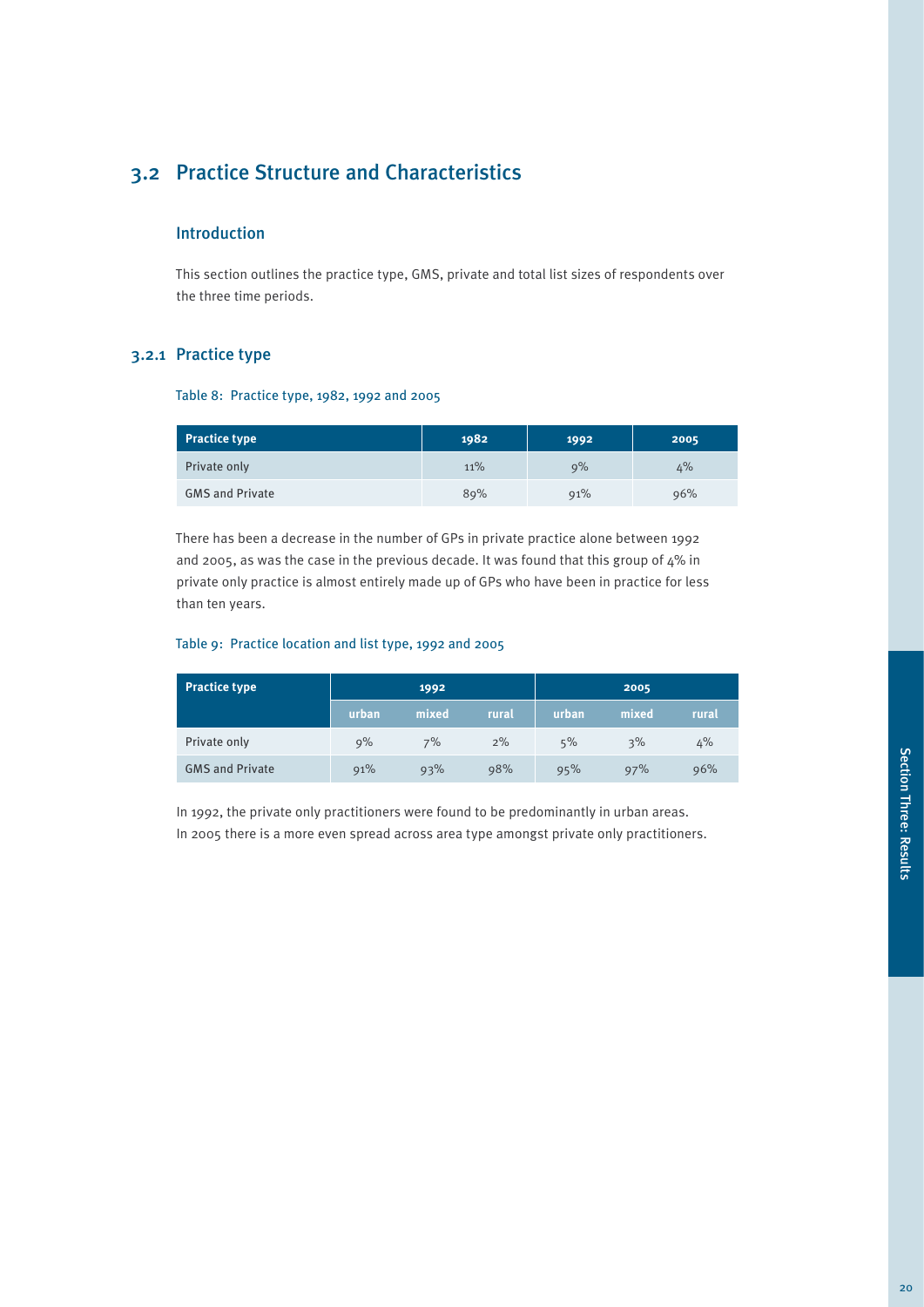#### 3.2.2 List sizes

GPs were asked to estimate the size of their practices, both private and GMS. Accurate figures are available to all GPs on the size of their GMS practices, but only GPs with age/sex registers have accurate private patient statistics. Most of the figures for size of private practice lists are therefore, the respondents' own estimates.



#### Figure 7: GMS list sizes, 1982, 1992 and 2005

From 1982 to 2005, there has been an increase in the number of GPs with smaller list sizes (>1000), while there has been an overall decrease in the number of GPs with list sizes between 1000 to 2000 and an increase in the percentage of those with larger lists of over 2000 patients.



#### Figure 8: GMS list sizes of less than 1000 by health board, 2005

In 2005, smaller GMS patient list sizes (---->>500) were found more commonly in the Eastern, Southern and Western health board areas, while the larger lists occurred in the Midland, Mid West, North East and North West regions. The distribution of list sizes between health boards is more uniform than in both 1982 and 1992 (fig. 9).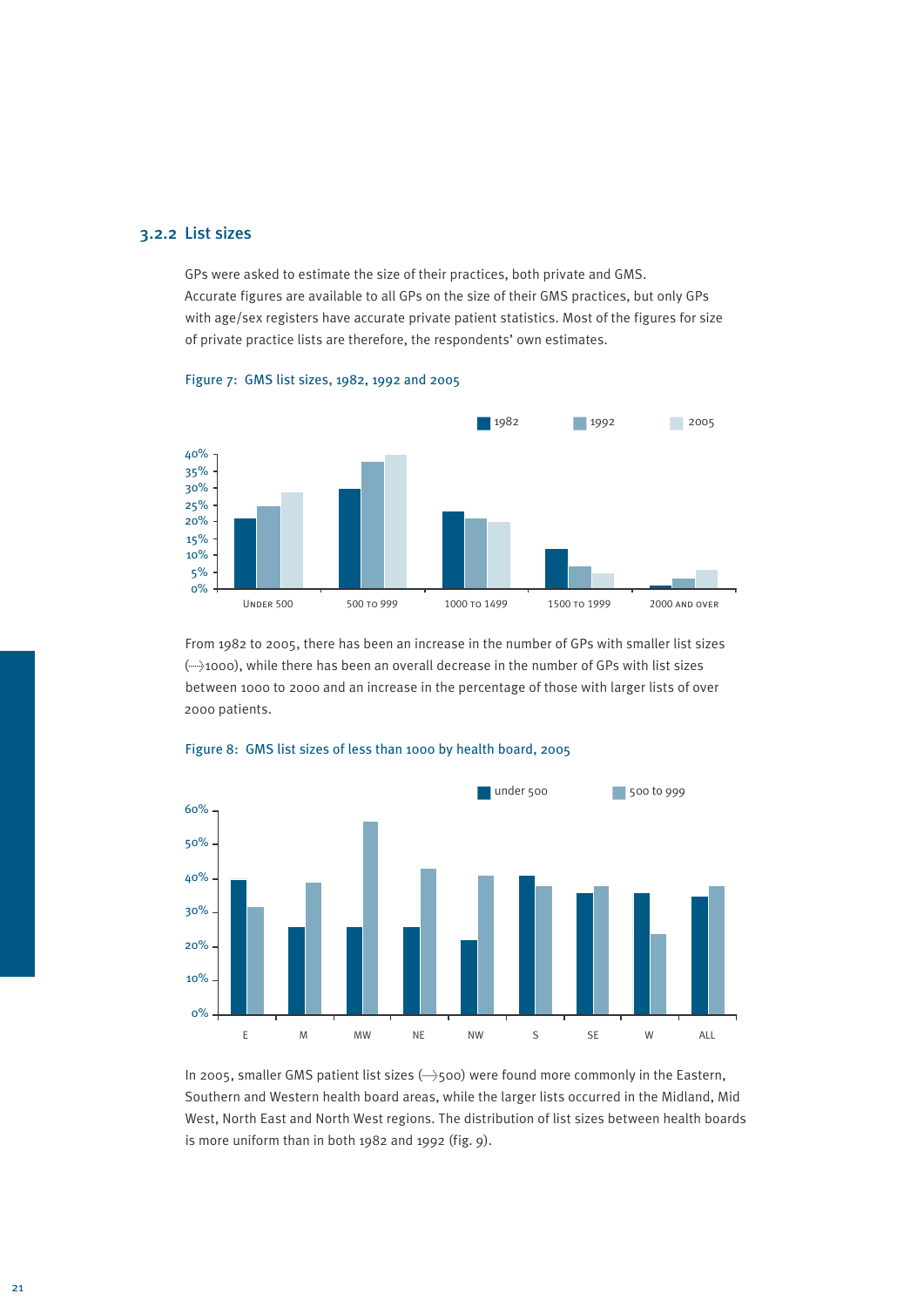

Figure 9: GMS list sizes of less than 1000 by health board, 1992

In 2005, less than 2% of general practitioners have lists of over 2000 in size, while 21% of general practitioners have GMS lists of 1000 to 1999 in size.





In 2005, more respondents than in 1992 estimated their private list sizes at over 2000, and fewer respondents estimated their list sizes at less than 2000.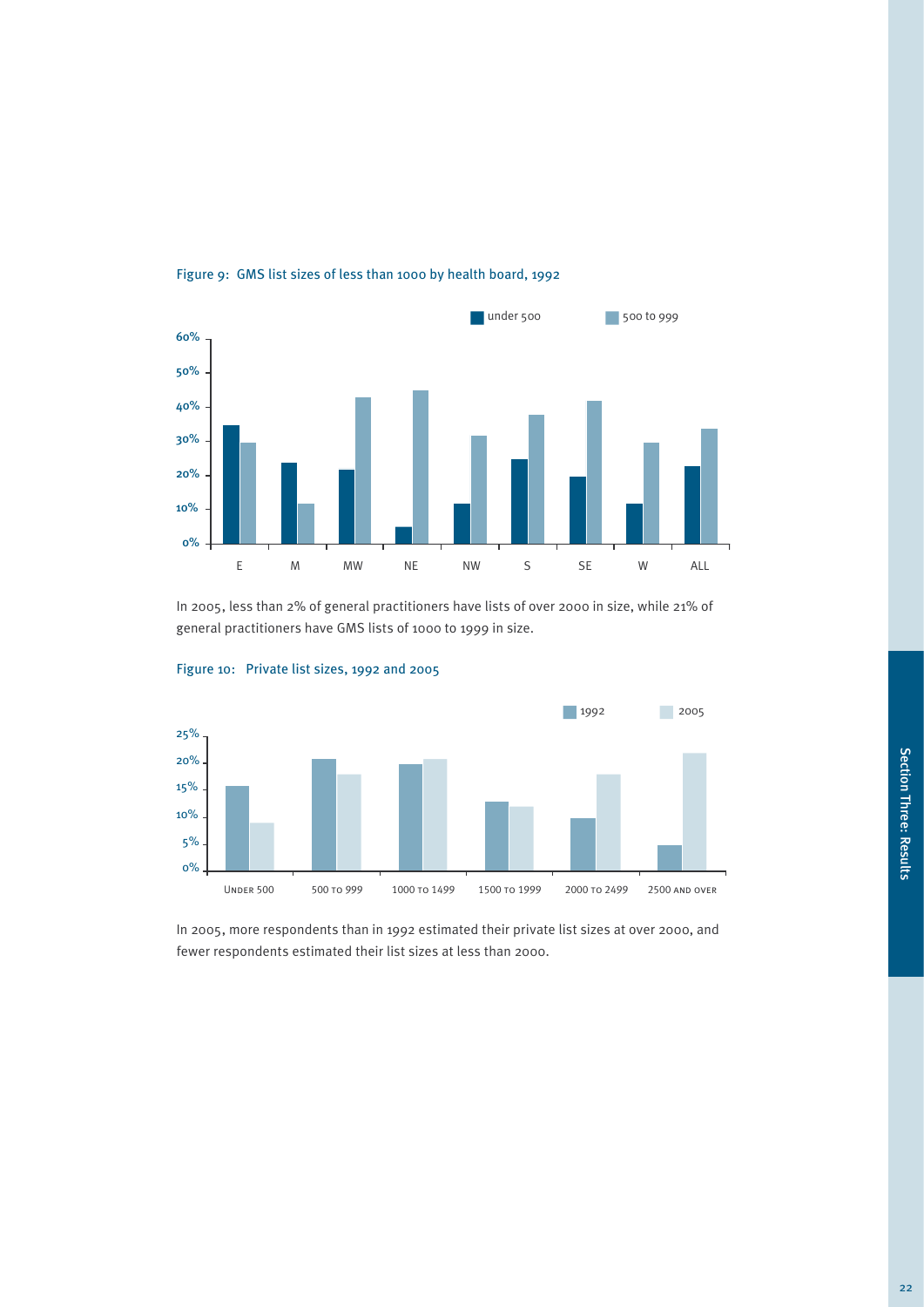## 3.3 Out of Hours Duty

#### Introduction

This section outlines the respondents' out of hours duty both during the week and at weekends. The methods of off duty cover arrangements are also examined.

As so much change has taken place in out of hour's duty between 1992 and 2005, week nights had to be measured per month in 2005 as opposed to per week, as was done in 1992. The table below is constructed in an effort to compare 1992 with 2005, where weekly figures from 1992 have been multiplied by four in order to aid comparisons between the years.

#### 3.3.1 Week night duty

Table 10: Night cover during the week, 1992 and 2005

| <b>Number of nights</b><br>per 4 week period | 1992  | 2005  |
|----------------------------------------------|-------|-------|
| $\mathbf 0$                                  | 6%    | 31%   |
| $\mathbf{1}$                                 | $0\%$ | 11%   |
| $\overline{2}$                               | $0\%$ | 18%   |
| 3                                            | $0\%$ | 11%   |
| 4                                            | 22%   | 20%   |
| 8                                            | 13%   | 3%    |
| 12                                           | 12%   | $1\%$ |
| 16                                           | 15%   | $1\%$ |
| 20                                           | 32%   | 4%    |

Table 10 indicates that there has been a substantial increase in the number of GPs who do not cover any nights, from 6% in 1992 to 31% in 2005. A large proportion of GPs (18%) are on duty twice a month. There has been a large decrease in the number of GPs covering every week night of the month.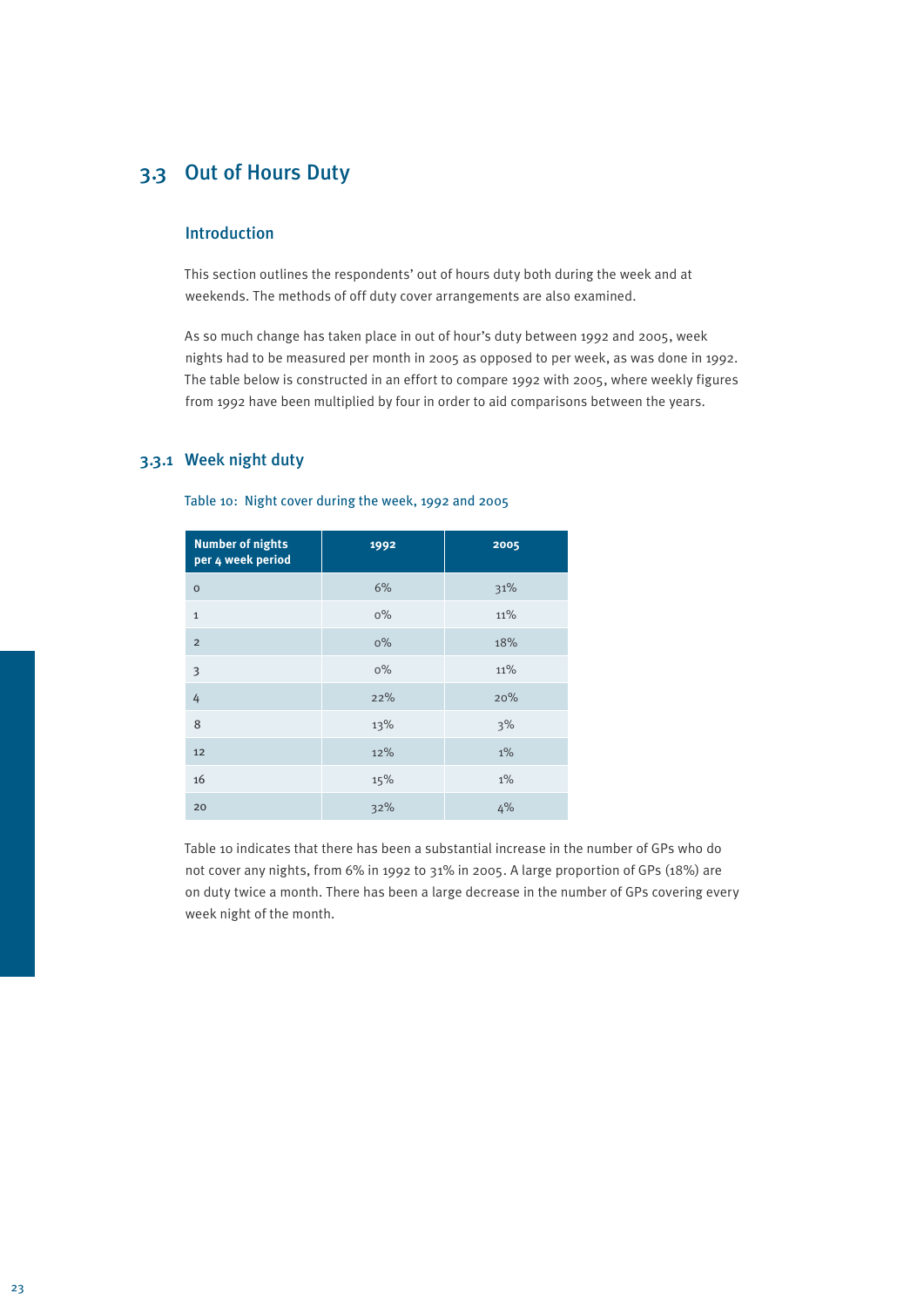### 3.3.2 Weekend duty

Table 11: Weekends on duty 1992 and 2005

| <b>Weekends on duty</b> | 1992  | 2005 |
|-------------------------|-------|------|
| None                    | 5%    | 22%  |
| One in:                 |       |      |
| $\mathbf 1$             | 17%   | 6%   |
| $\overline{2}$          | 21%   | 4%   |
| $\overline{\mathbf{3}}$ | 17%   | 2%   |
| 4                       | 15%   | 9%   |
| 5                       | 13%   | 8%   |
| 6                       | 8%    | 8%   |
| $\overline{7}$          | $1\%$ | 4%   |
| 8                       | $1\%$ | 9%   |
| 9                       | 2%    | 7%   |
| 10 plus                 | $0\%$ | 21%  |

Overall GPs are working fewer weekends in 2005 than they were in 1992. There has been a large increase in the numbers taking every weekend off duty, and a large decrease in the number of GPs on duty every weekend.

### 3.3.3 Off duty cover arrangements



Figure 11: Off duty cover arrangements 1982, 1992 and 2005

There has been a large decrease between 1992 and 2005 in the use of internal practice rotas and rotas involving other practices for off duty cover arrangements. The use of deputizing services and locums has decreased slightly. 42% of GPs are now involved in Co-ops since Dubdoc, the first co-op, opened in 1998.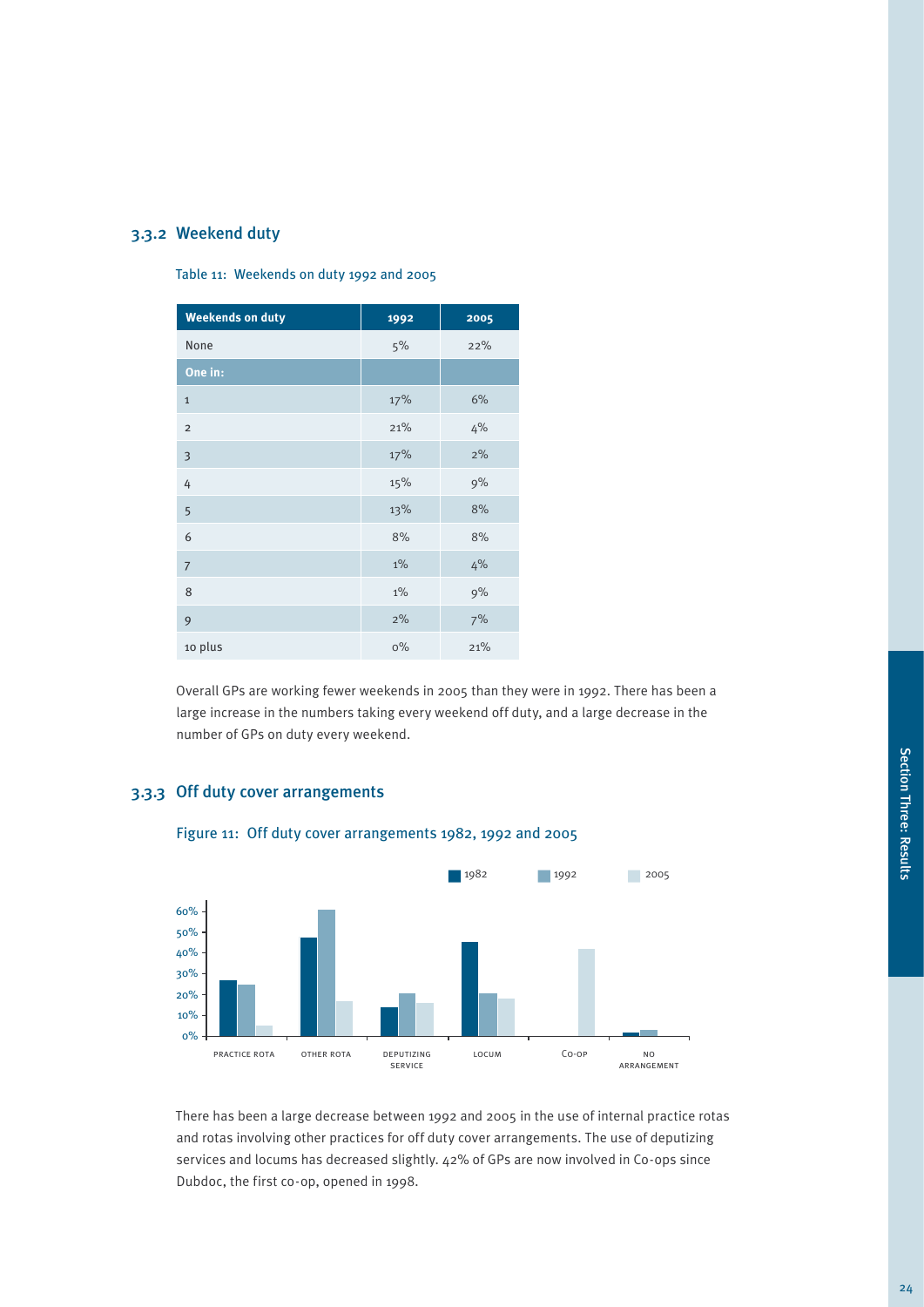## 3.4 Practice Services

#### Introduction

This section outlines the range of services provided by practices during surgery hours, and the types of investigations available to the practice, without referring patients to a hospital out-patient department. The reported availability of facilities to treat patients in health board hospitals for short or long term periods was also analysed.

#### 3.4.1 Services provided

The respondents were asked to indicate which services, from a list provided, were on offer in their practice during surgery hours. Fig. 13 shows the percentages of GPs providing the services over the three time periods.





Although there has been a small increase since 1982 in the provision of the services listed in figure 12, there has been no significant increase in the number of GPs providing these services between 1992 and 2005.



#### Figure 13: Percentage of GPs providing additional services since 1992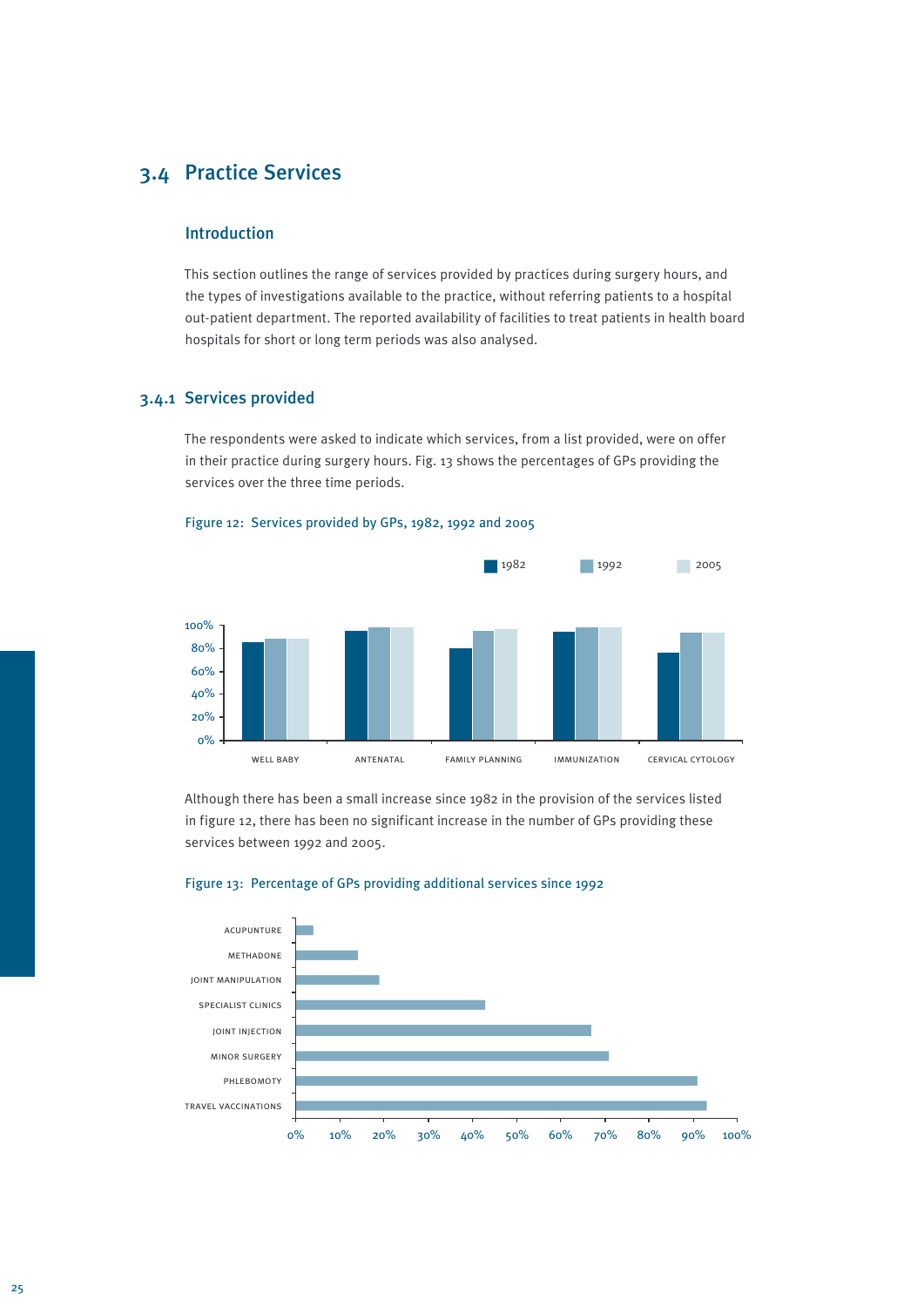Figure 13 lists services that have become more available since 1992. Travel vaccinations and phlebotomy are widely available, as are minor surgery and joint injections. 43% of GPs provided some type of specialist clinic. The most common were: cardiovascular, asthma, diabetes, well-woman, and men's health. Joint manipulation (19%) and methadone maintenance (14%) are provided by a much smaller number of GPs. Acupuncture is provided by only 4% of practitioners.

#### 3.4.2 Access to diagnostic/treatment services



Figure 14: Direct access to treatment and diagnostic facilities for patients, without referral to the out-patient department, 1982, 1992 and 2005

With the notable exceptions of ultrasound in pregnancy and ECG there has been a significant decrease in the availability of access to the services listed in figure 14 since 1992. The availability of ultrasound has increased from 50% to 59%. ECG availability has also increased for the GPs surveyed from 65% to 77%.

The most significant decreases have been in the availability of barium studies and IVP. Access to barium studies has decreased from 62% to 33% between 1992 and 2005 and to IVP from 57% to 30% of the GPs surveyed. These declines reflect the changes in custom and practice in diagnostic radiology.

Probably the most clinically important decrease has been in the availability of access to CXR and skeletal x-rays in the last 13 years, from 84% to 80% and from 84% to 70% respectively.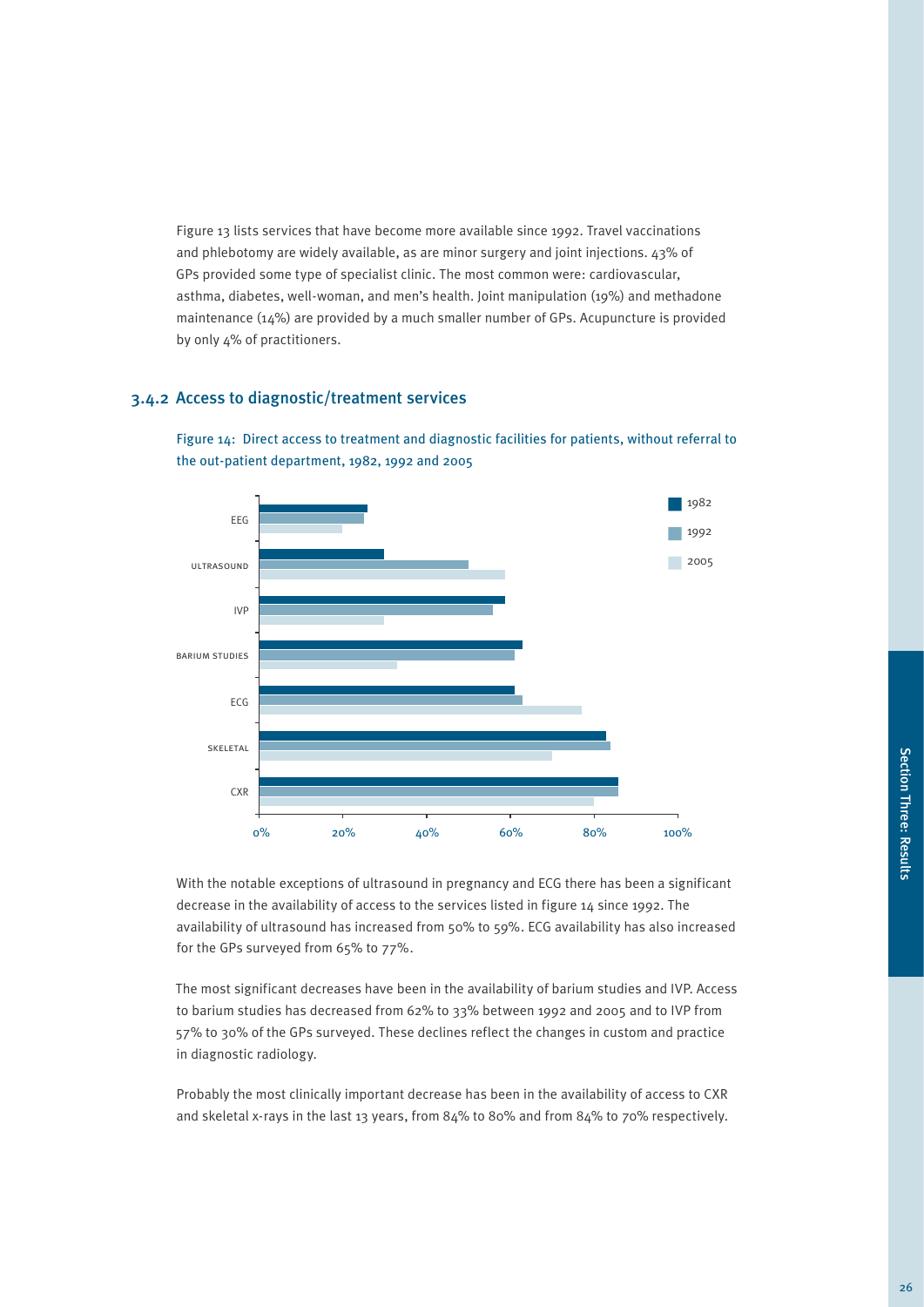#### Table 12: Decrease in GP access to radiology, 1982, 1992 and 2005

|            | 1982 | 1992 | 2005 |
|------------|------|------|------|
| Skeletal   | 83%  | 84%  | 70%  |
| <b>CXR</b> | 85%  | 86%  | 80%  |

Figure 15: Direct access to treatment and diagnostic facilities for patients, without referral to the out-patient department, 2005



With the exception of laboratory services, direct access to treatment and diagnostic facilities are severely limited, especially in the public sector. If general practice is to play a greater role in Irish healthcare, direct access needs to be developed, if necessary by circumventing the current public sector constraints.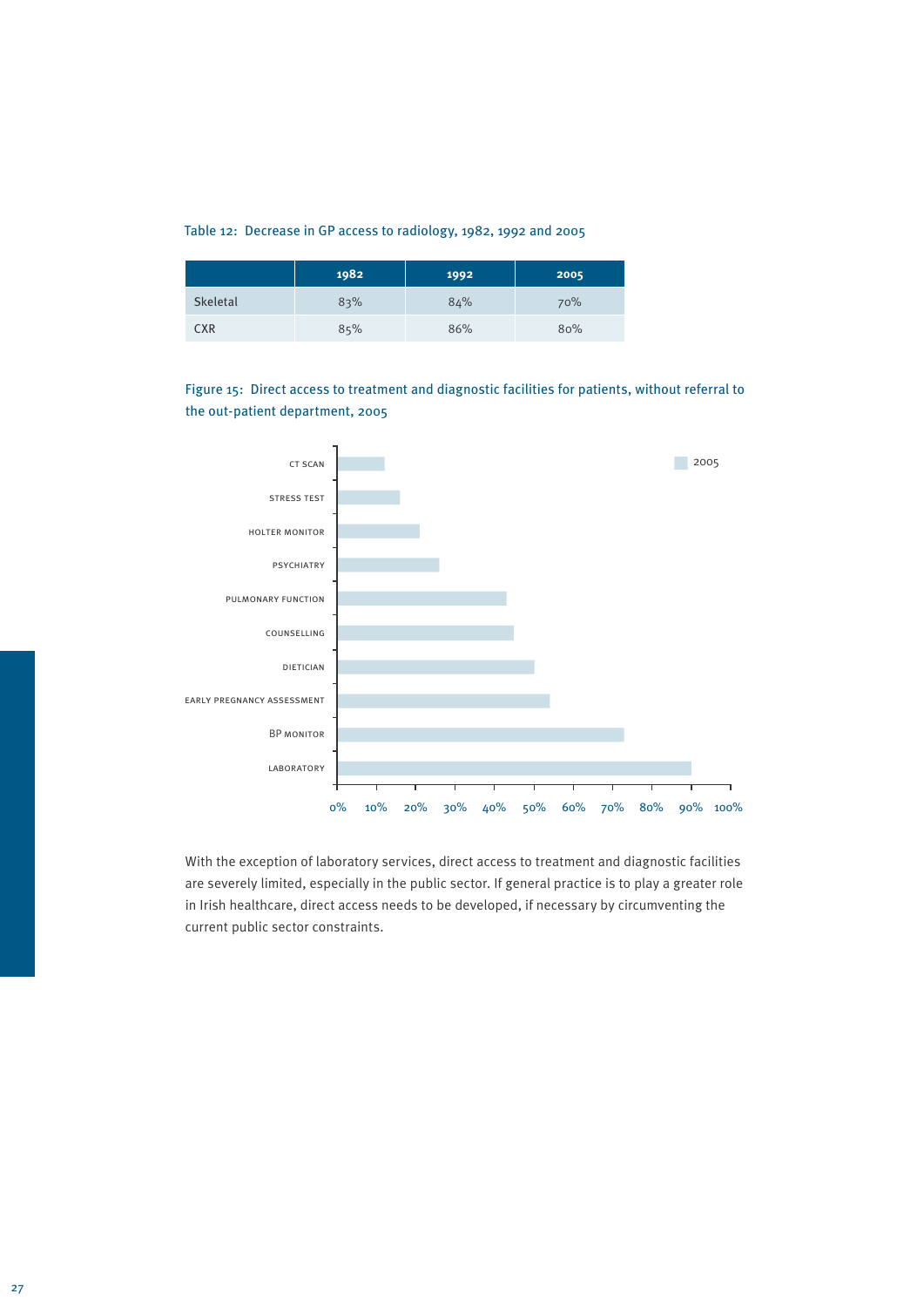## 3.5 Educational Activity

#### 3.5.1 Undergraduate teaching

Table 13: Participation in undergraduate teaching by health board area, 1982, 1992 and 2005

|                      | 1982 | 1992 | 2005 |
|----------------------|------|------|------|
| Eastern              | 27%  | 45%  | 51%  |
| Midland              | 22%  | 17%  | 54%  |
| Mid-Western          | 20%  | 15%  | 30%  |
| <b>North Eastern</b> | 29%  | 17%  | 40%  |
| North Western        | 11%  | 37%  | 47%  |
| South Eastern        | 13%  | 15%  | 36%  |
| Southern             | 35%  | 47%  | 44%  |
| Western              | 21%  | 44%  | 48%  |
| All areas            | 24%  | 36%  | 42%  |

42% of all the respondents reported being involved in undergraduate teaching of general practice within the past 3 years, an increase on the 1992 figure of 36% (Table 13). When looked at by health board area, the largest percentage increases have been in the Midlands, Mid-Western, North Eastern, and South Eastern areas. The Southern area was the only region in which there was a decrease in the proportion of general practitioners involved in teaching. The Midlands is now the area with the highest percentage of general practitioners involved in teaching.

#### Table 14: Participation in undergraduate teaching by vocationally trained/not vocationally trained, 1982, 1992 and 2005

|                             | 1982 | 1992 | 2005 |
|-----------------------------|------|------|------|
| <b>Vocationally trained</b> | 54%  | 49%  | 55%  |
| Not vocationally trained    | 21%  | 33%  | 39%  |

55% of vocationally trained doctors were involved in undergraduate teaching, compared to 39% of those not vocationally trained, but the increase in teaching was not solely confined to the vocationally trained GPs.

There was a decrease in the percentage of general practice trainers who are also involved in undergraduate teaching, from 90% in 1992 to 71% in 2005.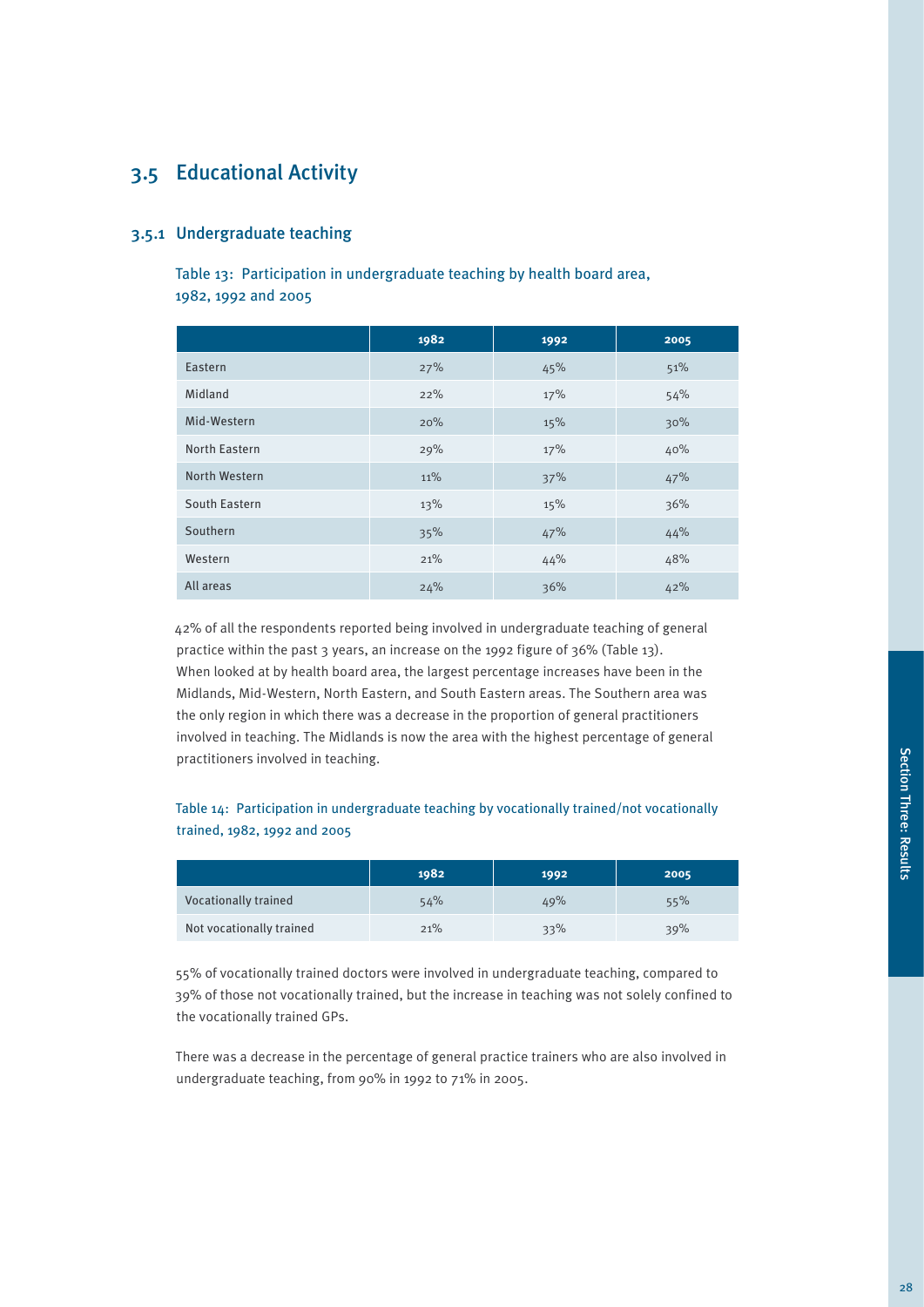#### 3.5.2 Postgraduate teaching

#### Table 15: Trainers in General Practice by health board, 1982, 1992 and 2005

|                      | 1982  | 1992  | 2005 |
|----------------------|-------|-------|------|
| Eastern              | 4%    | 6%    | 17%  |
| Midland              | $0\%$ | 8%    | 8%   |
| Mid-Western          | $0\%$ | 4%    | 7%   |
| <b>North Eastern</b> | 6%    | 11%   | 20%  |
| North Western        | 11%   | 11%   | 32%  |
| South Eastern        | 6%    | 10%   | 30%  |
| Southern             | $0\%$ | $0\%$ | 18%  |
| Western              | 9%    | 11%   | 9%   |
| All areas            | 5%    | 8%    | 18%  |

There has been a large increase in the number of GPs involved in postgraduate teaching, from 5% in 1982 to 18% in 2005. The largest increases can be seen in the North Western, South Eastern, Southern, and Eastern health board areas. The only decrease has been in the Western health board area, from 11% in 1992 back to the 1982 level of 9%.

Almost half of the respondents, (46%), are not involved in teaching, at either undergraduate or postgraduate levels.

#### 3.5.3 Continuing medical education

Table 16: Participation in small group continuing medical education, 1982, 1992, and 2005

|                  | 1982 | 1992 | 2005 |
|------------------|------|------|------|
| Eastern          | 32%  | 71%  | 82%  |
| Midland          | 45%  | 82%  | 69%  |
| Mid-Western      | 20%  | 53%  | 88%  |
| North Eastern    | 56%  | 68%  | 80%  |
| North Western    | 52%  | 62%  | 84%  |
| South Eastern    | 42%  | 79%  | 82%  |
| Southern         | 44%  | 60%  | 86%  |
| Western          | 41%  | 60%  | 91%  |
| <b>All Areas</b> | 41%  | 69%  | 83%  |

Overall there has been a significant increase in ICGPCME attendance throughout the country in the last thirteen years, from 69% to 83%, continuing the upward trend between 1982 and 1992. However, in the Midland area, this trend was reversed with the percentage falling from 82% in 1992 to 69% in 2005.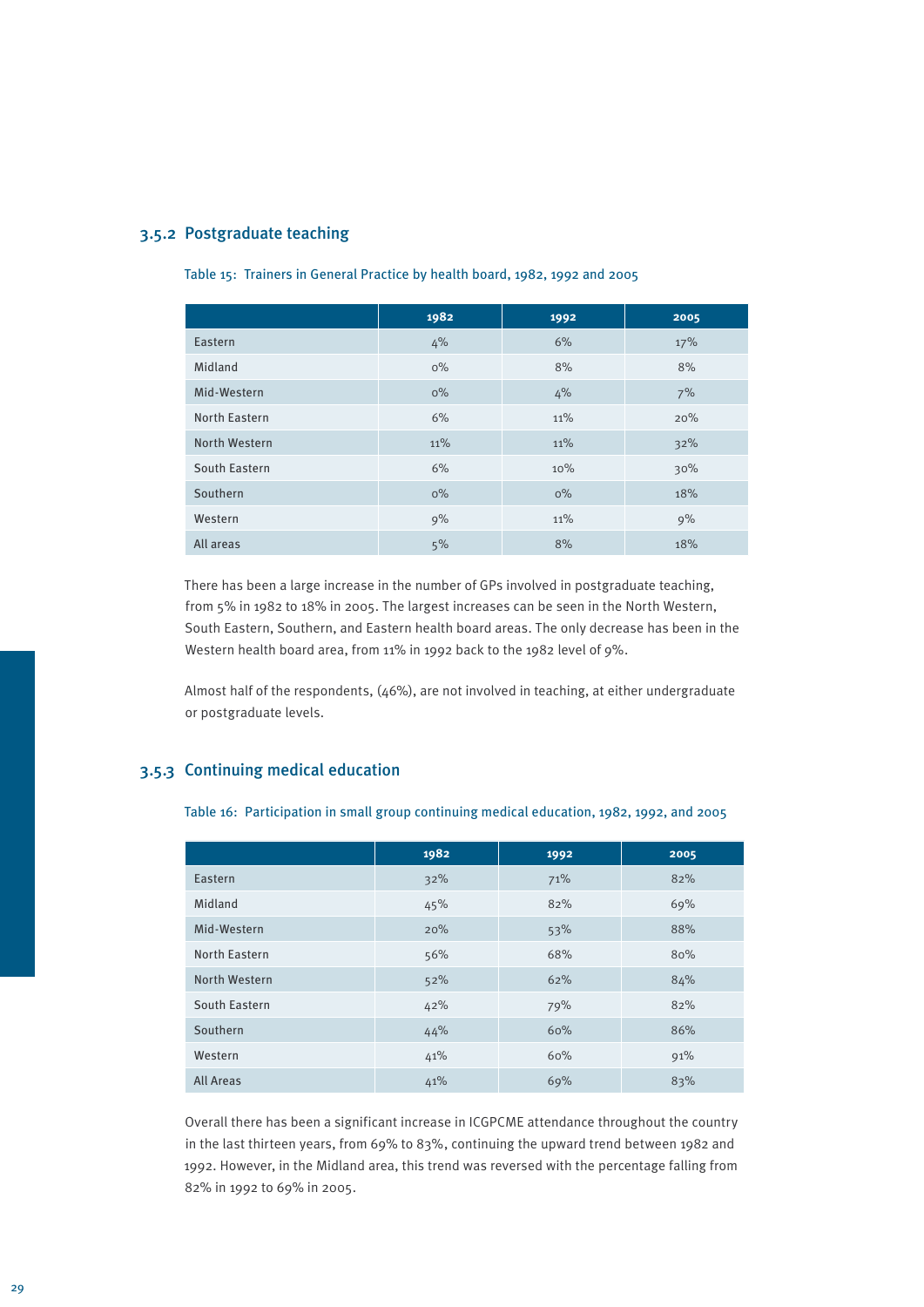## 3.6 Practice Organisation

#### Introduction

This section examines GP practice locations (urban/rural areas), type of premises and business set-up, including partnerships.

#### 3.6.1 Practice area

In the 1982, 1992 and 2005 questionnaires an urban area was defined as a relatively small centre of population, with 5000 or more residents. However in such a centre an 'urban' practitioner would be expected to have most of his or her patients within a relatively small geographical area, and have ready access to colleagues and some hospital facilities, while a 'rural' practitioner would have scattered patient population, few nearby colleagues and be at a distance from most referral facilities. As the term 'mixed' was not precisely defined in 1982 and 1992, it was decided not to give a definition, so as not to affect the comparability of the three surveys. The 'mixed' type of practice includes patients drawn from both fairly concentrated centres of population and scattered population areas.





Figure 16 illustrates that while urban practices still predominate, there has been a slight decrease from 47% in 1992 to 43% in 2005, of practitioners who consider themselves in urban areas. There has been a decrease in those who consider themselves to be working in rural areas from 33% in 1992 to 21% in 2005. GPs who consider themselves to work in a mixed area have increased by 80% from 20% in 1992 to 36% in 2005.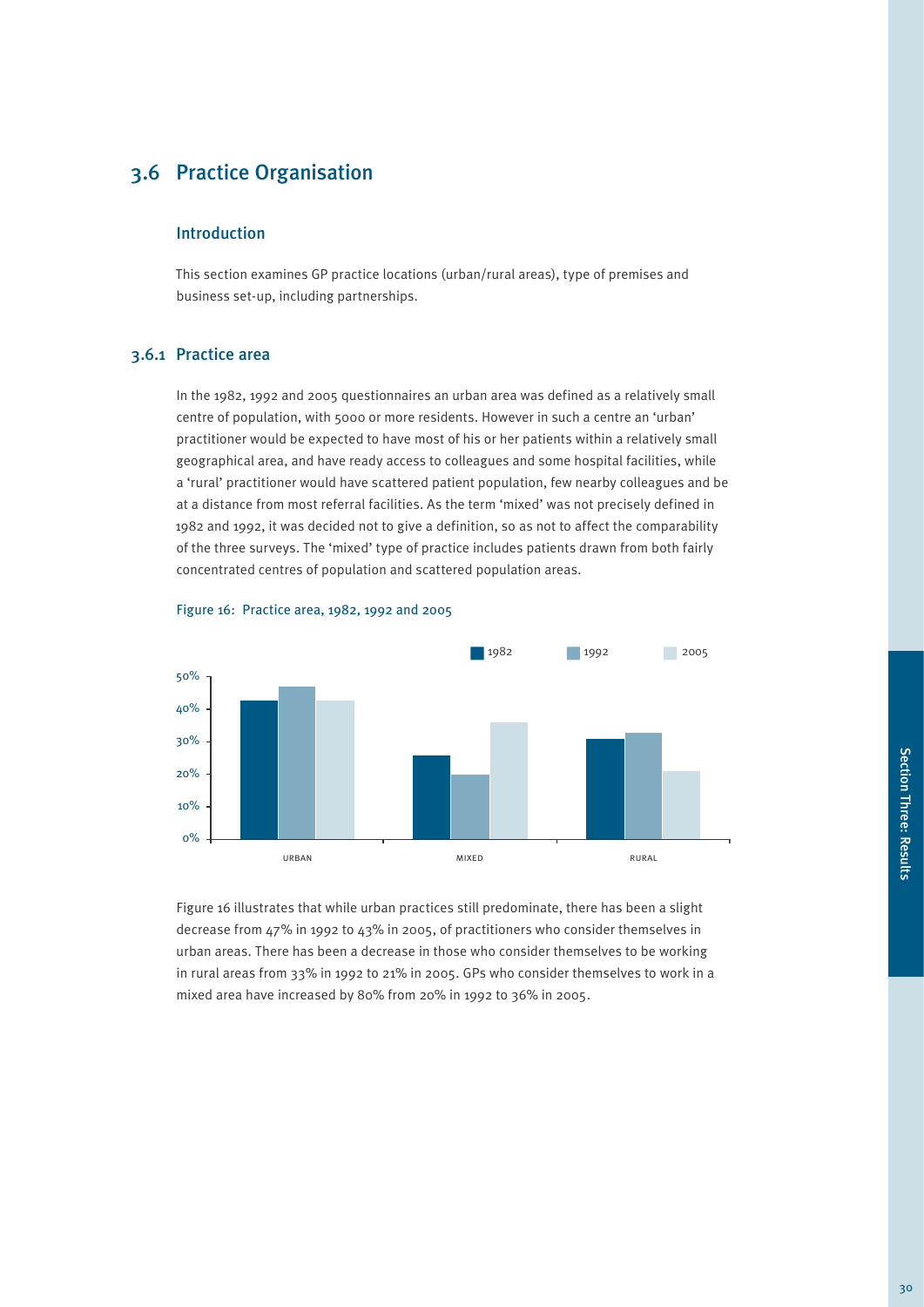#### 3.6.2 Practice premises

#### Table 17: Type of practice premises, 1982, 1992 and 2005

|                       | 1982 | 1992 | 2005 |
|-----------------------|------|------|------|
| Purpose-built         | 25%  | 27%  | 43%  |
| Adapted premises      | 42%  | 46%  | 46%  |
| Attached to residence | 33%  | 27%  | 11%  |

Table 17 illustrates that the percentage of premises, adapted for the purpose of GP practice, has remained the same since 1992. However there has been a large shift to purpose built premises away from GPs practising from premises attached to their residences.

#### Table 18: Practice premises by practice area, 1982, 1992 and 2005

|                         |       | 1982         |              |              | 1992         |              |              | 2005         |       |
|-------------------------|-------|--------------|--------------|--------------|--------------|--------------|--------------|--------------|-------|
|                         | Urban | <b>Mixed</b> | <b>Rural</b> | <b>Urban</b> | <b>Mixed</b> | <b>Rural</b> | <b>Urban</b> | <b>Mixed</b> | Rural |
| Purpose-built           | 16%   | 17%          | 33%          | 19%          | 29%          | 33%          | 40%          | 43%          | 52%   |
| <b>Adapted premises</b> | 52%   | 47%          | 24%          | 58%          | 50%          | 28%          | 51%          | 49%          | 30%   |
| Attached to residence   | 30%   | 27%          | 43%          | 23%          | 21%          | 39%          | 9%           | 8%           | 18%   |
| Other                   | 2%    | $0\%$        | $0\%$        | $1\%$        | $0\%$        | $0\%$        | $0\%$        | $0\%$        | $0\%$ |

Table 18 indicates that adapted premises predominate in both urban and mixed areas, but not in rural areas. In rural areas there has been a large decline in the use of GPs' residences as practice premises, with 52% now working from purpose built premises, compared to 1982 when 43% worked from premises attached to their homes.

#### 3.6.3 Ownership of premises

#### Table 19: Ownership of premises, 1982, 1992 and 2005

|                    | 1982 | 1992 | 2005 |
|--------------------|------|------|------|
| Privately owned    | 64%  | 69%  | 72%  |
| Health board owned | 41%  | 11%  | 14%  |
| Privately rented   | 21%  | 20%  | 14%  |

Table 19 shows that there has been a slight increase in health board owned and privately owned premises, and that the percentage of GPs renting private premises has declined to 14% in 2005 versus 21% in 1982.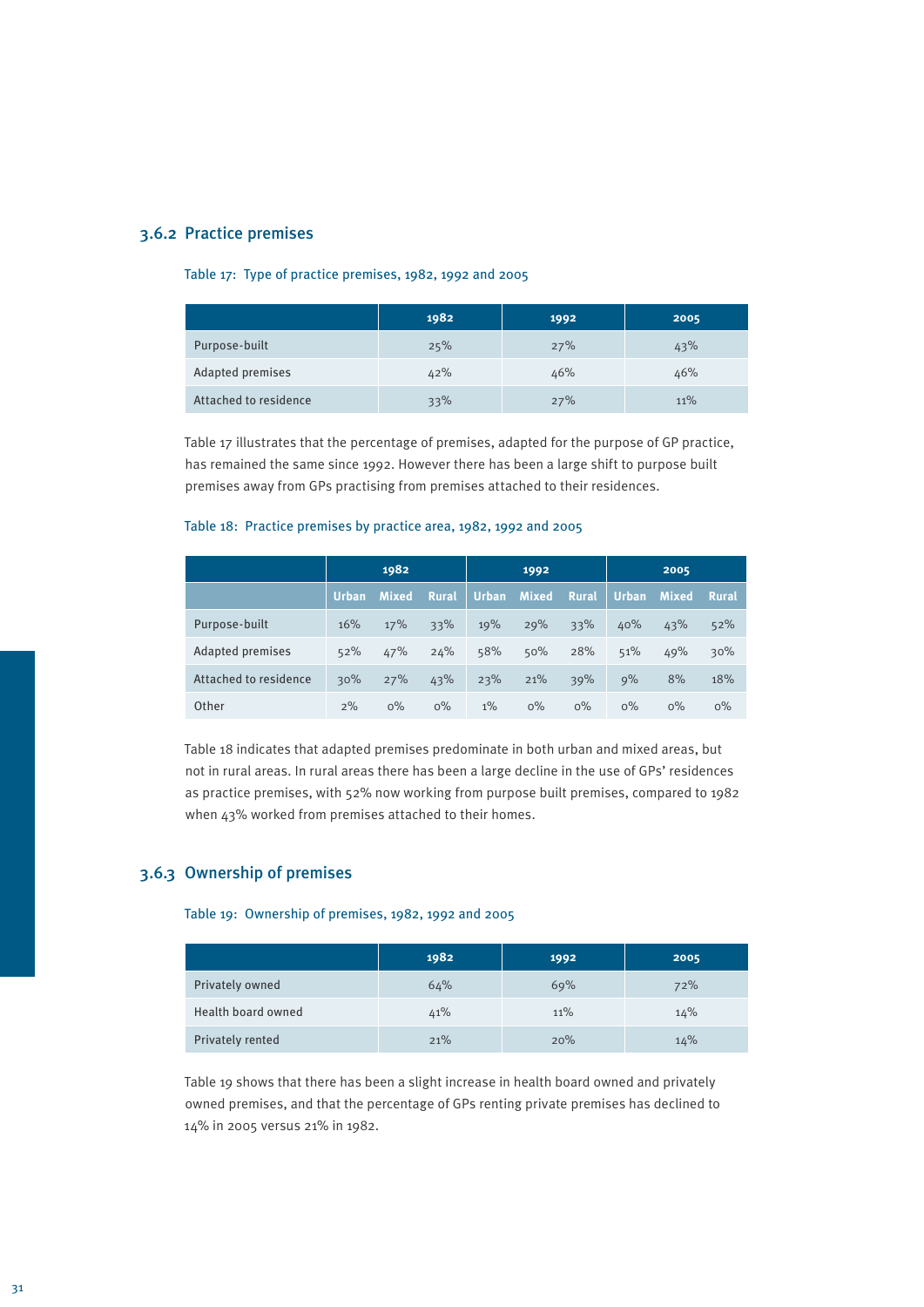|           | 1982 | 1992 | 2005 |
|-----------|------|------|------|
| All areas | 43%  | 36%  | 31%  |
| Urban     | 33%  | 28%  | 28%  |
| Mixed     | 49%  | 34%  | 42%  |
| Rural     | 57%  | 52%  | 30%  |

Table 20: Percentage of GPs operating branch surgery premises, 1982, 1992 and 2005

The overall percentage of GPs running branch surgery premises in addition to the main surgery has decreased from 43% in 1982, to 36% in 1992, to 31% in 2005. This decrease is particularly evident in rural practices, where the percentage has declined from 57% in 1982 to 30% in 2005. In mixed area practices, there has been an increase from 34% in 1992 to 42% in 2005.

#### 3.6.5 Number of GPs in the practice

Respondents were asked two questions under this heading: the number of doctors working from the main surgery premises, and the number of partners in the respondents practice.





Figure 17 illustrates an overall decrease in single handed GP practices to 35% and an increase in the number of GPs working from the same premises.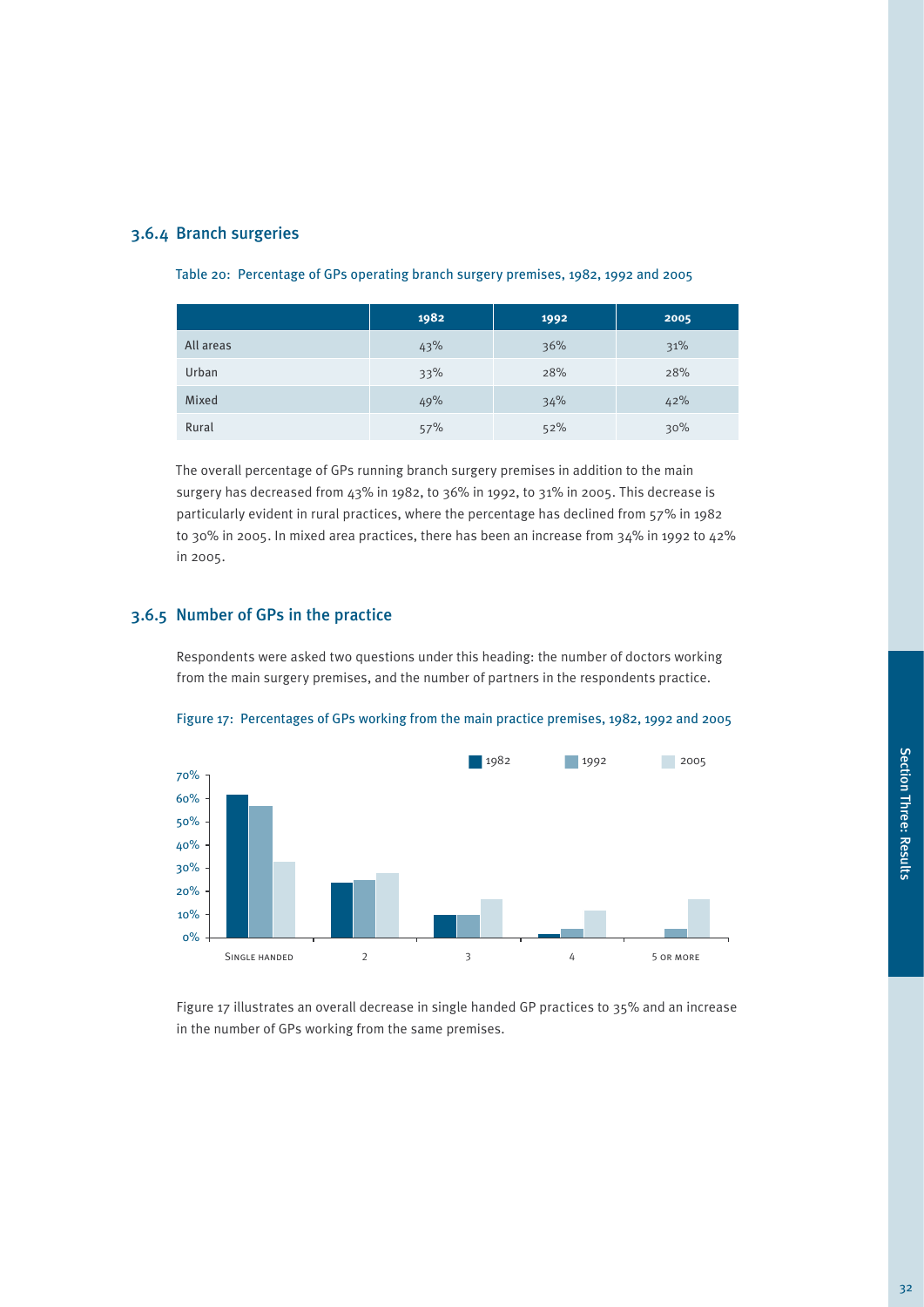#### Table 21: Number of GPs sharing the main practice premises by area type, 1982, 1992 and 2005

|                          |       | 1992  |       |       | 2005  |       |
|--------------------------|-------|-------|-------|-------|-------|-------|
| No. of GPs per premises: | urban | mixed | rural | urban | mixed | rural |
| $\mathbf{1}$             | 48%   | 45%   | 79%   | 25%   | 30%   | 55%   |
| $\overline{2}$           | 31%   | 36%   | 16%   | 27%   | 27%   | 34%   |
| More than 2              | 21%   | 29%   | 5%    | 48%   | 43%   | 11%   |

There has been a substantial decrease between 1992 and 2005, in the number of GPs running single handed practices across all area types, from 79% to 55% in rural areas, 45% to 30% in mixed areas, and 48% to 25% in urban areas. While there has been a slight decrease in the number of practices with 2 doctors in urban and mixed areas, there has been a large increase in the number of practices with 2 doctors in rural areas.

In all areas there has been a large increase in the number of practices with more than 2 GPs between 1992 and 2005.



#### 3.6.6 Partnerships

Figure 18: Percentage of GPs in partnerships, 1982, 1992 and 2005

Figure 18 indicates that there has been a significant trend towards partnerships between 1992 and 2005, while there was only a slight trend towards partnerships between 1982 and 1992.

24% were in partnerships in 1982, and 30% in 1992. The 1996 National survey of general practice4 showed that 58% of GPs were in partnerships and this has increased further to 63% in 2005.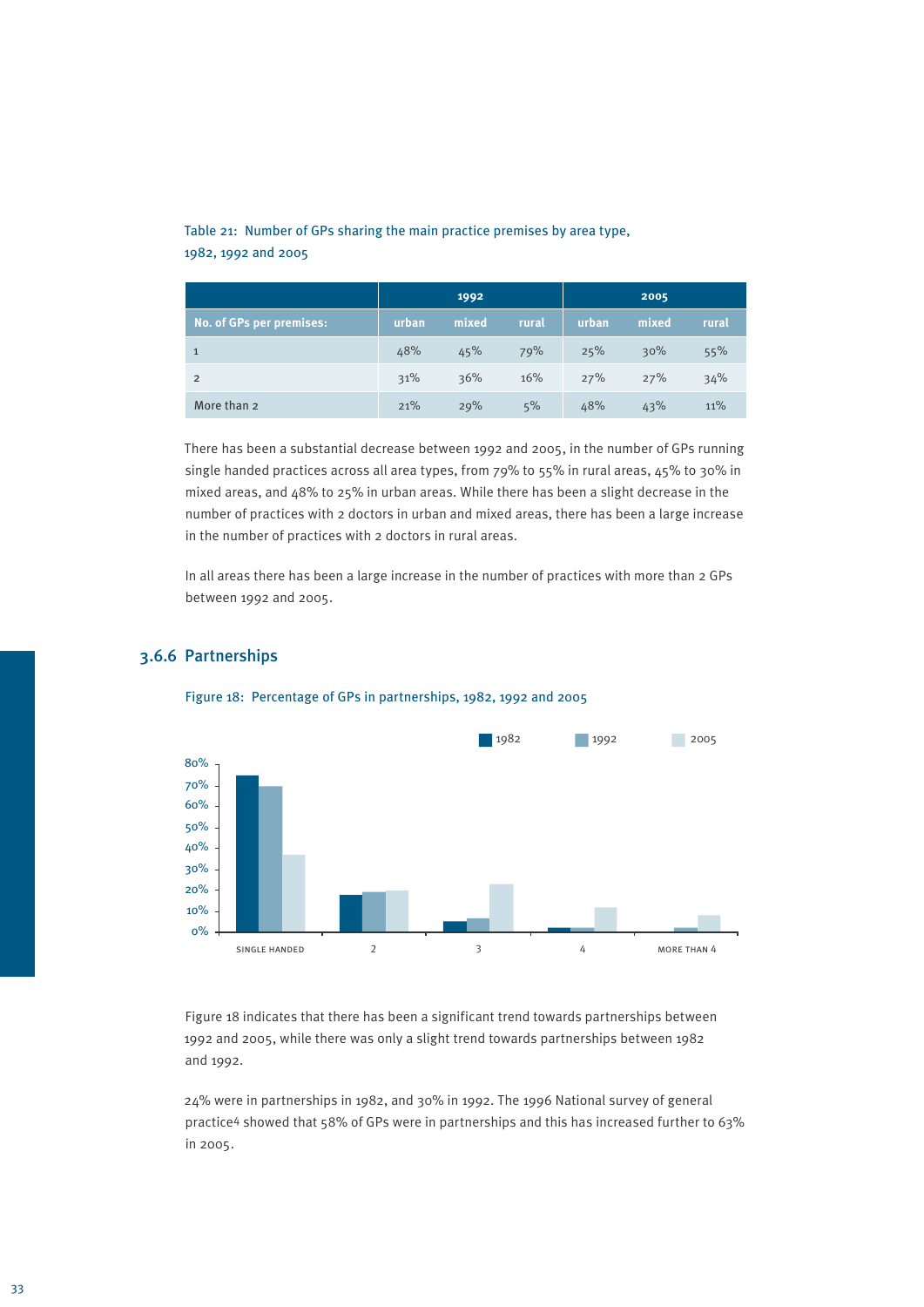# 3.7 Practice Staff

#### 3.7.1 Medical assistants

Table 22: Practices employing an assistant, 1982, 1992 and 2005

|                         | 1982  | 1992 | 2005 |
|-------------------------|-------|------|------|
| One assistant           | 11%   | 10%  | 28%  |
| More than one assistant | $1\%$ | O    | 4%   |
| Total                   | 12%   | 10%  | 32%  |

Table 22 indicates a small decrease in the percentage of practices employing a medical assistant between 1982 and 1992. There was however, a substantial increase between 1992 and 2005, as the overall percentage rose from 10% to 32%.

### 3.7.2 Other staff



Figure 19: Percentage of practices employing staff, 1982, 1992 and 2005

There has been a large increase in the percentage of practices employing staff in all disciplines, between 1992 and 2005.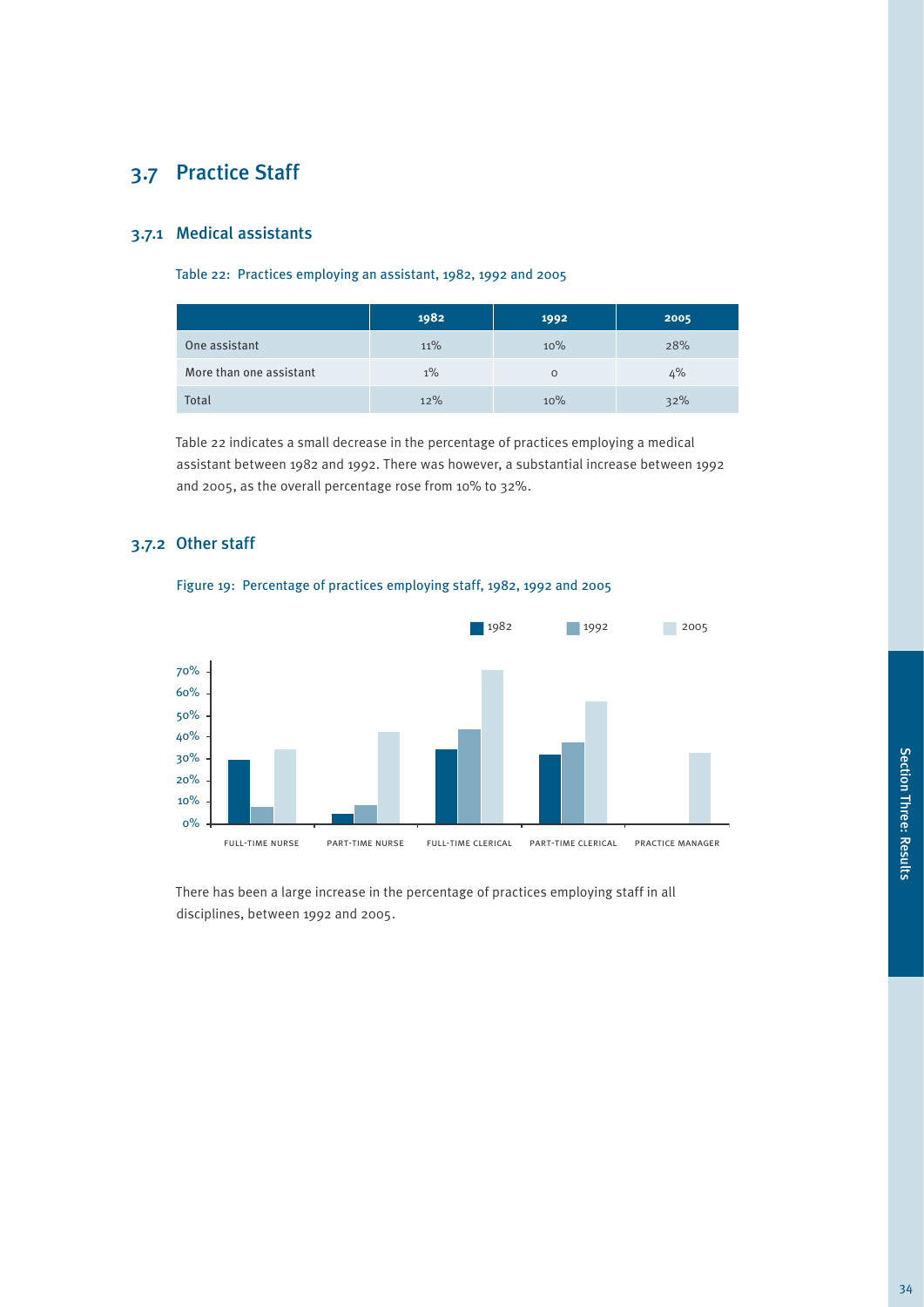#### 3.7.3 Involvement of GP's spouse in the practice



Figure 20: Involvement of GP's spouse in the practice, 1982, 1992 and 2005

There has been a steady decline in the involvement of the GP's spouse in the practice between 1982 and 2005. The percentage of GPs who work with their spouse as a partner or assistant has decreased from 13% in 1992 to 8% in 2005. There has been a slight increase between 1992 and 2005 in the number of GPs working with their spouse as a practice nurse, from 13% to 14%.

#### 3.7.4 Regular working relationships with Public Health Nurse and Social Worker

In 2005 respondents were asked to indicate whether or not they had a regular working relationship with the Public Health Nurse and Social worker.

61% of GPs believe themselves to have a regular working relationship with the Public Health Nurse, while 17% believe themselves to have a regular working relationship with the Social Worker.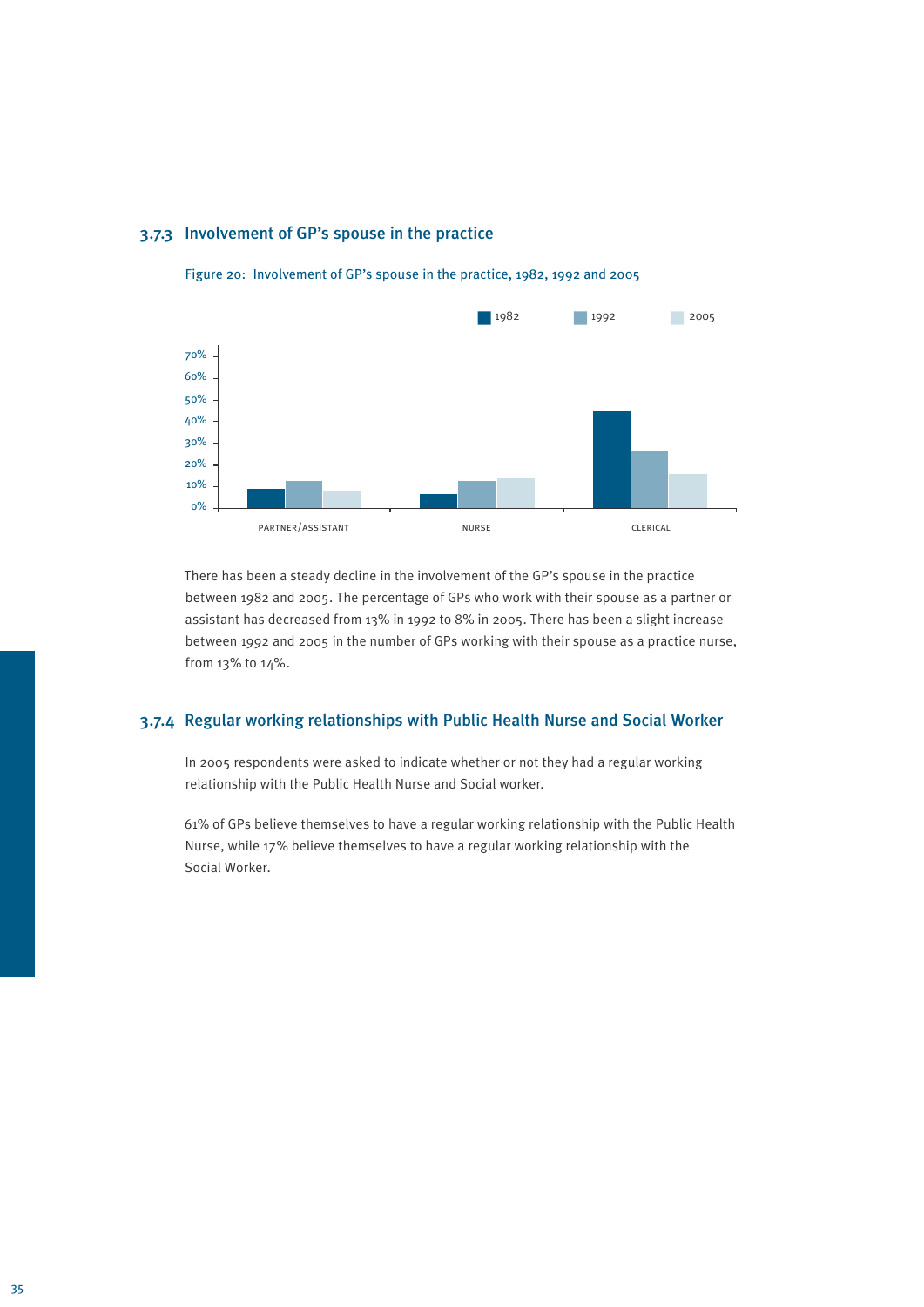# 3.8.1 Appointment systems

3.8 Practice Management

equipment and computerisation.

Figure 21: Percentage of practices using appointment systems, 1982, 1992 and 2005

This section discusses results relating to appointment systems, age-sex registers, practice



appointment system in place

There has been a steady increase in the number of GPs using an appointment system from 50% in 1982 to 58% in 1992 to 81% in 2005.

#### Table 23: Appointment systems by practice area, 1982, 1992 and 2005

|       | 1982 | 1992 | 2005 |
|-------|------|------|------|
| Urban | 60%  | 66%  | 89%  |
| Mixed | 48%  | 69%  | 82%  |
| Rural | 38%  | 41%  | 65%  |

Overall, the proportion of practices having appointment systems has increased from 58% in 1982 to 81% in 2005 (Figure 23). The increase was most evident in rural areas, from 41% in 1992 to 65% in 2005, and in urban areas, from the 1992 level of 66% to a 2005 level of 89%. The smallest increase was seen in mixed areas from 69% in 1992 to 82% in 2005, however, these areas showed the highest increase between 1982 and 1992.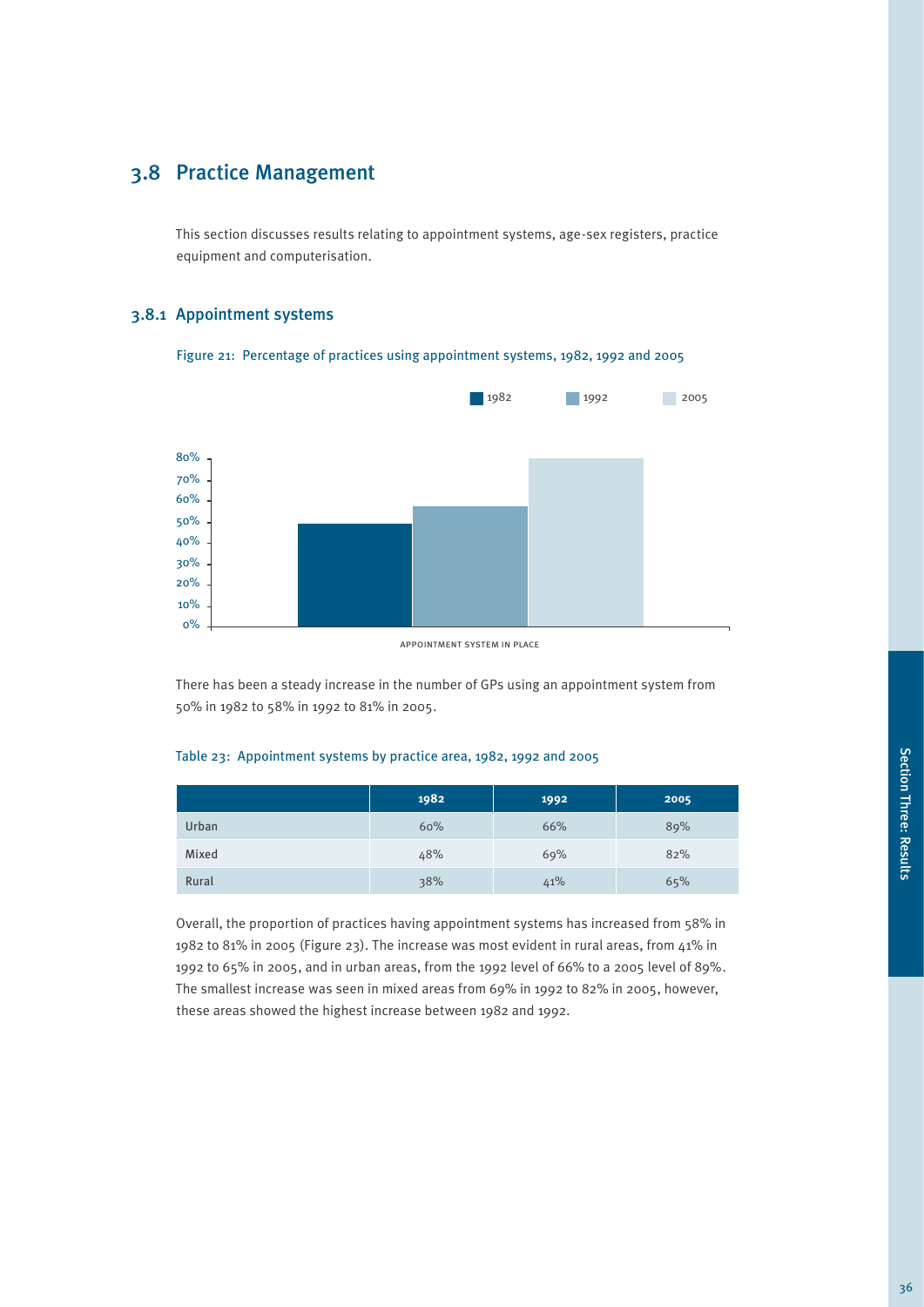#### 3.8.2 Age-sex registers

#### Table 24: Age-sex registers, 1982, 1992 and 2005

|                 | 1982 | 1992 | 2005  |
|-----------------|------|------|-------|
| <b>GMS only</b> | 8%   | 11%  | 11%   |
| GMS and private | 19%  | 22%  | 47%   |
| Private only    | 2%   | 3%   | $1\%$ |
| None            | 71%  | 63%  | 41%   |

While there was a slight overall increase in the use of age-sex registers between 1982 and 1992 from 29% to 37%, the number of GPs using age-sex registers in 2005 increased significantly to 59%.

#### Table 25: Percentage of vocationally trained/not vocationally trained GPs using age-sex registers, 1982, 1992 and 2005

|                                        | 1982 | 1992 | 2005 |
|----------------------------------------|------|------|------|
| Vocationally trained (minimum 3 years) | 31%  | 49%  | 92%  |
| Not vocationally trained               | 29%  | 33%  | 58%  |

As was the case in 1992, age-sex registers in 2005 were far more likely to be found in the practices of doctors who have undergone a 3-year vocational training programme.

#### 3.8.3 Practice equipment

The respondents were asked to indicate which of the items listed in figure 22, they use in their practice.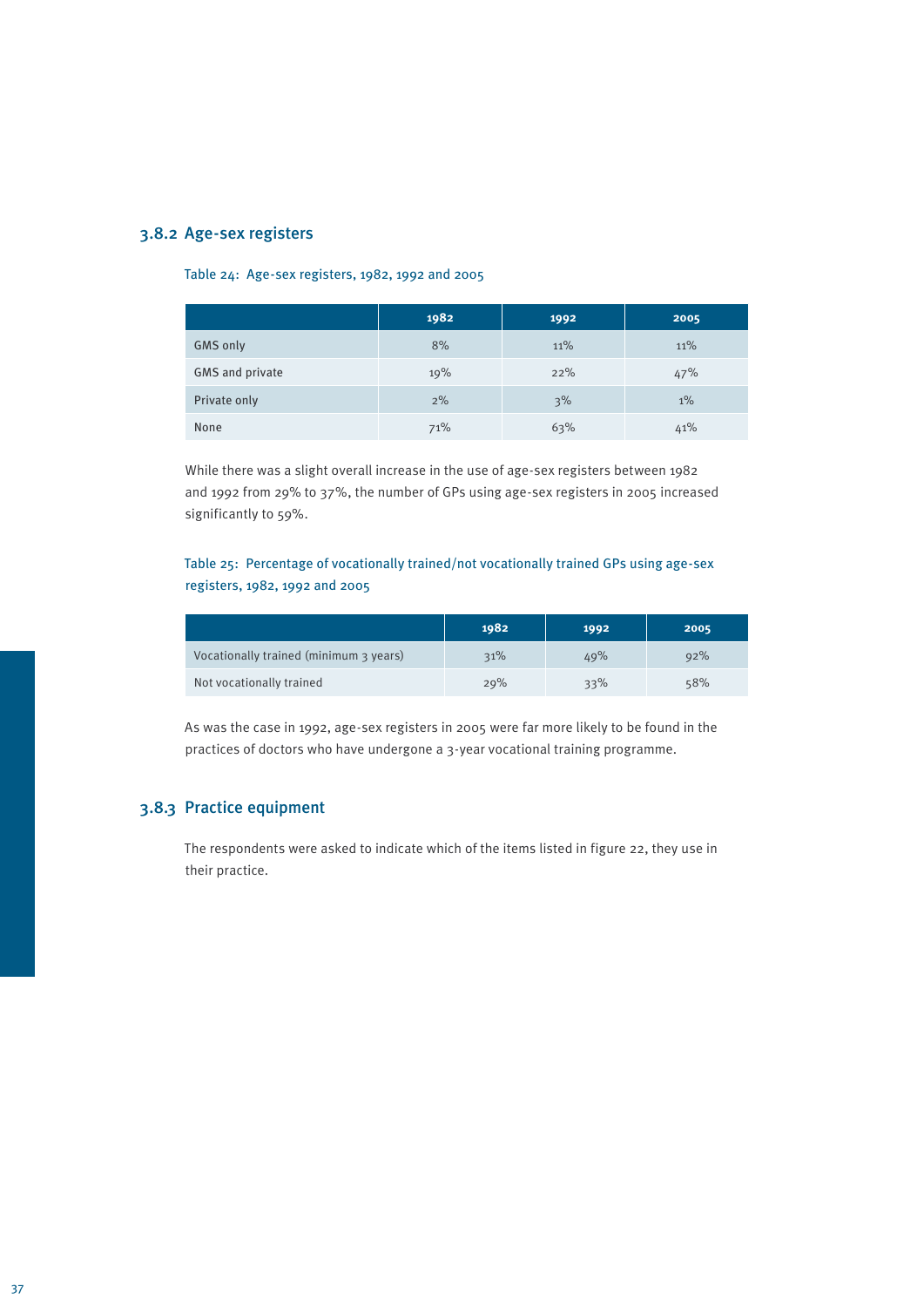

#### Figure 22: Equipment used, 1982, 1992 and 2005

Of the items listed in figure 22, there has been a slight increase in the use of nebulisers, vaginal speculae, diathermy and peak flow meters between 1992 and 2005. The use of glucometers (89%) and ECG machines (77%) has increased significantly since 1992 and use of microscopes, proctoscopes and haemoglobinometers has decreased.



#### Figure 23: Additional Services Provided, 2005

Figure 23 lists additional items of equipment about which the GPs were questioned in 2005. Opthalmoscopes (99%), pregnancy testing kits (98%), autoclave (88%), Isihara charts (87%) cryotherapy equipment (77%) and 24 hr BP monitors (65%) are widely available.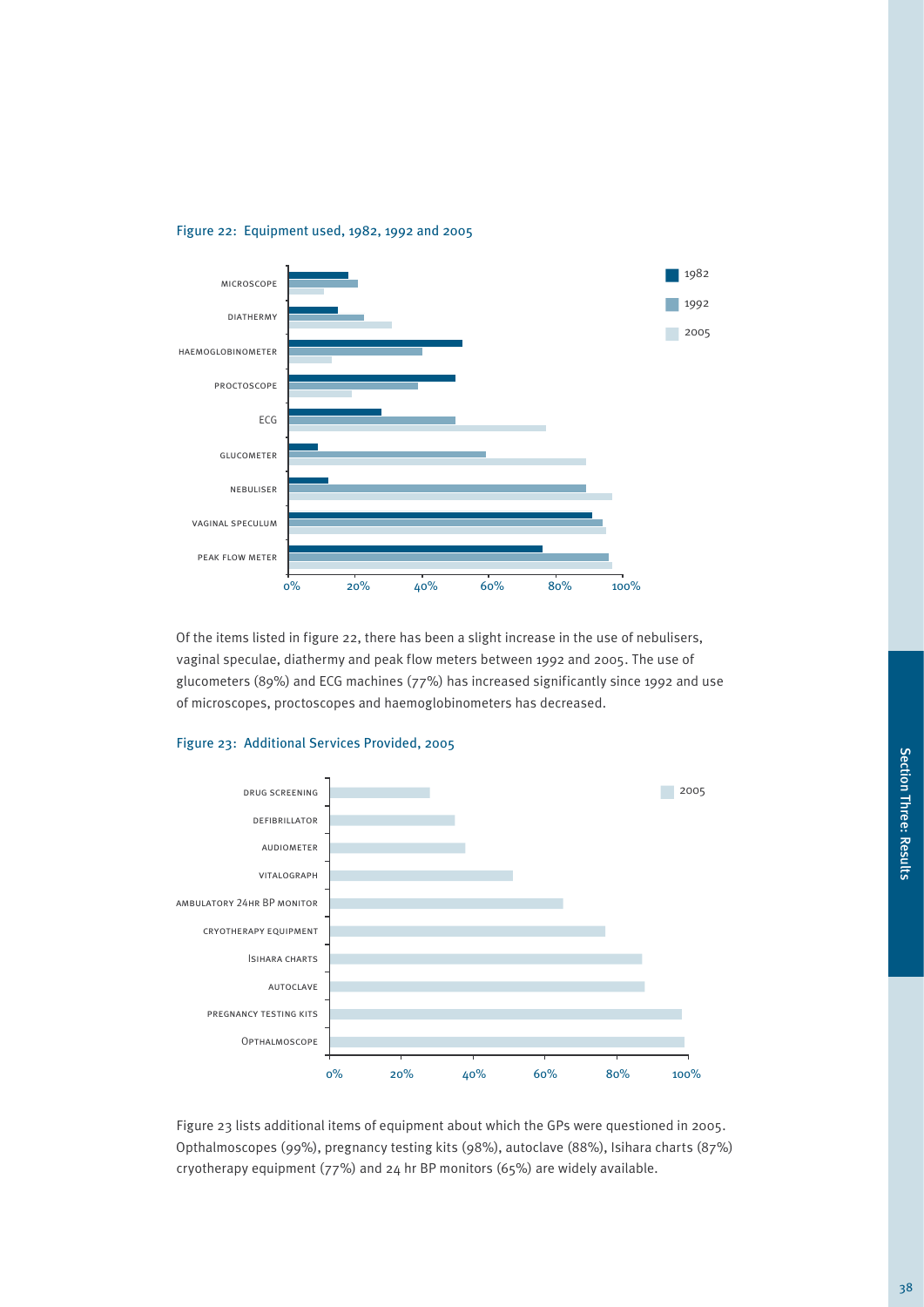



Figure 24: Uses of practice computers, 1992 and 2005

In 2005 89% of respondents used computers in the practice compared to only 27% of respondents in 1992. There has been a significant rise in the number of practices now using computerised record systems and an increase in the percentage of GPs using the computer for a variety of practice management tasks.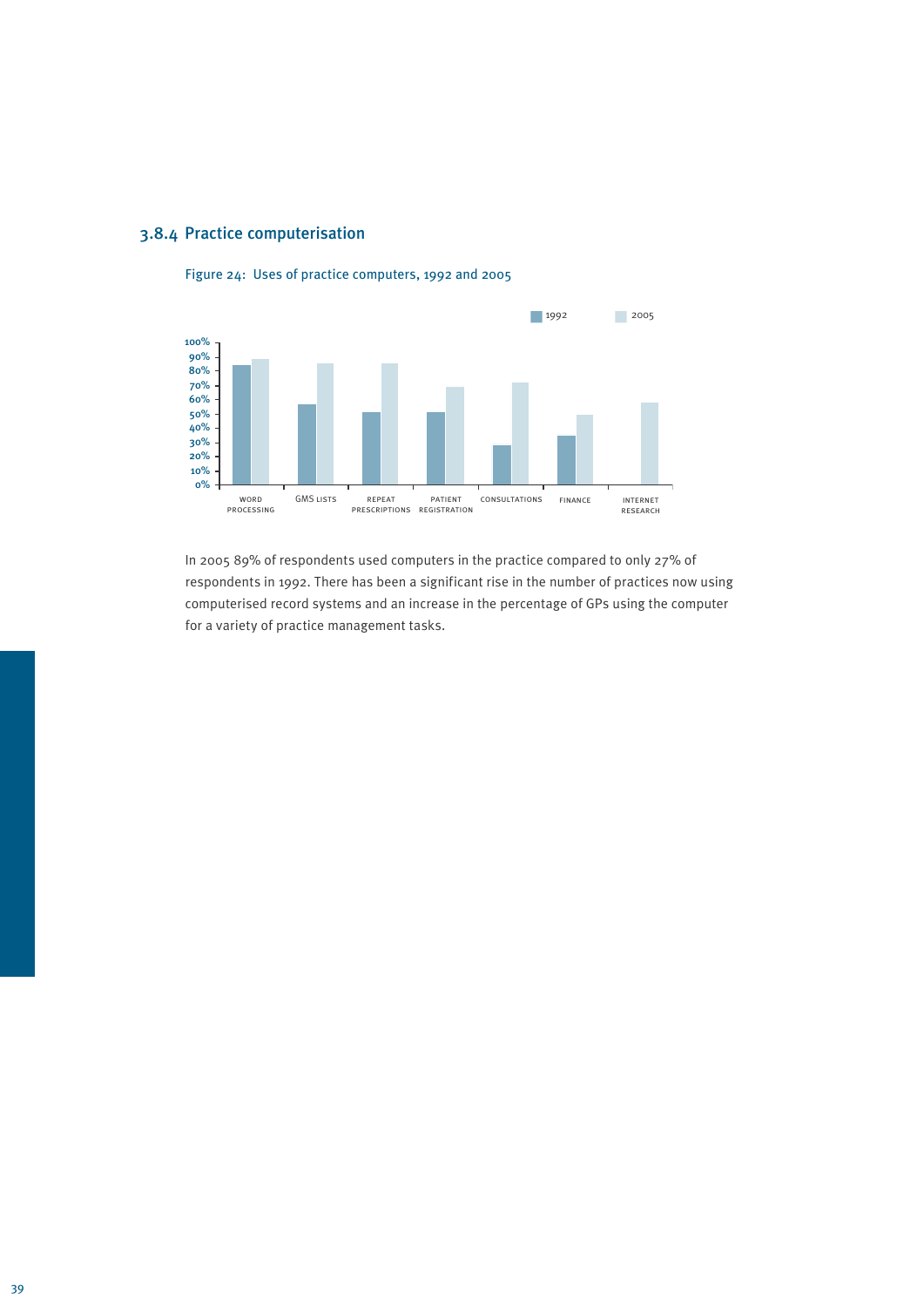## 3.9 Stress, Morale and Retirement

This section examines the self-reported morale and stress levels of general practitioners. It also outlines the retirement age at which respondents feel they will realistically retire, the factors that would influence them to retire before 60 years, and the factors that may entice them to work in the GMS beyond 65 years. Stress and morale data in 2005 have been compared with a survey conducted by the department of Public Health and Primary Care (formerly Community Health and General Practice), in Trinity College and published by the ICGP in 19973.

#### 3.9.1 Morale

The respondents were asked to indicate from the five options in figure 25, how they would rate their own morale at that point in time.



Figure 25: Level of morale, 1997 and 2005

In 2005, 62% of respondents reported their morale to be either 'very good' or 'good'. 26% believed their morale to be 'average', 11% felt their morale was 'poor', and 1% felt their morale was 'very poor'.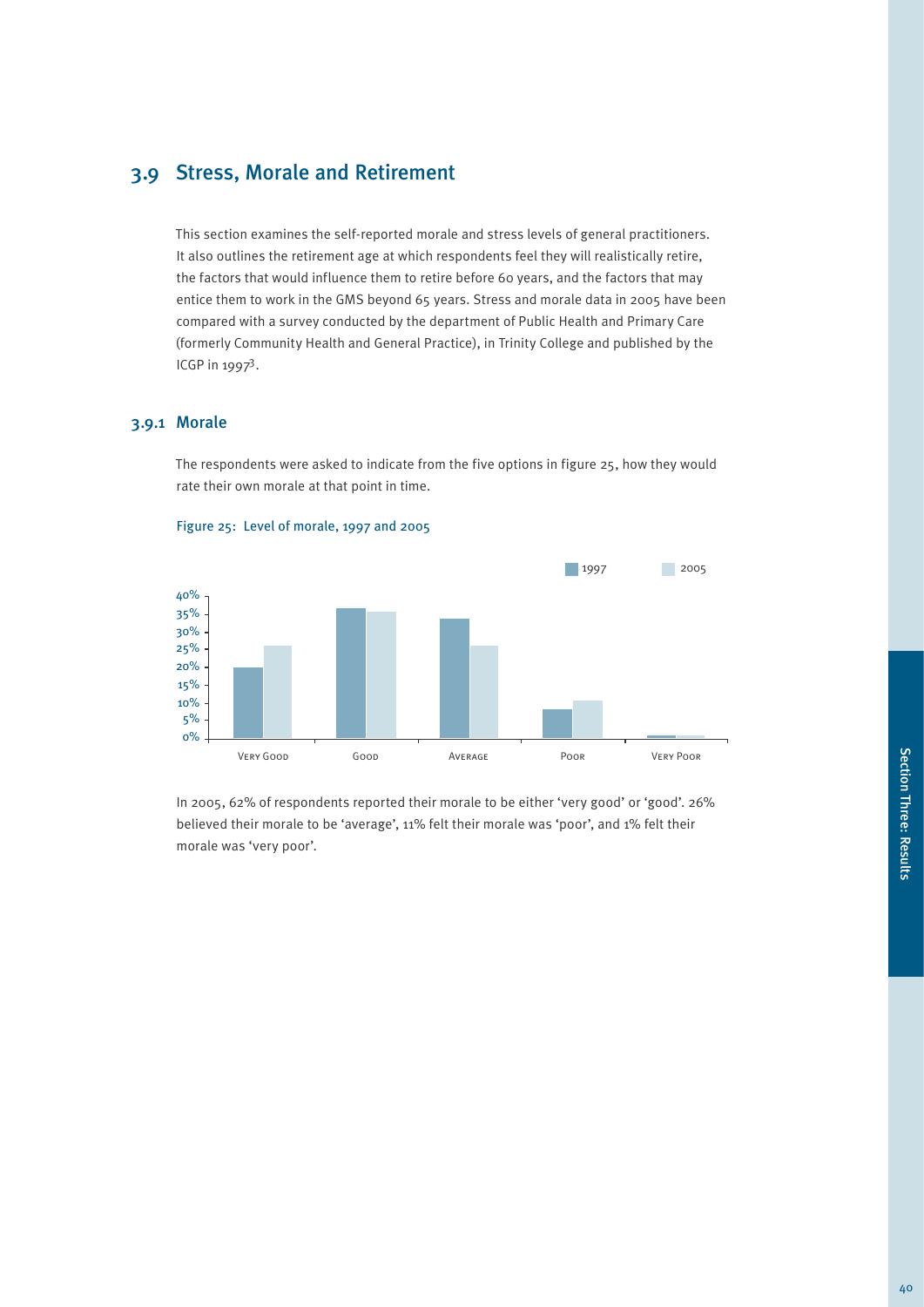## 3.9.2 Stress

Respondents were asked to indicate from the five options in figure 26, how they would rate their own stress at that point in time.



Figure 26: Level of Stress, 1997 and 2005

Of the 463 respondents who answered this question, 42% had stress levels classified as 'low' or 'very low'. 42% reported 'average' levels of stress, 14% described their stress levels as 'high', and 2% as 'very high'. There has been a significant decrease overall in the perceived stress levels amongst general practitioners between 1997 and 2005.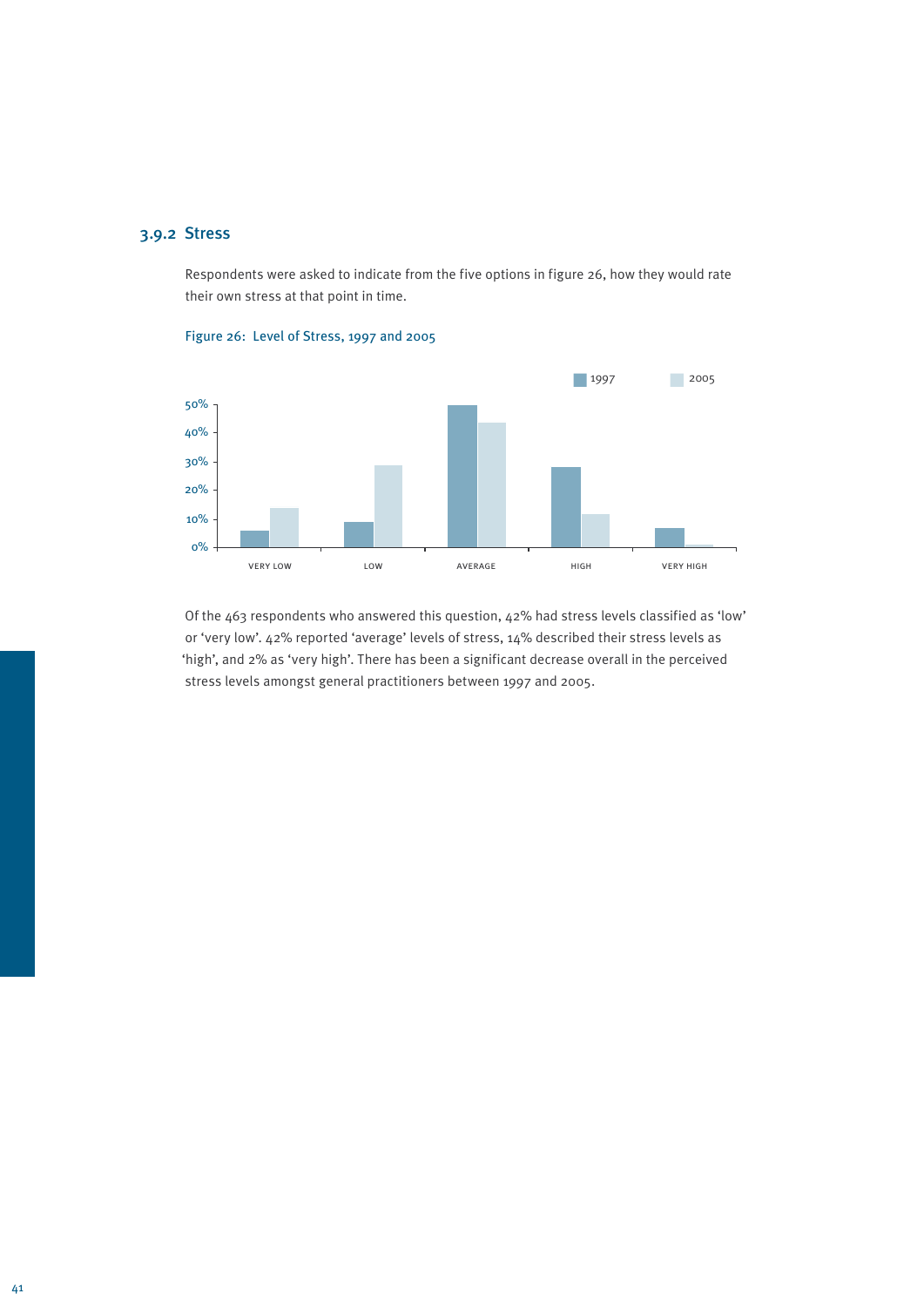## 3.9.3 Retirement

The respondents were asked to indicate at what age they believe they will retire from general practice.

#### Table 26: Preferred age for retirement, 2005

|        | $50 - 54$ | $55 - 59$ | 60  | $61 - 64$ | 65  | $66 - 69$ | $70 - 74$ | $75+$ |
|--------|-----------|-----------|-----|-----------|-----|-----------|-----------|-------|
| All    | 3%        | 10%       | 24% | 6%        | 41% | 3%        | 12%       | $1\%$ |
| Male   | $1\%$     | 5%        | 21% | 8%        | 46% | 3%        | 14%       | 2%    |
| Female | 6%        | 22%       | 30% | $1\%$     | 30% | 5%        | 6%        | $0\%$ |

Of the 476 respondents, 43% believe they will retire from clinical general practice before the age of 65. 13% plan to retire before 60, 24% at 60 years of age, and 41% at 65 years. 16% of general practitioners plan to work beyond the age of 65.

Of the male GP respondents 35% believe they will retire before the age of 65, but among the female GP population this proportion rises to 59%.

#### Table 27: Percentage of GPs who plan to retire before the age of 65 by age group, 2005

| Age range in years:                  | 30-39 | $40 - 49$ | 50-59 | 60 + |
|--------------------------------------|-------|-----------|-------|------|
| % planning to retire before 65 years | 68%   | 52%       | 32%   | 26%  |

Table 27 indicates that a substantially larger proportion (68%) of GPs in the younger age group (30-39 years), than their older counterparts (60+ (26%)), plan to retire before 65 years of age.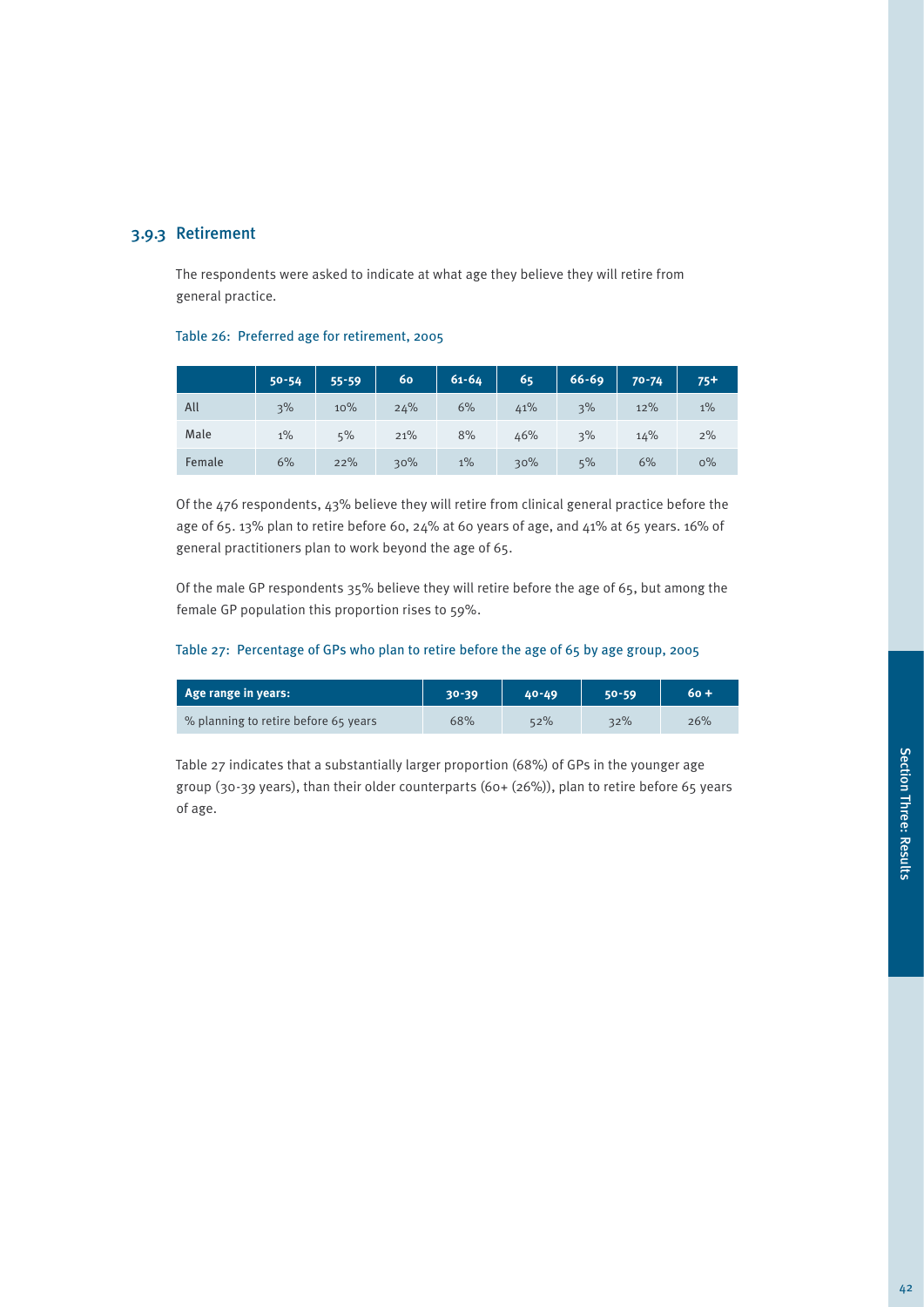

Figure 27: Factors influencing GPs to retire before 60 years, 2005

Respondents were asked to rank the factors listed in figure 27 that would influence them to retire before age 60.

Potential ill health at 28% was the highest-ranking factor. Having adequate financial security ranked second at 20%. Job stress (15%), job dissatisfaction (14%) and the ability to pursue other interests (13%) were ranked similarly. The least influential factor was the ability to devote more time to family at 10%.





The respondents were asked to rank the factors listed in Figure 28 that would most influence them to continue working in the GMS beyond 65 years.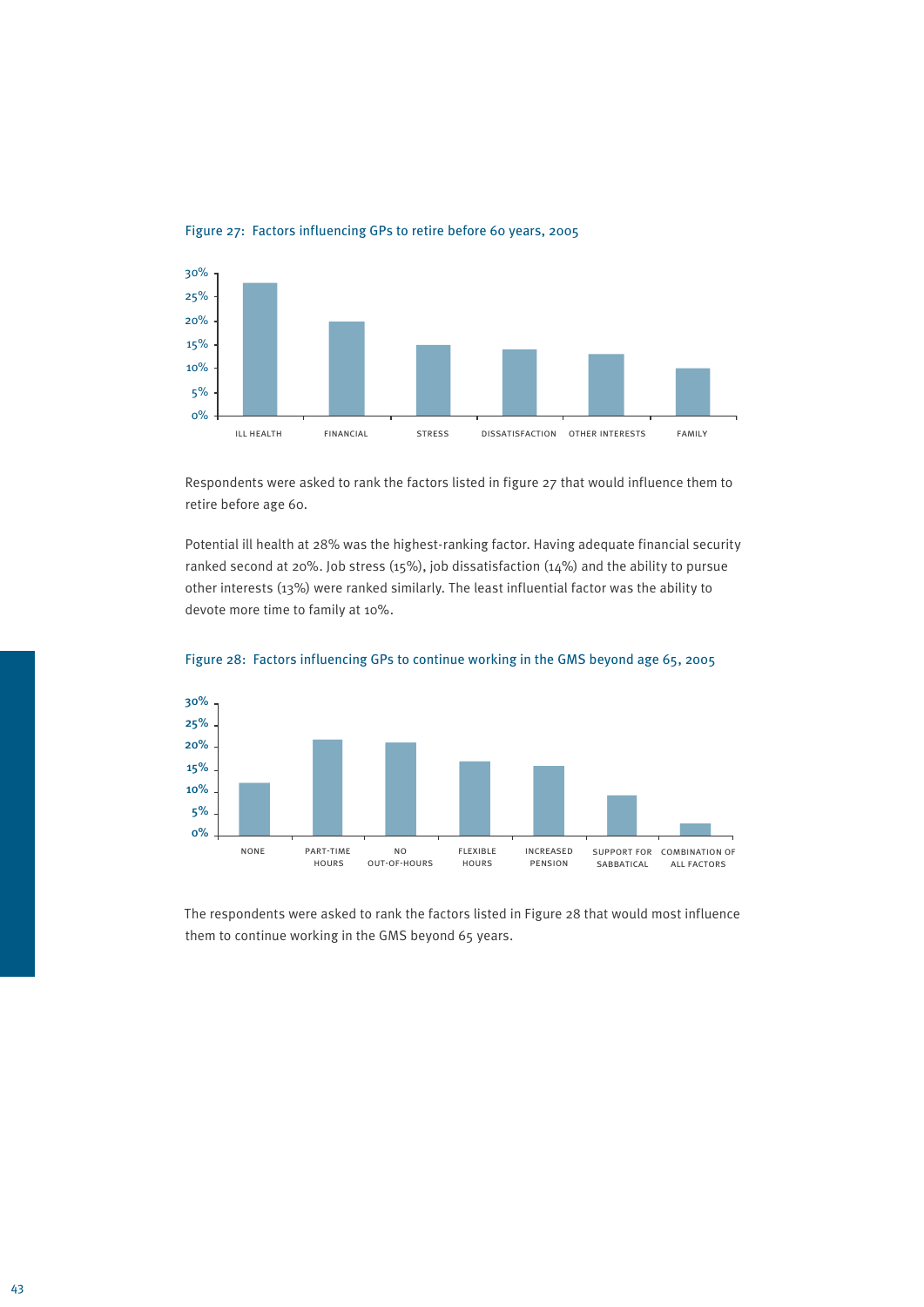Of the respondents who answered the question, 12% felt nothing could entice them to work in the GMS beyond 65 years of age, while the remaining 88% would consider continuing on in practice under certain circumstances. The highest-ranking factor was part-time working hours at 22%, followed closely by no out-of-hours work at 21%. Flexible working hours (17%) and an increased pension (16%) ranked  $3^{rd}$  and  $4^{th}$  respectively. The least enticing factor as perceived by respondents was increased support for sabbatical (9%).

The question we asked on retirement was: "Realistically at what age do you think you will retire from clinical general practice?" A recent study from the Western Health Board area5 sought to establish retirement aspirations through the question "What is your ideal age of retirement?" It is perhaps not surprising that ideally GPs would report a wish to retire earlier than they could in realistic terms.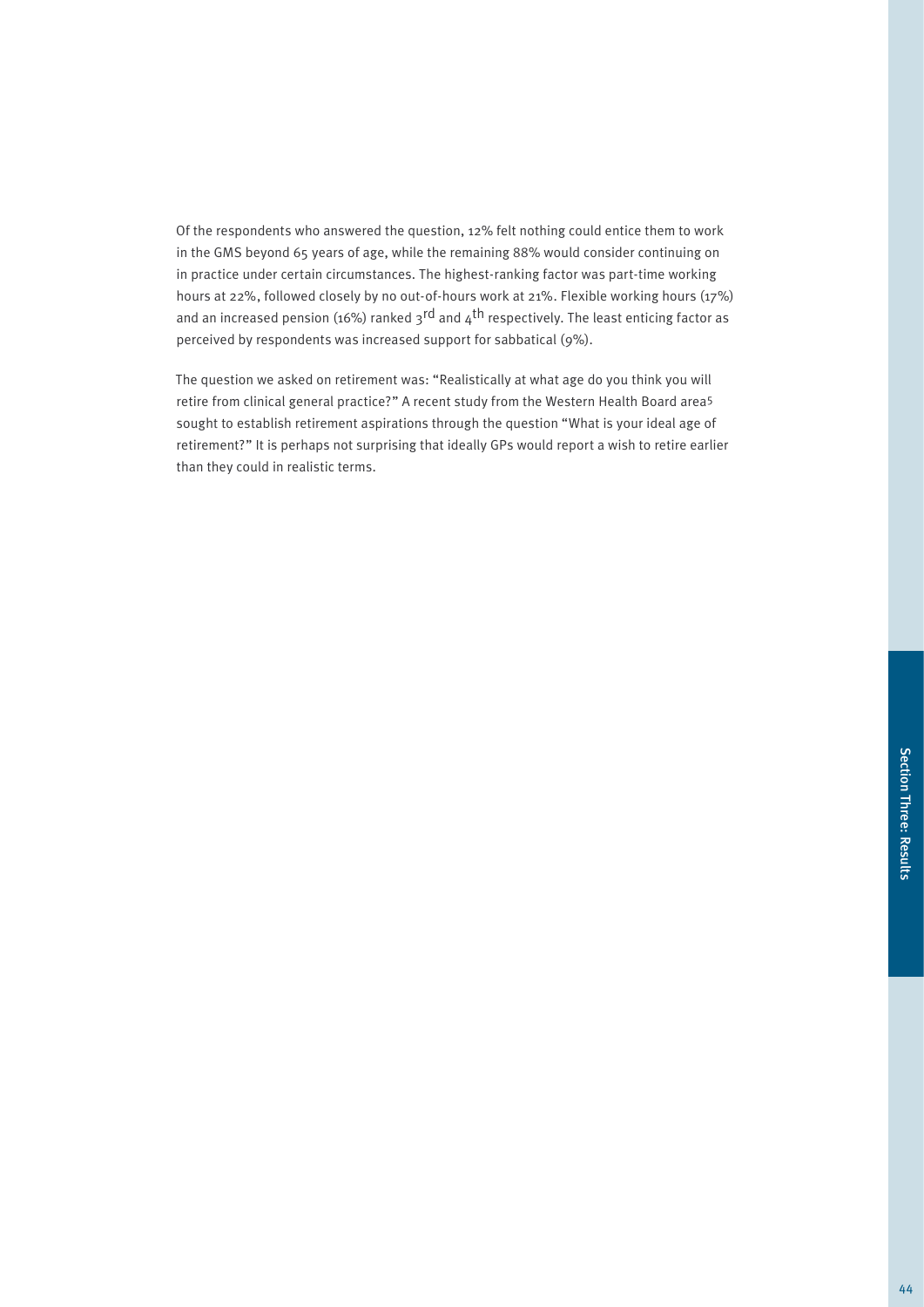# **Discussion**

The response rate of 86% achieved in this study indicates a high level of interest by GPs in the structure of general practice in Ireland. This may in part be because of the manpower concerns of many GPs about the future of their practices and the service they have built up. As we used the 1982 and 1992 methodology it caused some limitations in the way we could phrase questions, however we believe that providing a picture over 23 years is useful in reflecting the changes that have occurred.

There are more GPs in the country than ever before and while GPs as a profession are aging, there is a more even spread between the ages of 35 and 60 than in the two previous studies, which augurs well for short to medium term workforce supply. This together with the desire of the majority of older doctors to continue working past the age of 65 means that manpower issues in general practice can be managed and problems averted. This can be done by increasing the numbers of entrants to general practice and by retention of existing general practitioners together with schemes to keep aging doctors active for longer. Our findings on retirement differ from the Galway study (1996) because we asked 'at what age do you think you will realistically retire?' It is noticeable that younger doctors want to retire early but as doctors get older the prospects of retirement are less attractive.

There is a steady increase in the numbers of female GPs which looks set to increase in future years, judging by the preponderance of females in our medical schools and GP training schemes. There are important gender differences in the approach to retirement with 58% of women indicating that they will realistically retire at or before 60 years of age, while only 27% of men think they will retire at or before 60. This figure has to be approached with caution as female GPs are younger and may well find the prospect of retirement less attractive as they get older. This merits further study, as with the increasing numbers of females in the GP workforce it is another variable that needs to be considered in workforce planning. It will be important to provide appropriate supports in order to retain doctors, both male and female in the workforce for as long as is safe and sensible. It is notable that most GPs consider themselves to be in full time general practice leaving little room for manoeuvre on this front.

Significant changes have gone on in practices with single-handed practitioners now only representing 35% of the profession. There has been a virtual disappearance of the spouse from the surgery with a concomitant increase in attached staff.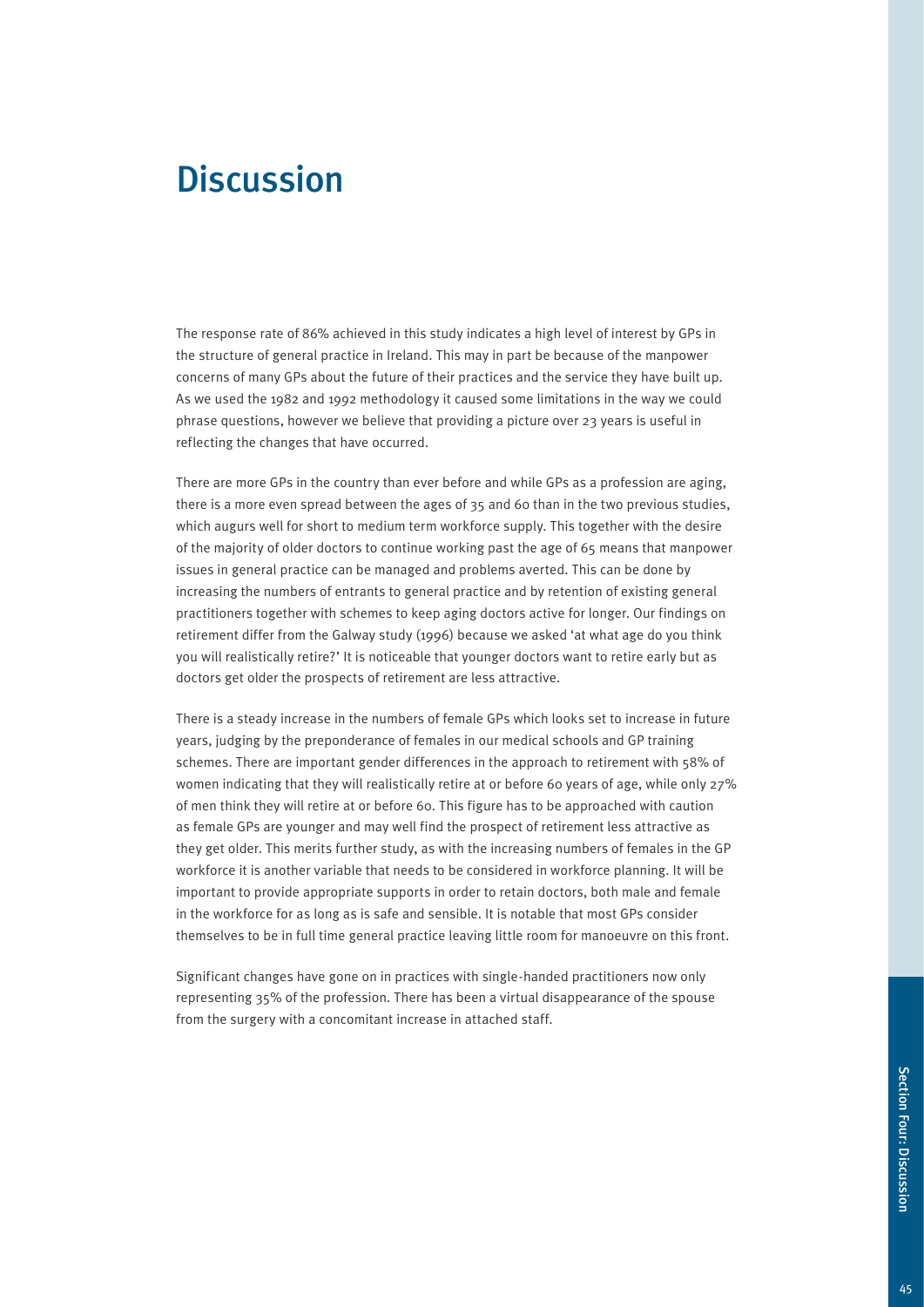Services provided by general practitioners have grown enormously, with some of a consumerist nature, like travel vaccinations, and others responding to changing societal needs such as methadone clinics. There have been significant changes in access to diagnostics with many practices resourcing themselves with equipment to provide services formerly seen only in hospitals, such as minor surgery and 24-hour blood pressure monitors. There have been significant changes in the areas of radiology, which reflect changes in custom and practice with for example, an increase in ultra sound and a decrease in IVPs. However, there has been a significant decrease in access to skeletal and chest x-rays, which has to be a matter of wider concern for the health services and merits action at both local and national levels.

Virtually all our doctors now entering general practice are vocationally trained which augurs well for the future of the profession. General practitioners have indicated a strong interest in undergraduate teaching with vocationally trained doctors more likely to teach at undergraduate level.

It is interesting to see that stress and morale levels are even better than in the previous TCD study in 1997 reflecting somewhat the current national mood.

In conclusion this study shows a maturing specialty that is growing in breadth and depth and is looking after its ongoing educational needs. It additionally shows that Ireland has a GP workforce that is well trained and is increasingly working together in partnerships from custom-built sites. General practice has developed many professionally driven services as well as responding to society's needs. Significant issues face general practice over the next decade but the study demonstrates a workforce that is capable of responding to more complex clinical challenges.

General practice has demonstrated achievement even when public policy has overlooked its potential to make a difference to the health of the people of Ireland.

46 47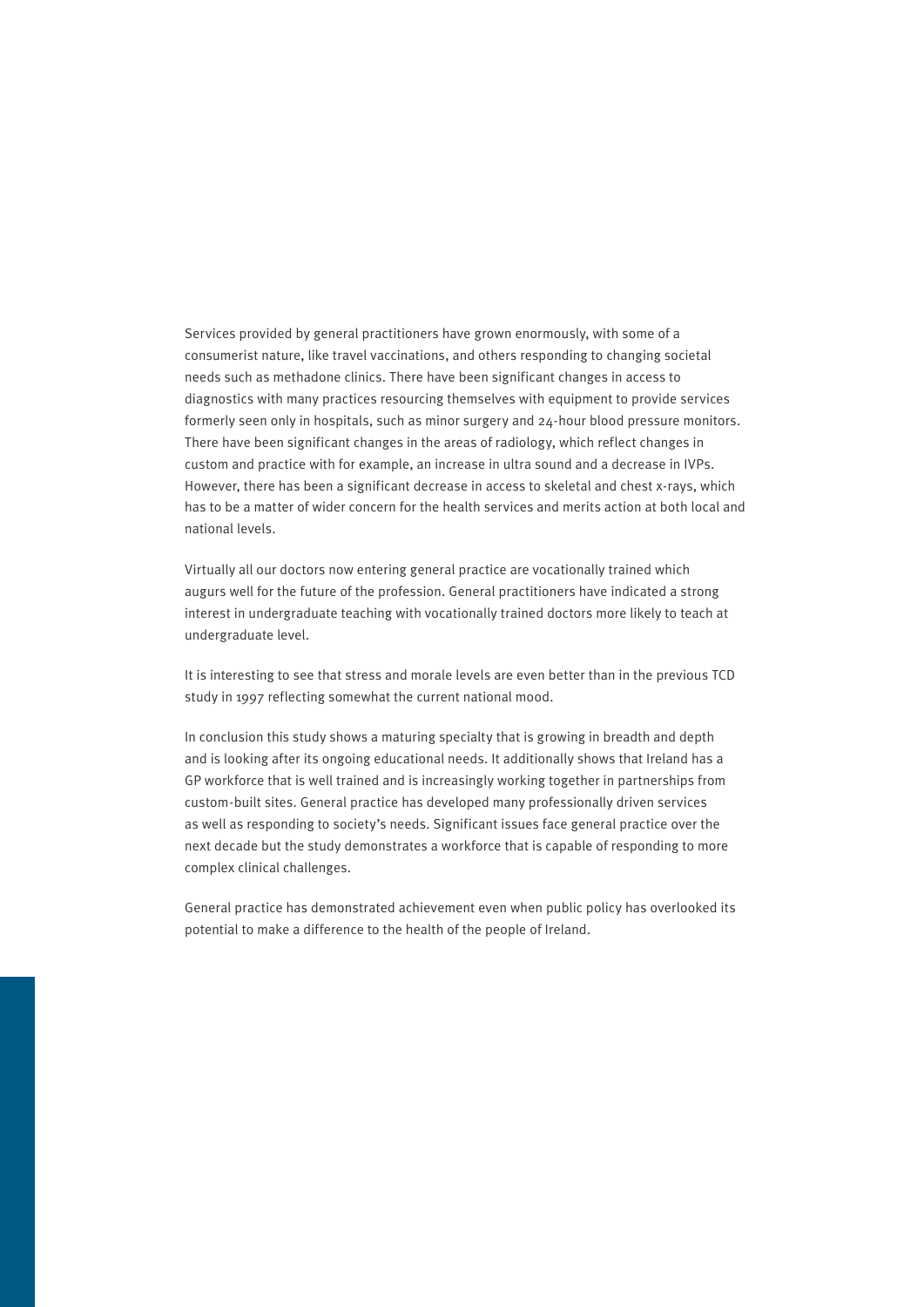## References

- 1. Oliver B, Meagher N, Cole MM. The present state of general practice in Ireland. Modern Medicine of Ireland (supp) 1984.
- 2. Oliver B, Comber H. Changes in the structure of Irish general practice over the past decade: 1982 to 1992. Irish College of General Practitioners 1994.
- 3. O'Dowd T, Sinclair H, McSweeney M. Stress and morale in general practice in the Republic of Ireland. Irish College of General Practitioners 1997.
- 4. Nic Gabhainn S, Kelleher C. National Survey of General Practice Final Report, Irish College of General Practitioners, Dublin, 2000.
- 5. O'Connor R, Kelly M. GPs not too shy about retiring earlier. Forum 2005; 22(7):10-12.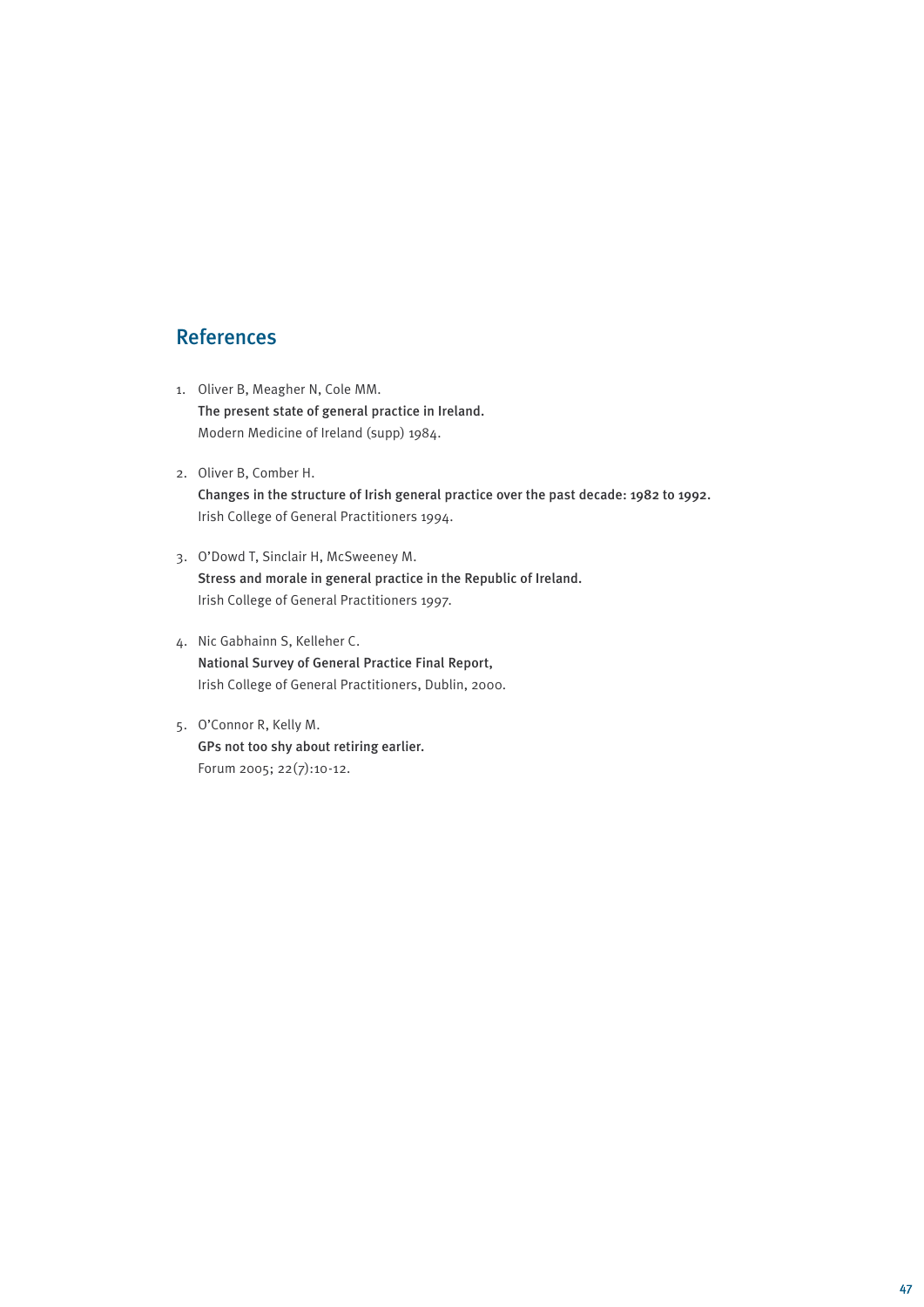# Appendix

2005 Questionnaire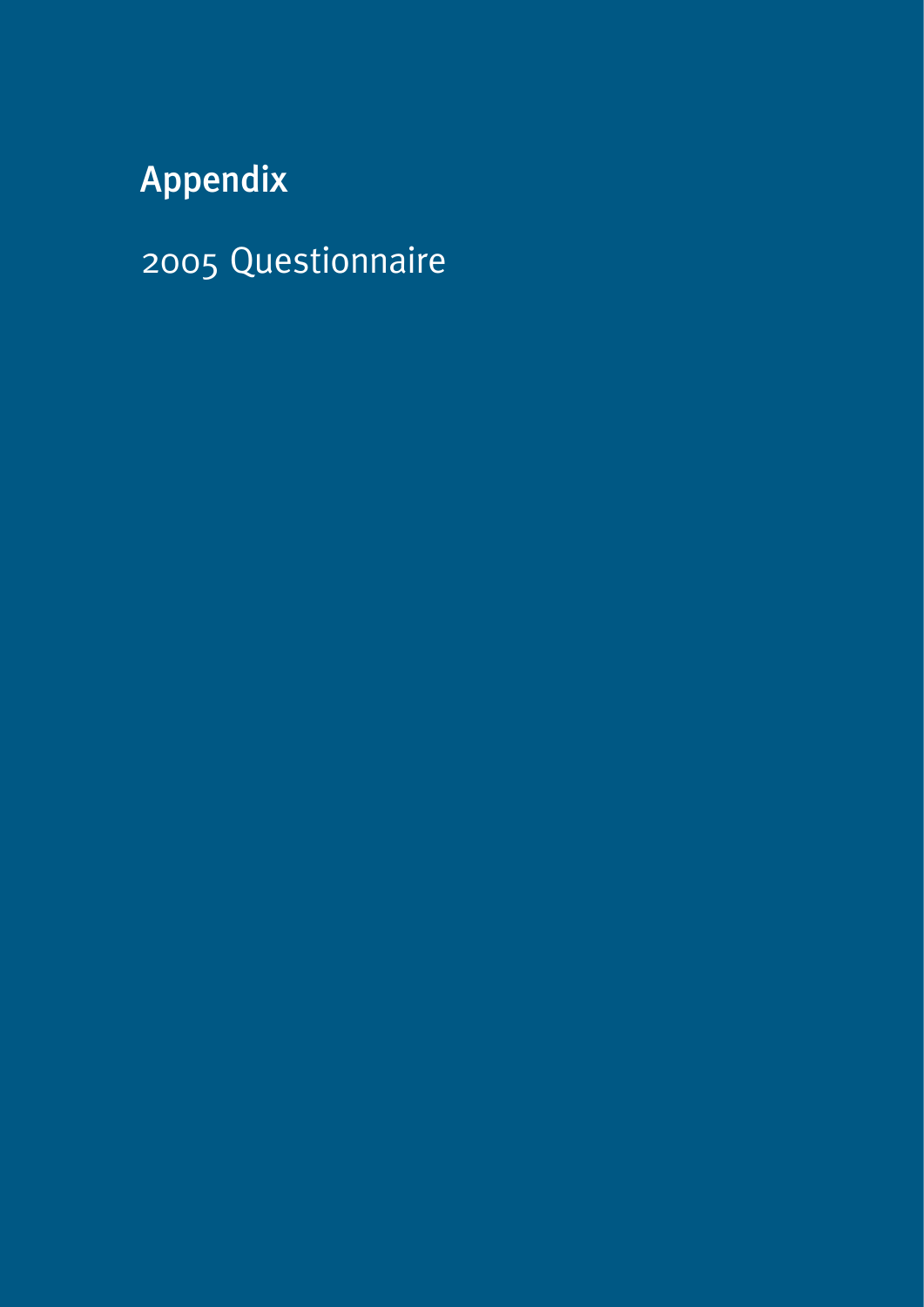## June 2005

## National Survey of General Practice

Details Of All Information Are Confidential

#### Section A: Practice Structure & Characteristics

#### 1a. What Health Board Area do you currently practice in?

| Eastern       | North Western |  |
|---------------|---------------|--|
| Midlands      | South Eastern |  |
| Mid Western   | Western       |  |
| North Eastern |               |  |

### 1b. What type of area do you practice in? (In this study an urban area is defined as one with a population of 5,000 or more residents)

| Urban |  |
|-------|--|
| Mixed |  |
| Rural |  |

#### 2. What type of Premises do you work from?

| Purpose-built premises separate from doctor's residence |  |
|---------------------------------------------------------|--|
| Adapted premises separate from doctor's residence       |  |
| Surgery within or attached to doctor's residence        |  |
| Other (please specify) $\equiv$                         |  |

#### 3a. Is the surgery in which you practice:

| Privately (self or other doctor) Owned | $\perp$ |
|----------------------------------------|---------|
| Health Board Owned                     | $\Box$  |
| <b>Privately Rented</b>                | $\perp$ |

#### 3b. Do you have a Branch surgery premises?

Yes c No c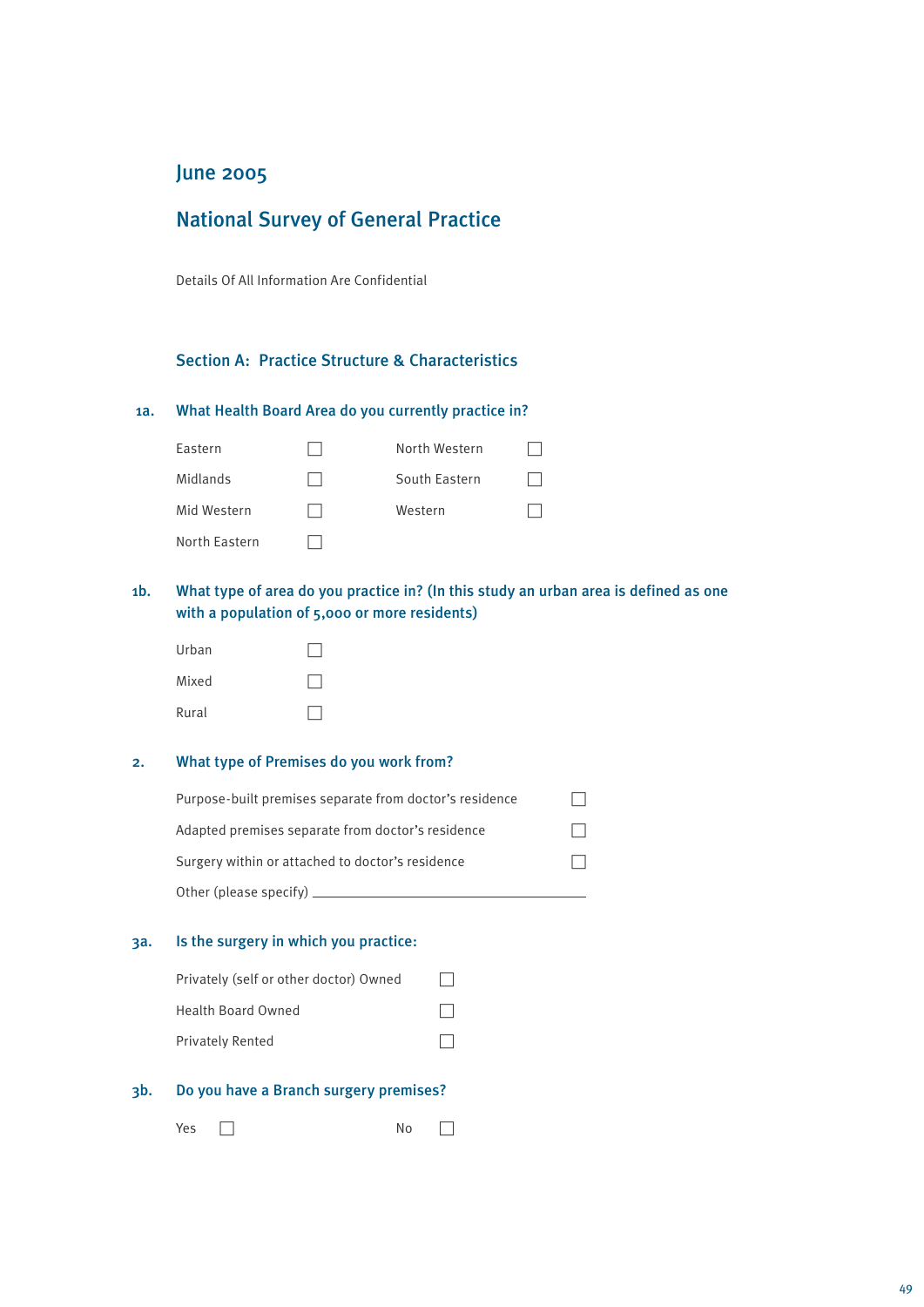| 4а. | surgery?                                                         |    | How many practitioners (excluding trainees) are currently practicing in the main |
|-----|------------------------------------------------------------------|----|----------------------------------------------------------------------------------|
| 4b. |                                                                  |    | How many legalised partners, including yourself are present in your practice?    |
|     | (Legalise means a formal partnership agreement has been signed)  |    |                                                                                  |
| 5.  | Do you have an appointment system in your main Surgery premises? |    |                                                                                  |
|     | Yes                                                              | No |                                                                                  |
|     | (Either partial or consultation only)                            |    |                                                                                  |
| 6.  | Do you maintain an Age-sex Register?                             |    |                                                                                  |
|     | Yes, for G.M.S patients alone                                    |    |                                                                                  |
|     | Yes, for G.M.S and private patients                              |    |                                                                                  |
|     | Yes, for private patients alone                                  |    |                                                                                  |
|     | No                                                               |    |                                                                                  |
| 7.  | What type of lists do you work from in your practice?            |    |                                                                                  |
|     | Private patients only                                            |    |                                                                                  |
|     | Private & G.M.S patients                                         |    |                                                                                  |
| 8.  | What is the approx. size of your G.M.S list?                     |    |                                                                                  |

9. What is the approx. size of your private patient list?

 $\overline{a}$ 

 $\overline{a}$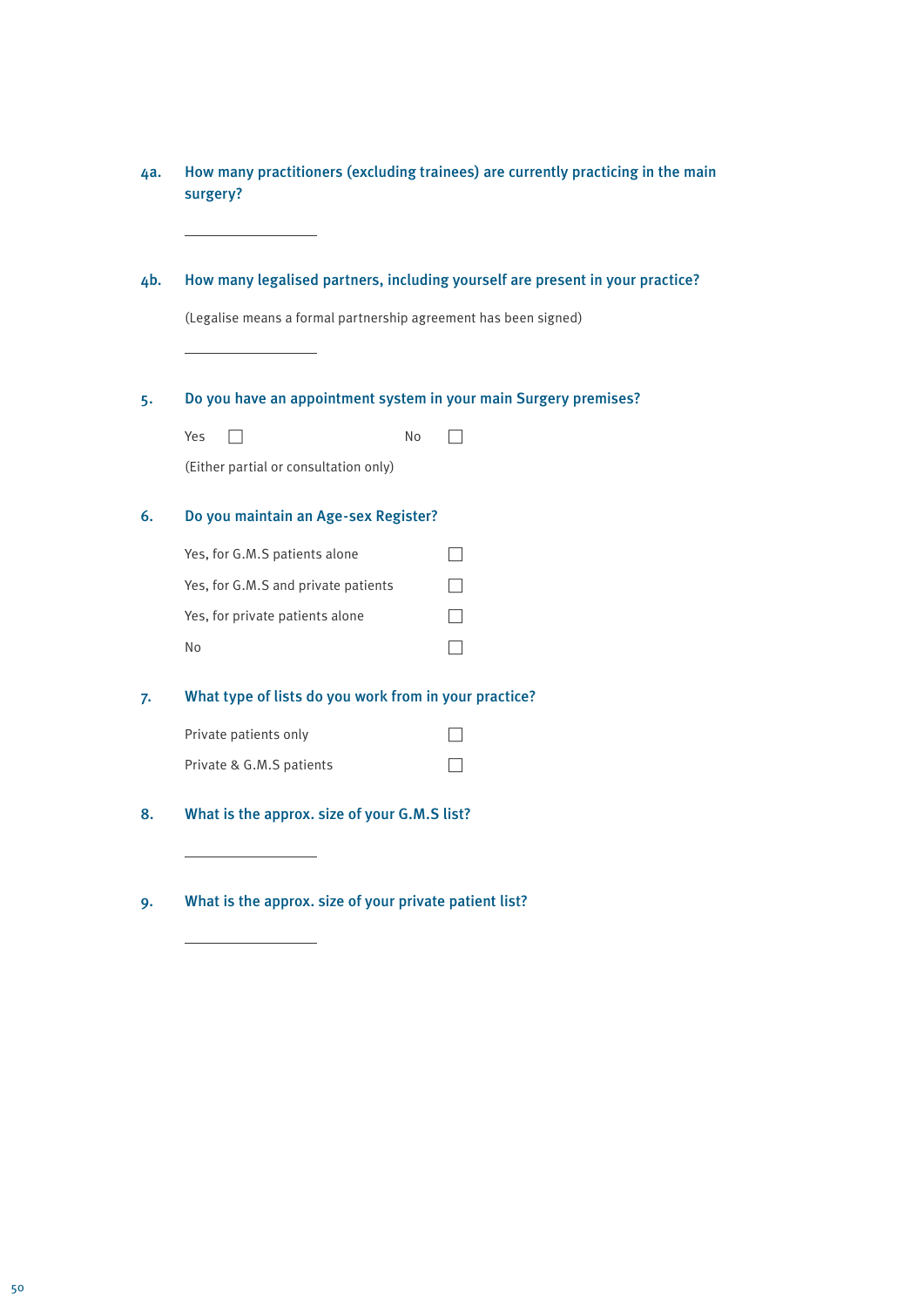#### Section B: Practice Staff

#### 10. How many, in each of the following categories (excluding spouse) are paid by the practitioner's in the practice?

| <b>Medical Assistant</b>          |  |
|-----------------------------------|--|
| Private Nurse (trained) Full-time |  |
| Private Nurse (trained) Part-time |  |
| Clerical staff Full-time          |  |
| Clerical staff Part-time          |  |
| <b>Practice Manager</b>           |  |

#### 11. Is your spouse involved in the practice, in any of the following positions?

| <b>Medical Assistant</b>        |         |
|---------------------------------|---------|
| Trained Nurse full / part-time  | $\perp$ |
| Clerical staff full / part-time | $\perp$ |

#### 12. Do you have a regular working relationship with the District / Public Health Nurse in your area?

Yes c No c

13. Do you have a regular working arrangement with the Social Worker in your area?

Yes c No c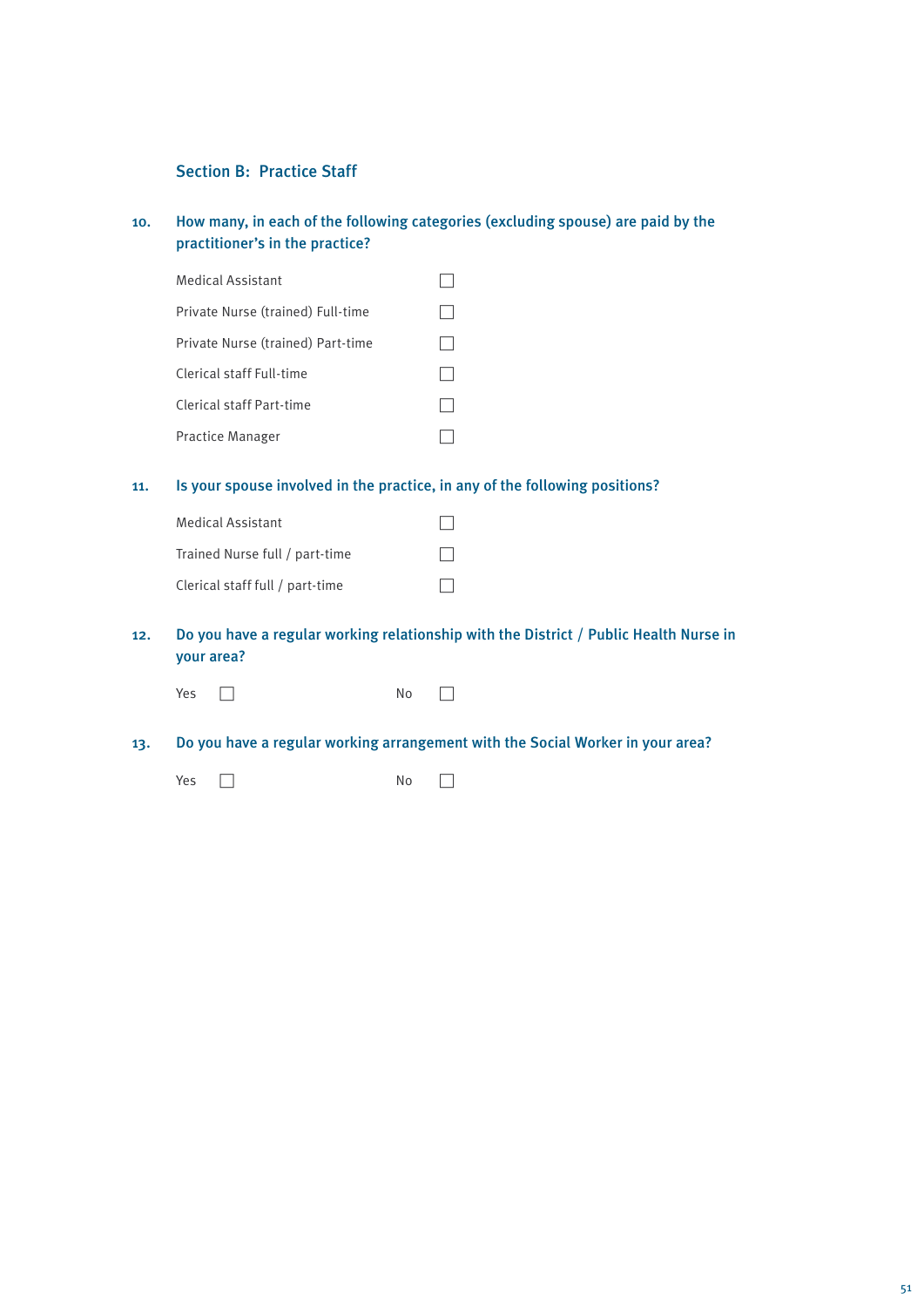#### Section C: Out of Hours Service

- 14. How many weeknights are you on duty? (Mon Fri inclusive)
- 15. How many weekends are you on duty? One in every

### 16. When you are 'Off Duty' (nights, weekends, public hols etc.) which of the following deputising arrangements do you employ?

| Internal Practice Rota System                       |  |
|-----------------------------------------------------|--|
| Rota System involving doctors outside your practice |  |
| <b>Deputizing Service</b>                           |  |
| Locum                                               |  |
| $Co$ -op                                            |  |
| Other (please specify)                              |  |

### Section D: Practice Services / Access to Services

#### 17. Do you offer any of the following services in your practice during surgery hours?

| Well-baby examination     | <b>Travel vaccinations</b> |  |
|---------------------------|----------------------------|--|
| Antenatal                 | Phlebotomy                 |  |
| <b>Family Planning</b>    | Joint manipulation         |  |
| Intrauterine coil fitting | Joint Injections           |  |
| Immunization              | Methadone maintenance      |  |
| Cervical Cytology         | Specialist clinics         |  |
| <b>Minor Surgery</b>      |                            |  |
| Acupuncture               |                            |  |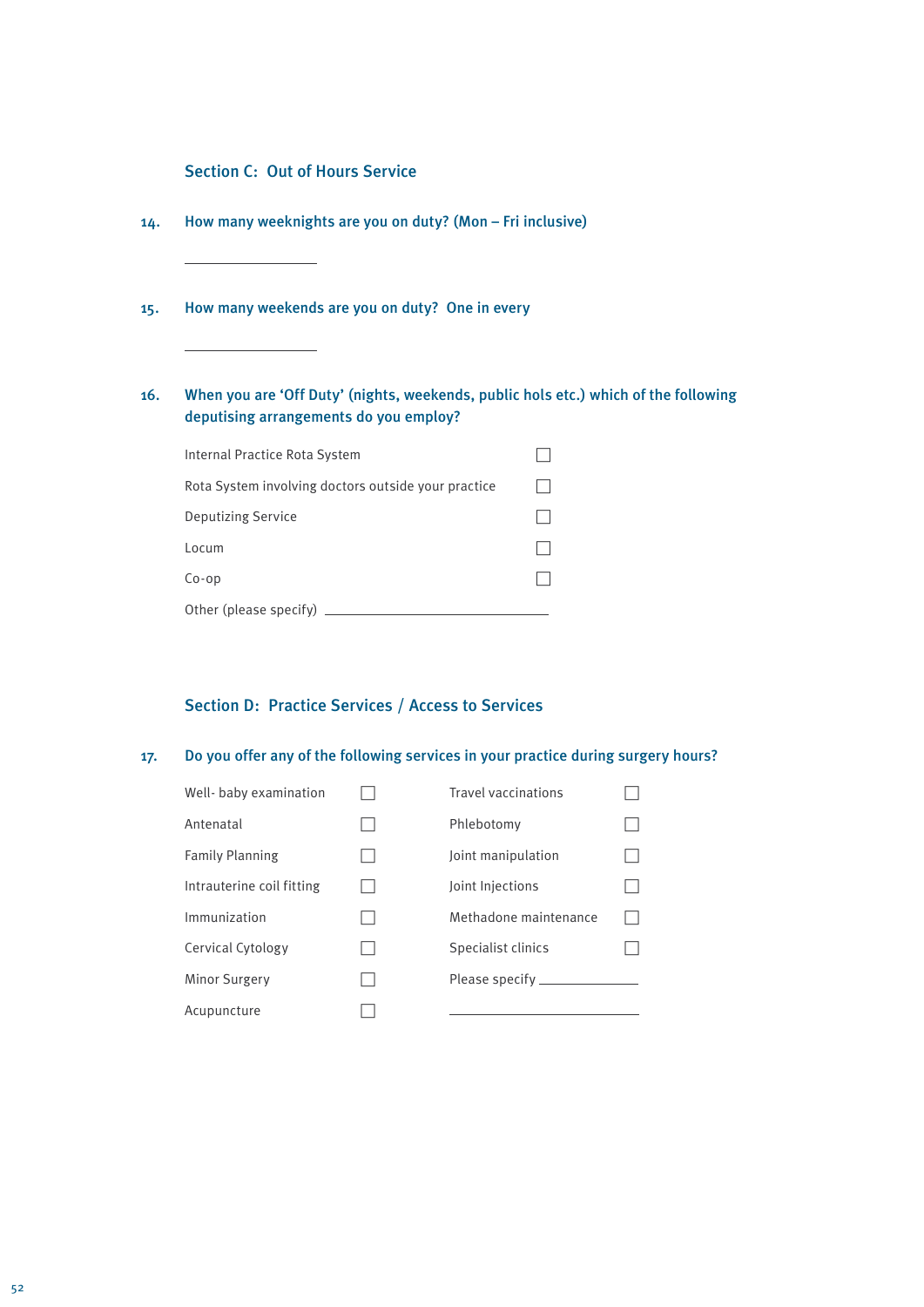18. Which of the following investigatory or treatment facilities are available to you without referring your patients to the Out-patient department? (The facility must be available to both the private and non-private patients)

| Laboratory            | ECG                        |  |
|-----------------------|----------------------------|--|
| Stress test           | 24 hr BP Monitor           |  |
| <b>Holter Monitor</b> | Pulmonary function test    |  |
| Physiotherapy         | Dietician                  |  |
| <b>CXR</b>            | Skeletal X-Rays            |  |
| Ultrasound            | <b>Barium Studies</b>      |  |
| CT Scans              | <b>IVP</b>                 |  |
| <b>EEG</b>            | Early Pregnancy assessment |  |
| Counselling           | Psychiatry                 |  |

19. Do you have facilities to treat patients in Health Board Hospitals (i.e. excluding private hospitals) for either long or short term care?

| Yes | No<br>__ |  |
|-----|----------|--|
|-----|----------|--|

#### Section E: Educational Activities

- 20. Have you undertaken teaching of General Medical Practice to an under-graduate Medical Student in your Practice within the past 3 years?
	- Yes c No c
- 21. Are you a trainer in General Medical Practice with a post-graduate General Practitioner trainee attached to your practice within the past three years?

Yes c No c

22. Are you a regular member of a I.C.G.P.C.M.E group?

 $Yes \t\t\t No \t\t\t No$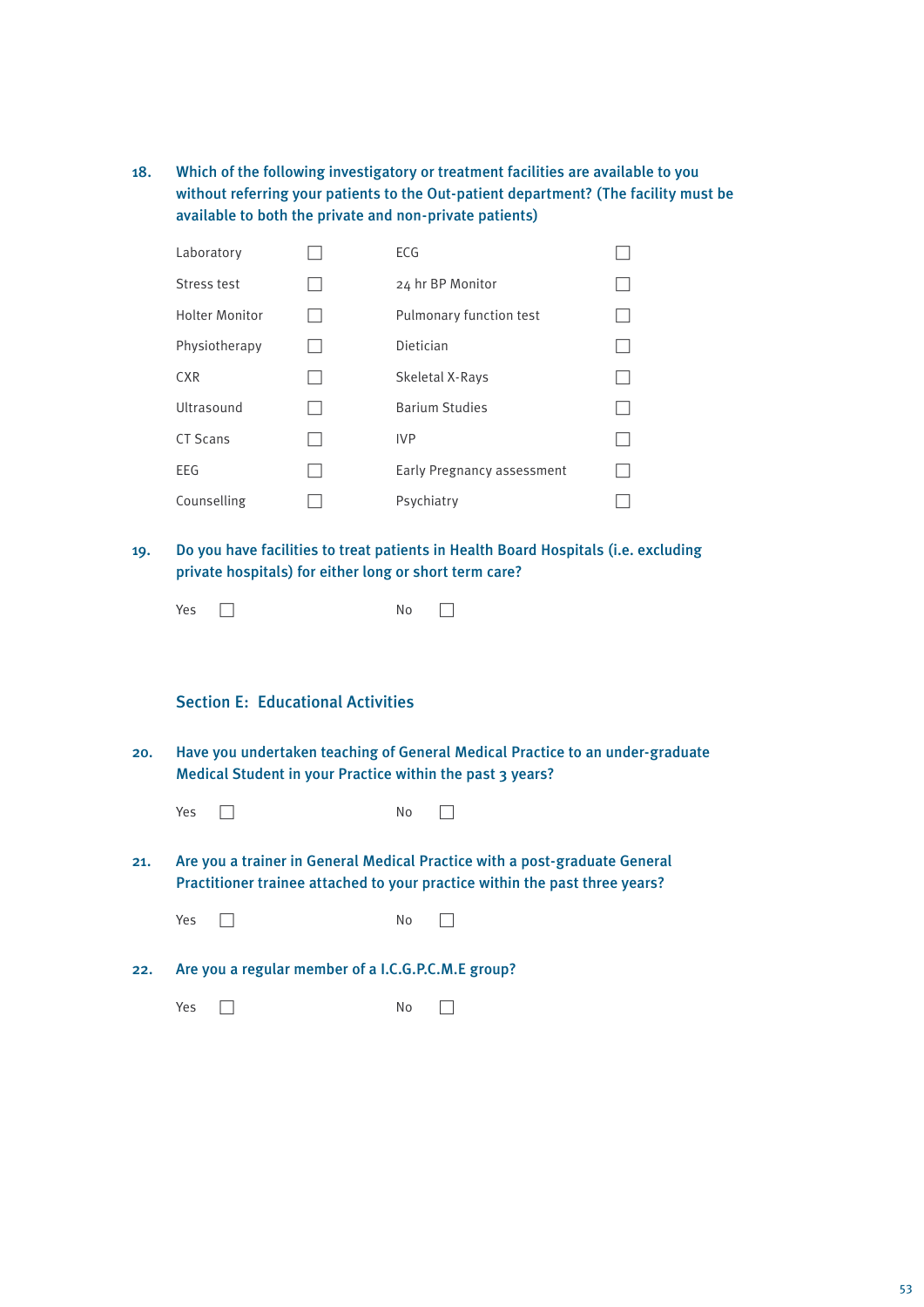#### Section F: Equipment

#### 23. Which of the following items do you use in your surgery?

| Peak flow Meter               | Protoscope/sigmoidoscope |  |
|-------------------------------|--------------------------|--|
| Haemoglobinometer             | Vaginal Speculum         |  |
| Microscope                    | Diathermy Apparatus      |  |
| E.C.G Machine                 | Glucometer               |  |
| Nebuliser                     | Cryotherapy Equipment    |  |
| <b>Pregnancy Testing Kits</b> | Audiometer               |  |
| Ambulatory 24BP Monitor       | Autoclave/steriliser     |  |
| Defilbulator/ AED             | Ishihara charts          |  |
| Vitalograph/spirometer        | Opthalmoscope            |  |
| Drug screening                |                          |  |

#### 24. Do you use a computer in your practice?

| Yes | No                     |  |
|-----|------------------------|--|
|     | $\cdot$ $\cdot$ $\sim$ |  |

## 25. If yes, which of the following functions are actively used?

| Finance / Accounts                   | Repeat prescriptions                                                                                           |  |
|--------------------------------------|----------------------------------------------------------------------------------------------------------------|--|
| Word Processing                      | Internet research                                                                                              |  |
| Patient registration / recall $\Box$ | Other the control of the control of the control of the control of the control of the control of the control of |  |
| Listing of G.M.S cards               |                                                                                                                |  |
| Consultation records                 |                                                                                                                |  |

#### Section G: Profile of General Practitioners

| 26. | Gender:                | Male | Female   |  |
|-----|------------------------|------|----------|--|
| 27. |                        |      |          |  |
| 28. | <b>Marital Status:</b> |      |          |  |
|     | Married                |      | Single   |  |
|     | Widowed                |      | Divorced |  |
|     | Other                  |      |          |  |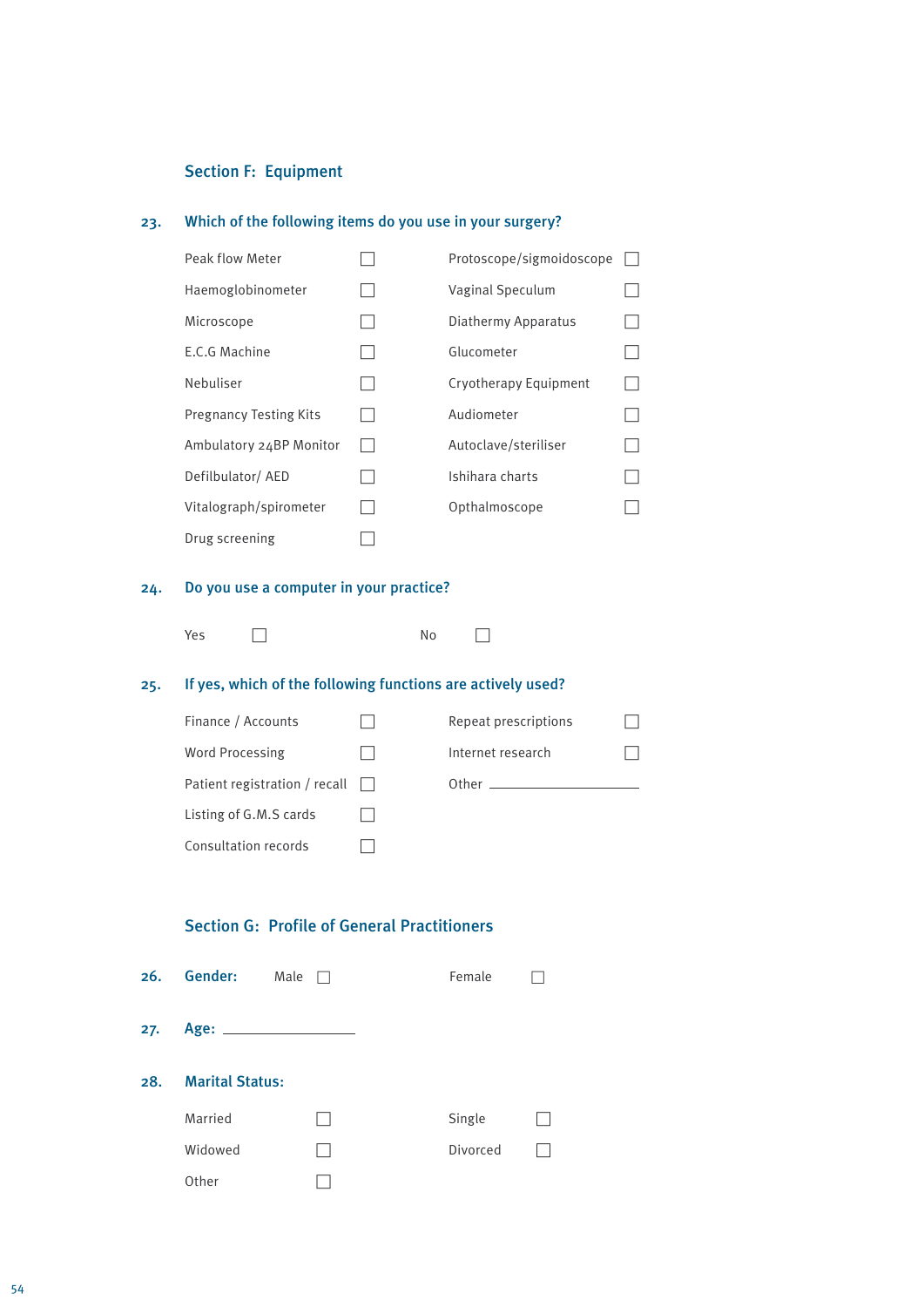| 29. | Where did you graduate as a Medical Doctor? |  |                                                 |  |  |
|-----|---------------------------------------------|--|-------------------------------------------------|--|--|
|     | U.C.D                                       |  | T.C.D                                           |  |  |
|     | R.C.S.I                                     |  | U.C.G                                           |  |  |
|     | U.C.C                                       |  | Q.U.B                                           |  |  |
|     | Other (please specify) $\equiv$             |  |                                                 |  |  |
| 30. |                                             |  | Which of the following Qualifications do you ho |  |  |

## bld if any?

| M.I.C.G.P                       | $\Box$ | $M.R.C.G.P/F.R.C.G.P \Box$ |        |
|---------------------------------|--------|----------------------------|--------|
| D.C.H                           | $\Box$ | M.R.C.P. I/M.R.C.P         | $\Box$ |
| D.Obst                          |        |                            |        |
| Other (please specify) $\equiv$ |        |                            |        |

#### 31. How long was each of the following posts held by you after full registration and prior to full-time practice?

|                         | Not<br>Held | 6<br>Mths. | 12<br>Mths. | 18<br>Mths. | 24<br>Mths. | More than<br>24 Mths. |
|-------------------------|-------------|------------|-------------|-------------|-------------|-----------------------|
| Obs / Gynae             |             |            |             |             |             |                       |
| Accident & Emergency    |             |            |             |             |             |                       |
| <b>General Medicine</b> |             |            |             |             |             |                       |
| General surgery         |             |            |             |             |             |                       |
| Psychiatry              |             |            |             |             |             |                       |
| Paediatrics             |             |            |             |             |             |                       |
| E.N.T                   |             |            |             |             |             |                       |
| Anaesthetics            |             |            |             |             |             |                       |
| Others (please specify) |             |            |             |             |             |                       |

#### 32a. Have you ever undertaken a formal, min. 3 years vocational training programme?

| Yes | No | $\mathbf{L}$ |
|-----|----|--------------|
|-----|----|--------------|

#### 32b. If yes, was this in:

| Ireland |  | UK |  |
|---------|--|----|--|
|---------|--|----|--|

Other (Please specify)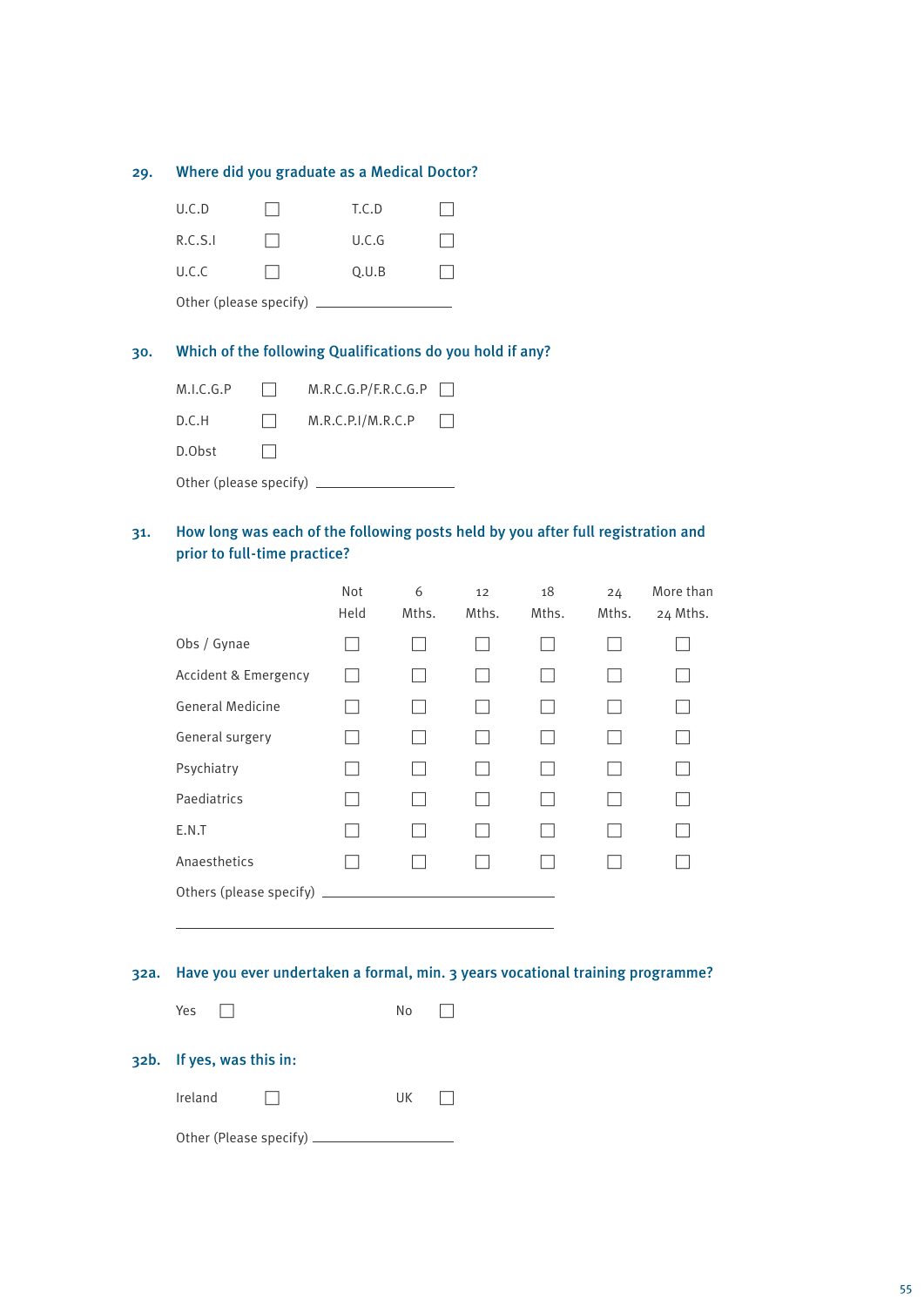| 32C. | If no, did you undertake a 1 year GP trainee year in the UK/Northern Ireland?                      |  |      |                                                                                         |  |  |  |
|------|----------------------------------------------------------------------------------------------------|--|------|-----------------------------------------------------------------------------------------|--|--|--|
|      | Yes                                                                                                |  | No   |                                                                                         |  |  |  |
| 33a. | Are you in full-time general practice?                                                             |  |      |                                                                                         |  |  |  |
|      | Yes                                                                                                |  | No   |                                                                                         |  |  |  |
| 33b. | How many sessions do you work per week in the following areas?                                     |  |      |                                                                                         |  |  |  |
|      | (A session may be defined as 2-3 hours)                                                            |  |      |                                                                                         |  |  |  |
|      | Clinical GP (i.e. consulting)                                                                      |  |      |                                                                                         |  |  |  |
|      |                                                                                                    |  |      |                                                                                         |  |  |  |
|      | <b>GP Unit</b>                                                                                     |  |      |                                                                                         |  |  |  |
|      | Other (please specify)                                                                             |  |      |                                                                                         |  |  |  |
| 34.  | <b>Section H: Stress and Morale</b>                                                                |  |      | For how many years have you been in practice?                                           |  |  |  |
| 35.  | How would you rate your morale at this time?                                                       |  |      |                                                                                         |  |  |  |
|      | (Morale: feeling of confidence in one's situation with a positive hope for the future)             |  |      |                                                                                         |  |  |  |
|      | Very Good                                                                                          |  | Good |                                                                                         |  |  |  |
|      | Average                                                                                            |  | Poor |                                                                                         |  |  |  |
|      | Very Poor                                                                                          |  |      |                                                                                         |  |  |  |
| 36.  | How would you rate your Stress at this time?<br>(Stress: perceived inability to cope with demands) |  |      |                                                                                         |  |  |  |
|      |                                                                                                    |  |      |                                                                                         |  |  |  |
|      | Very Good                                                                                          |  | Good |                                                                                         |  |  |  |
|      | Average                                                                                            |  | Poor |                                                                                         |  |  |  |
|      | Very Poor                                                                                          |  |      |                                                                                         |  |  |  |
| 37.  |                                                                                                    |  |      | Realistically, at what age do you think you will retire from clinical general practice? |  |  |  |

Thank you for your time and co-operation